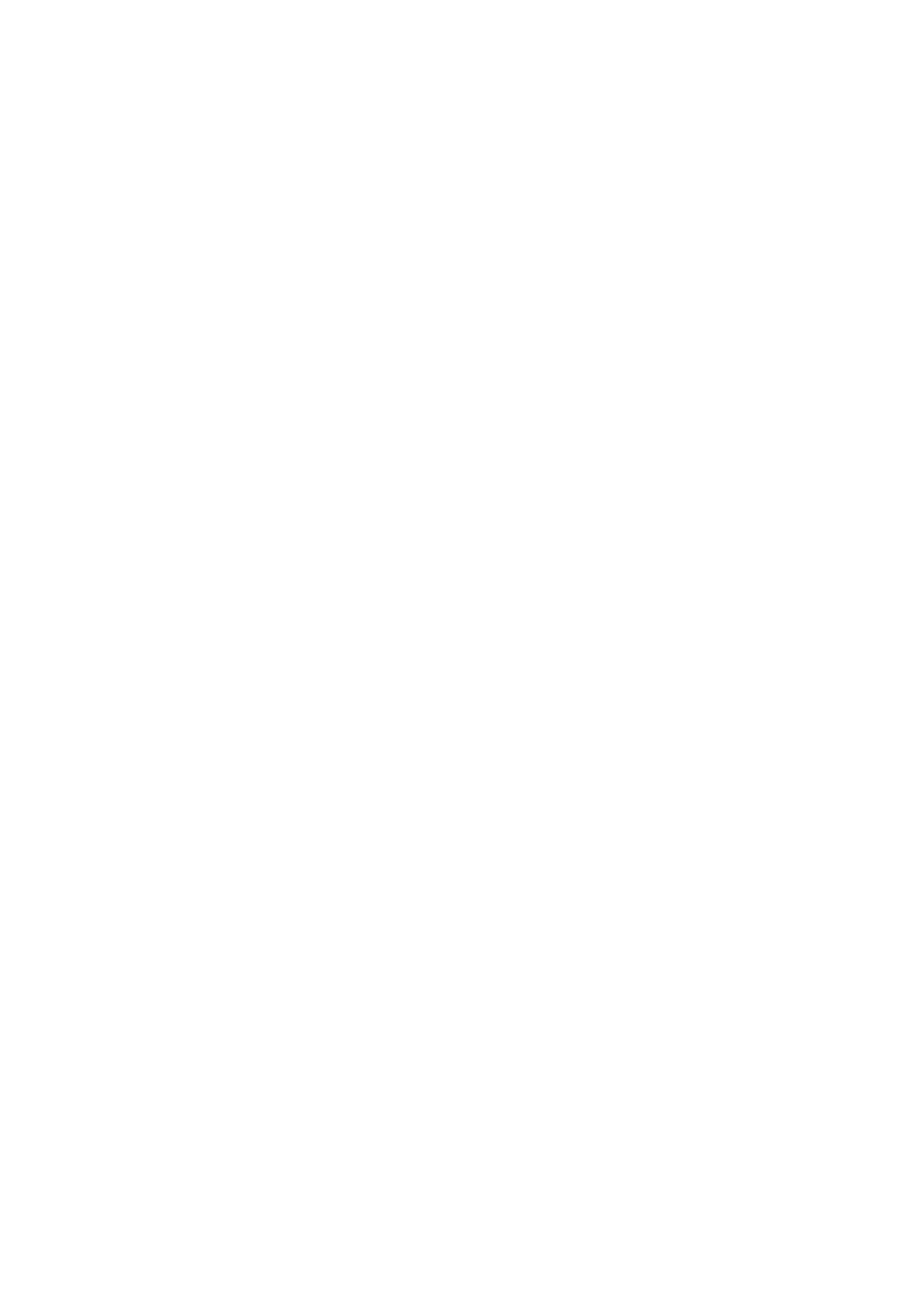## Nucleation barriers for the cubic-to-tetragonal phase transformation

Hans Knüpfer, Robert V. Kohn, Felix Otto

May 31, 2011

#### Abstract

We are interested in the phase transformation from austenite to martensite. This transformation is typically accompanied by the generation and growth of small inclusions of martensite. We consider a model from geometrically linear elasticity with sharp energy penalization for phase boundaries. Focusing on a cubic-to-tetragonal phase transformation, we show that the minimal energy for an inclusion of martensite scales like  $\max\{V^{2/3}, V^{9/11}\}\$ in terms of the volume V. Moreover, our arguments illustrate the role of self-accommodation to achieve the minimal scaling of the energy. The analysis is based on Fourier representation of the elastic energy.

## Contents

| 1                     |                                            | Introduction                                                                | $\bf{2}$                                  |  |
|-----------------------|--------------------------------------------|-----------------------------------------------------------------------------|-------------------------------------------|--|
| $\mathcal{D}_{\cdot}$ | Model<br>2.1                               |                                                                             | $\overline{\mathbf{4}}$<br>$\overline{4}$ |  |
|                       | 2.2                                        | Compatibility & incompatibility $\ldots \ldots \ldots \ldots \ldots \ldots$ | $\overline{5}$                            |  |
|                       | 2.3                                        |                                                                             | 6                                         |  |
|                       | 2.4                                        |                                                                             | 6                                         |  |
| 3                     | 8<br>Main result and overview of the proof |                                                                             |                                           |  |
|                       | 3.1                                        |                                                                             | 8                                         |  |
|                       | $3.2\,$                                    | Non-dimensionalization $\ldots \ldots \ldots \ldots \ldots \ldots \ldots$   | 9                                         |  |
|                       | 3.3                                        | Overview of the proof of the lower bound $\ldots \ldots \ldots \ldots$      | 10                                        |  |
| 4                     | Elastic energy and laminar structure<br>11 |                                                                             |                                           |  |
|                       | 4.1                                        | Fourier representation of the elastic energy $\dots \dots \dots$            | 11                                        |  |
|                       | 4.2                                        | Lower bound for the elastic energy $\dots \dots \dots \dots \dots \dots$    | 13                                        |  |
|                       | 4.3                                        | Decomposition into almost laminates                                         | 15                                        |  |
| 5.                    | Proof of the lower bound<br>19             |                                                                             |                                           |  |
|                       | 5.1                                        |                                                                             | 19                                        |  |
|                       | 5.2                                        |                                                                             | 20                                        |  |
|                       | 5.3                                        | Proof of Theorem $2$ — Lower bound $\ldots \ldots \ldots \ldots \ldots$     | 23                                        |  |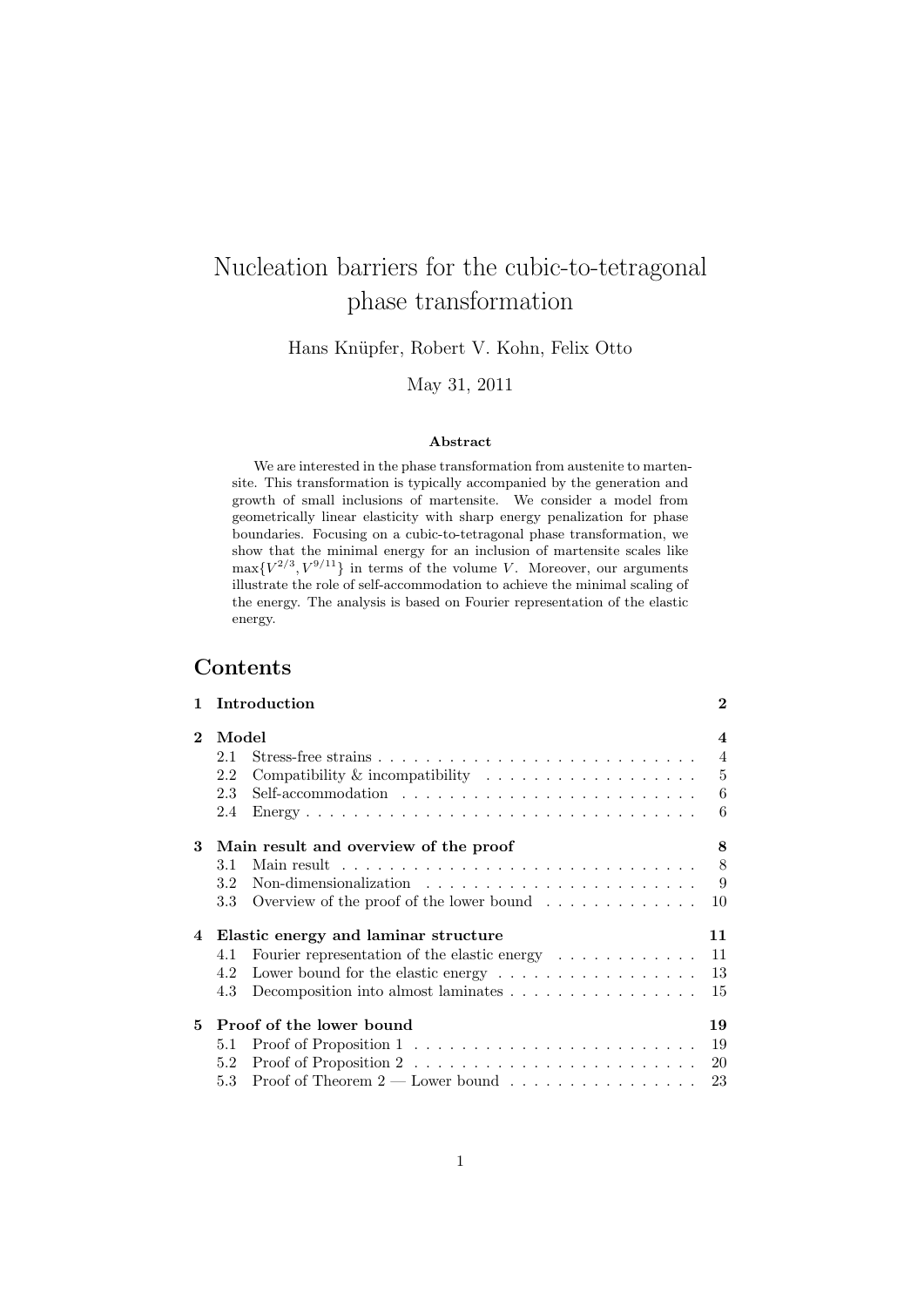| 6 Proof of the upper bound |                                           | 26 |
|----------------------------|-------------------------------------------|----|
|                            |                                           |    |
|                            | 6.2 Proof of Theorem $2$ — upper bound 31 |    |

## <span id="page-3-0"></span>1 Introduction

The phase transformation from austenite to martensite (e.g. initiated by a change of temperature) can be realized by the creation and growth of small inclusions of martensite (see Figure [1\)](#page-4-0). In this article, we investigate how the minimal energy of such martensitic inclusions depends on their volume. In turn, this yields the energy for the saddle point of the energy landscape which connects the two uniform configurations.

More specifically, we consider the case of a material undergoing a cubic-totetragonal phase transformation. We adopt the framework of geometrically linear elasticity where the elastic energy can be expressed in terms of the linearized strain  $e(u) = \frac{1}{2}(\nabla u + \nabla^{\perp} u)$ ; here  $u : \Omega \to \mathbb{R}^3$  describes the displacement from a reference configuration. Choosing the austenite as reference lattice, the stress free strains are given by the strain  $e^{(0)} = 0$  — representing the austenitic phase — and by three different symmetry related strains  $e^{(1)}$ ,  $e^{(2)}$ ,  $e^{(3)}$  corresponding to the martensitic phase. Next to the elastic energy, we also include a sharp interface energy in our model. This energy penalizes interfaces between austenite and martensite as well as interfaces between the three martensite variants.

In the case of an inclusion with sufficiently small volume, the interfacial energy is dominant. Clearly, in this case the energetically optimal inclusion has approximately the shape of a ball and its energy scales like  $V^{2/3}$ . On the other hand, the shape and minimal energy of a larger inclusion is determined by a competition between elastic and interfacial energy. We will show that in this case, the minimal energy scales like  $V^{9/11}$ . Our result is ansatz-independent which means that the proof does not rely on any assumptions about the specific shape of the inclusion.

It turns out that two notions are essential to understand the shape and energy of the optimal inclusion for the cubic-to-tetragonal phase transformation: compatibility and self-accommodation. Roughly speaking, compatibility (of two strains) means the possibility of an interface separating these two strains. Furthermore, self-accommodation of a set of strains (e.g. the variants of martensite) with respect to another strain (e.g. austenite) means the ability to embed a combination of these strains into a matrix of the reference strain. In the cubic-to-tetragonal phase transformation, the situation is as follows: No single variant of martensite is compatible with austenite. Furthermore, only all three variants of martensite together (i.e. at equal volume fraction) have the property of self-accommodation with respect to the austenite. As we will see, this leads to formation of fine scale twinning of martensite variants near the martensiteaustenite interface. Moreover, the minimal scaling of the energy can only be achieved by an inclusion which contain all three variants of martensite in almost equal volume fraction.

Pattern formation for the austenite-to-martensite phase transformation has been investigated using geometrically nonlinear elasticity as well as in the framework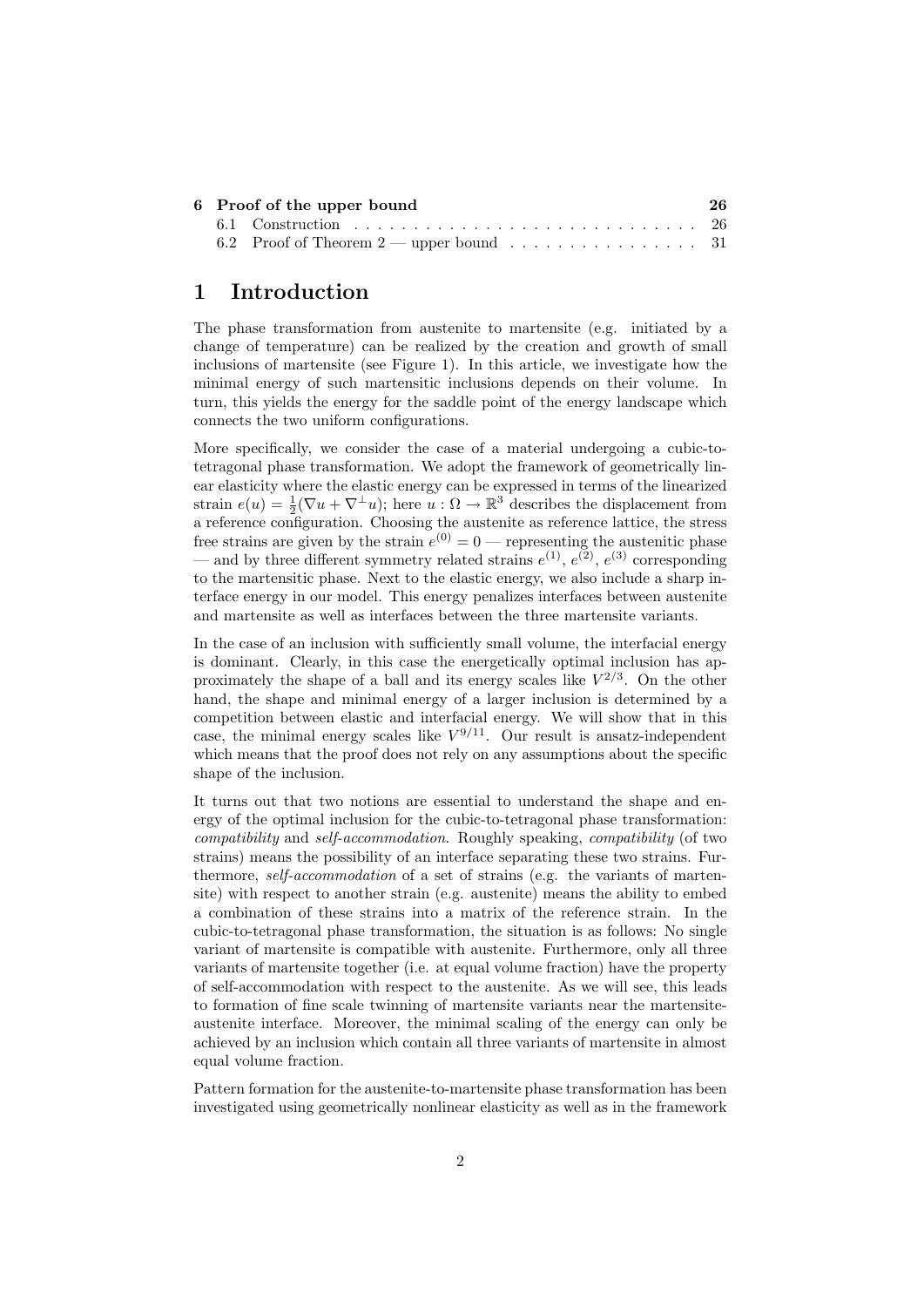

Figure 1: Inclusion of martensite within austenite. Experimental pictures by Tan & Xu [\[23\]](#page-35-0), courtesy of Springer.

<span id="page-4-0"></span>of geometrically linear elasticity. In the framework of the geometrically nonlinear theory, most of the analysis on pattern formation has been focused on zero energy states of the elastic energy (in particular, interfacial energy is not considered). For a two well potential, Müller and Dolzmann [\[10\]](#page-34-0) showed that zero energy states are locally laminar  $(1-d)$  if y is locally BV. Interestingly the latter condition cannot be omitted [\[20\]](#page-35-1). For further results in this direction, see also [\[1,](#page-34-1) [14\]](#page-34-2). For quantitative versions of the above rigidity results, it is necessary to consider the full energy including the term penalizing interfacial energy. Most quantitative analysis so far has been done in the framework of the geometrically linear theory: The first rigorous analysis on pattern formation for the austenite-martensite interface has been given by Kohn and Müller in terms of reduced scalar model [\[17,](#page-34-3) [19\]](#page-35-2). The authors show the energetic optimality of a self-similar configuration of two martensitic phases. Extending this result, Conti showed asymptotic self-similarity of minimizers [\[9\]](#page-34-4). The energetic scaling of a austenite-martensite mixture for a 3-d model has been recently addressed by Capella and Otto [\[4,](#page-34-5) [5\]](#page-34-6) for the cubic-to-tetragonal phase transformation.

The above results focus on the energy of planar austenite-martensite interfaces. In particular, they do not capture the volume dependence of the energy of a martensite inclusion embedded into a 3-dimensional austenitic environment. So far, the only ansatz-independent result on the volume dependence of the energy of an elastic inclusion (including interfacial energy) has been given by Knüpfer and Kohn in the case of a 2-well potential [\[15\]](#page-34-7). In this paper, we establish the volume dependence of a martensitic inclusion in the case of the cubic-totetragonal phase transformation. Our proof is based on the Fourier representation of the elastic energy, including some precise results on the anisotropic Fourier multiplier representing the elastic energy.

Notation. The following notation will be used throughout the article: The symbols  $\sim, \lesssim$  and  $\gtrsim$  indicate that an estimate holds up to a universal constant. For example,  $A \sim B$  says that there are universal constants  $c, C > 0$  such that  $cA \leq B \leq CA$ . The symbols  $\ll$  and  $\gg$  indicate that an estimate requires a small universal constant. If we e.g. say that  $A \leq B$  for  $\epsilon \ll 1$ , this means that  $A \leq CB$  holds for all  $\epsilon \leq \epsilon_0$  where  $\epsilon_0 > 0$  is a small universal constant. For  $u \in BV(E)$ , the total variation of u is sometimes denoted by  $||Du||_E$ . The strain  $e(u)$  of a function  $u \in H^1(\mathbb{R}^3, \mathbb{R}^3)$  is defined by  $e(u) = \frac{1}{2}(\nabla u + \nabla^{\perp} u)$ . The tensor product  $u \otimes v$  is defined as the  $3 \times 3$ -matrix which is componentwise defined by  $(u \otimes v)_{ii} = u_i v_i$ . Furthermore, we use the notation  $u \odot v =$  $\frac{1}{2}(u \otimes v + v \otimes u)$  for the symmetrized tensor product. The set of symmetric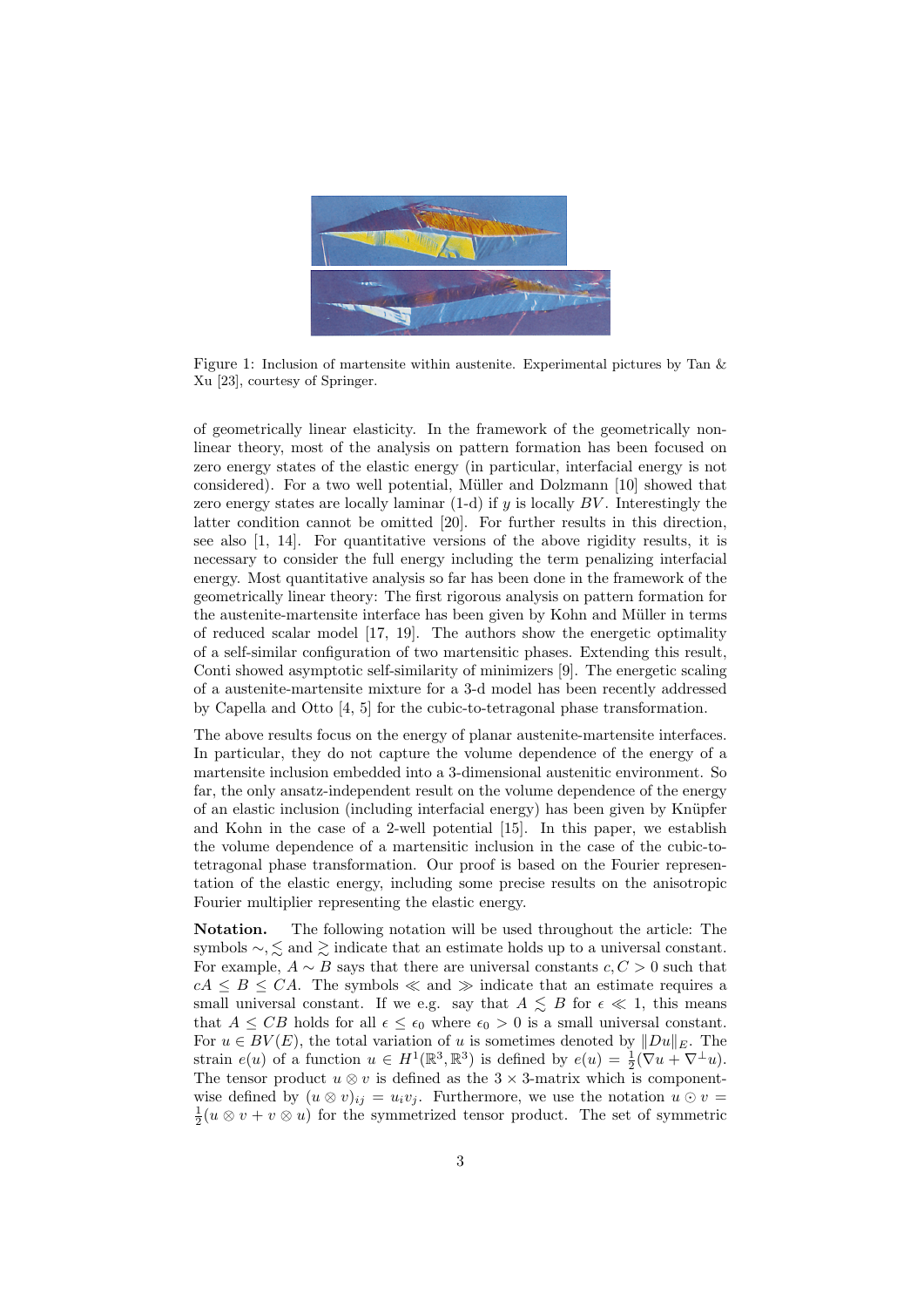

<span id="page-5-2"></span>Figure 2: (a) In the geometrically nonlinear theory the deformation with respect to a reference configuration is described by  $v(x) = x + \delta u(x)$  for a small parameter  $\delta > 0$ . The geometrically linear theory is formulated in terms of the displacement  $u$ . (b) Schematic picture for the cubic-tetragonal transformation.

 $3 \times 3$ -matrices is denoted by  $\Sigma(3)$ . Finally, for two  $3 \times 3$ -matrices A, B, the contraction is defined by  $A : B = \sum_{i,j} A_{ij} B_{ij}$ , and the corresponding matrix norm is given by  $||A|| = \sqrt{A : A}.$ 

## <span id="page-5-0"></span>2 Model

#### <span id="page-5-1"></span>2.1 Stress-free strains

Shape memory alloys have a high temperature phase, the so called austenite, and a low temperature phase, the so called martensite. The austenite-to-martensite phase transformation can e.g. be initiated by a change of temperature. We consider in particular, the cubic-to-tetragonal phase transformation when the lattice structure of austenite is cubic and the lattice structure of martensite is tetragonal (a list of examples for materials undergoing this phase transformation can for instance be found in [\[3,](#page-34-8) Table 4.1]). Since the symmetry of the cubic lattice is higher, the transformation can occur in three distinct ways, corresponding to stretching along one of the three main axes of the cubic lattice, see Figure [2b](#page-5-2)). The transformation is correspondingly described by the three transformation matrices:  $U_1 = \text{diag}(\beta, \alpha, \alpha)$ ,  $U_2 = \text{diag}(\alpha, \beta, \alpha)$  and  $U_3 = \text{diag}(\alpha, \alpha, \beta)$  where  $\alpha$ ,  $\beta > 0$  are material parameters. By frame indifference, the set of all transformations leading to a stress-free martensite lattice are then given by all strains of type  $RU_i$ , where  $R \in SO(3)$  is a rotation and for  $i = 1, 2, 3$ . Each transformation strain corresponds to a distinct variant of martensite. We consider the case when the transformation is volume preserving, i.e. det  $U_i = 1$ .

We use the geometrically linear approximation of elasticity. In this case, the transformation is described in terms of the displacement  $u(x)$  where  $v(x) = x +$  $\delta u(x)$  is the deformed position of the particle at x and for a small parameter  $\delta$ 0 [\[12,](#page-34-9) [22\]](#page-35-3). In this approximation, it is assumed that the displacement gradient is uniformly small throughout the material. In particular, the austenite strain, corresponding to the undeformed state is represented by the trivial matrix  $e^{(0)} =$ 0. The preferred strains for the three variants of martensite are given, after a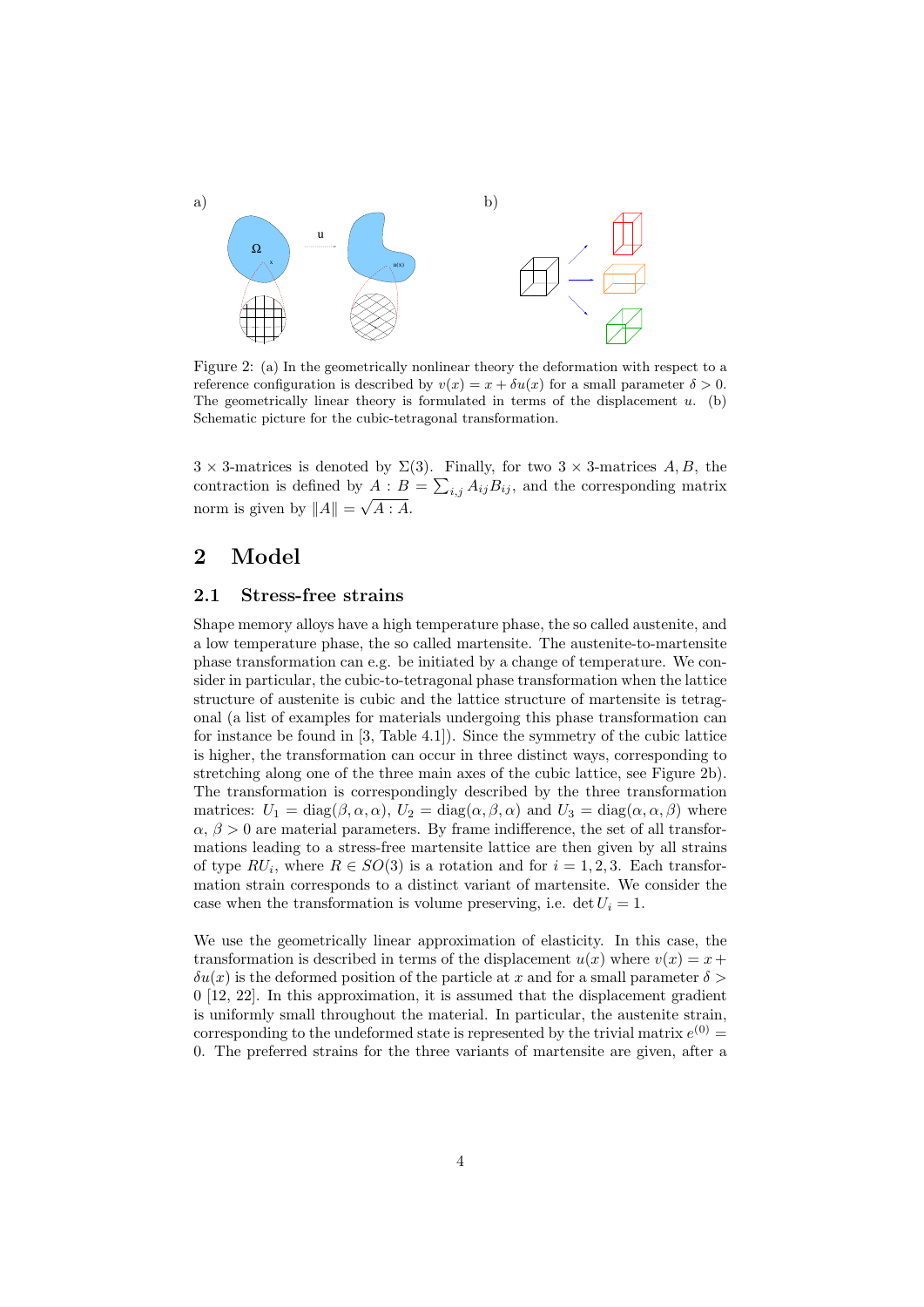suitable normalization, by

<span id="page-6-1"></span>
$$
e^{(1)} := \begin{pmatrix} -2 & 0 & 0 \\ 0 & 1 & 0 \\ 0 & 0 & 1 \end{pmatrix} \quad e^{(2)} := \begin{pmatrix} 1 & 0 & 0 \\ 0 & -2 & 0 \\ 0 & 0 & 1 \end{pmatrix}, \quad e^{(3)} := \begin{pmatrix} 1 & 0 & 0 \\ 0 & 1 & 0 \\ 0 & 0 & -2 \end{pmatrix}, \quad (1)
$$

see e.g. [\[3,](#page-34-8) [4\]](#page-34-5). In the geometrically linear theory, the elastic energy only depends on the symmetric part of the displacement gradient. In this sense, the elastic energy in the geometrically linear theory is invariant with respect to infinitesimal rotations.

#### <span id="page-6-0"></span>2.2 Compatibility & incompatibility

Two strains  $A, B \in \Sigma(3)$  are called *compatible* (as linear strains) if they can be connected through an interface: This means that there is a plane  $\Pi \subset \mathbb{R}^3$ and a function  $u \in H^1(\mathbb{R}^3, \mathbb{R}^3)$  with  $e(u) = A$ , respectively  $e(u) = B$ , on both sides of the interface. The corresponding alternating pattern between the two strains is called a twin pattern while the corresponding stress-free interfaces are twin planes. The direction normal to the twin planes is called *twin direction*. A straightforward calculation shows that two strains  $A$  and  $B$  are compatible if and only if  $A - B = a \odot b$ , for some vectors  $a, b \in \mathbb{R}^3$ . The two possible twin directions are then given by the directions parallel to a and b.

For the cubic-to-tetragonal phase transformation [\(1\)](#page-6-1), the single variants of martensite are mutually compatible. More precisely, we have for  $i \neq j$ 

$$
e^{(i)} - e^{(j)} = 6\epsilon_{ijk}(b_{ij} \odot b_{ji}), \qquad (2)
$$

where  $\epsilon_{ijk}$  is the sign of the permutation (ijk). Furthermore the vectors  $b_{ij}$  are given by

$$
b_{12} = \frac{1}{\sqrt{2}} \begin{pmatrix} 1 \\ 1 \\ 0 \end{pmatrix}, \quad b_{31} = \frac{1}{\sqrt{2}} \begin{pmatrix} 1 \\ 0 \\ 1 \end{pmatrix}, \quad b_{23} = \frac{1}{\sqrt{2}} \begin{pmatrix} 0 \\ 1 \\ 1 \end{pmatrix},
$$
  

$$
b_{21} = \frac{1}{\sqrt{2}} \begin{pmatrix} -1 \\ 1 \\ 0 \end{pmatrix}, \quad b_{13} = \frac{1}{\sqrt{2}} \begin{pmatrix} -1 \\ 0 \\ -1 \end{pmatrix}, \quad b_{32} = \frac{1}{\sqrt{2}} \begin{pmatrix} 0 \\ -1 \\ 1 \end{pmatrix}.
$$
 (3)

We introduce some further notation: The set of two possible twin directions for laminates between the martensite variants i and j,  $i \neq j$  is denoted by  $\mathcal{B}_{ii}$ ,  $i \neq j$ , i.e.

$$
\mathcal{B}_{ij} := \{b_{ij}, b_{ji}\},\
$$

note that  $\mathcal{B}_{ij} = \mathcal{B}_{ji}$ . The set of all four twin directions for laminates including variant *i* is denoted by

$$
\mathcal{B}_i \ := \ \mathcal{B}_{ij} \cup \mathcal{B}_{ik} \ = \ \big\{ b_{ij}, b_{ji}, b_{ik}, b_{ki} \big\}
$$

where  $(ijk)$  is an arbitrary permutation of (123). Finally, the set of all six twin directions for any pair of martensite variants is denoted by

$$
\mathcal{B} := \mathcal{B}_1 \cup \mathcal{B}_2 \cup \mathcal{B}_3 = \{b_{12}, b_{21}, b_{31}, b_{13}, b_{23}, b_{32}\}.
$$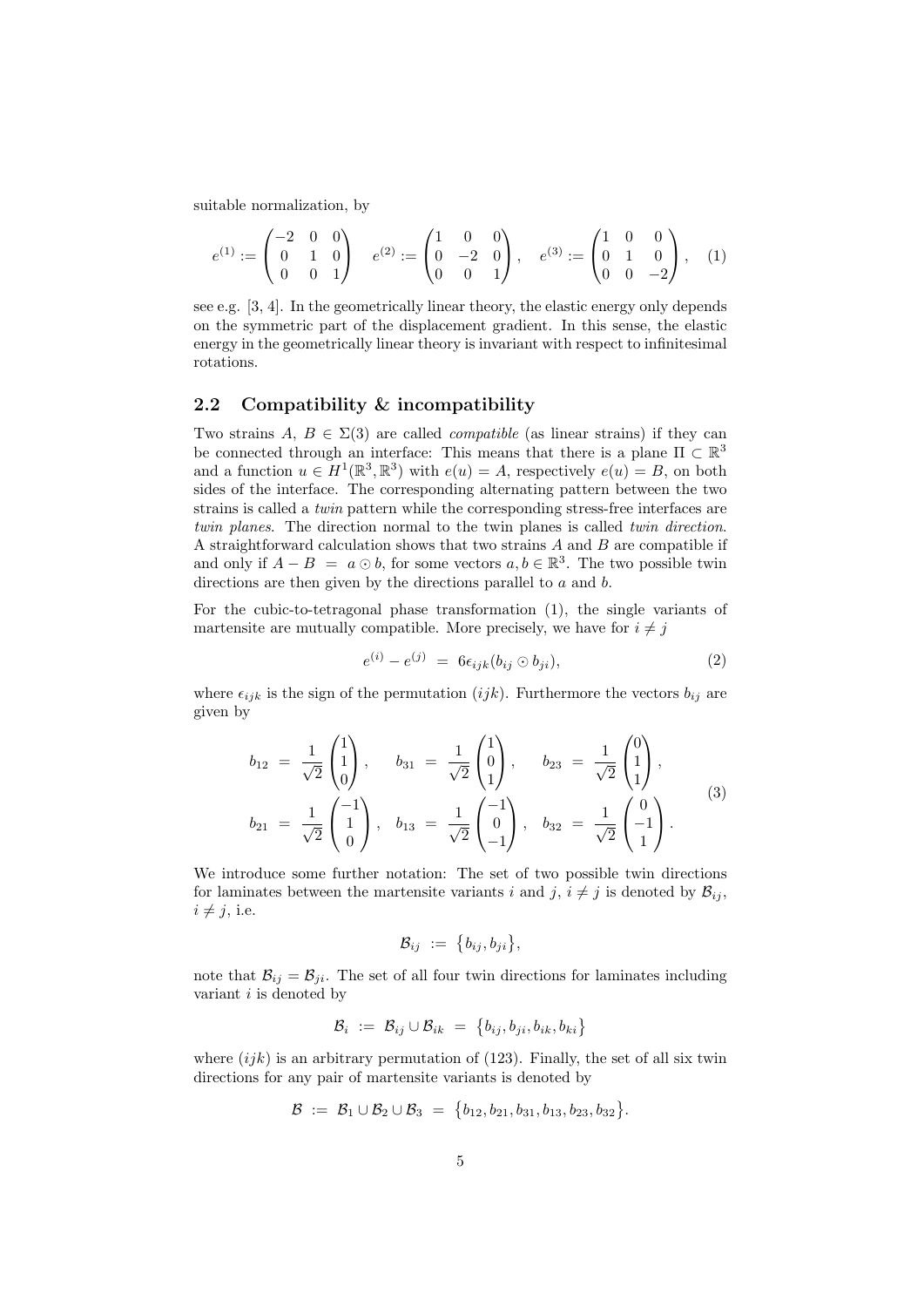A straightforward calculation shows that no single variant of martensite is compatible with the austenite. However, compatibility of the austenite with certain convex combinations of the martensite variants does hold. Indeed, for all  $i \neq j$ we have

<span id="page-7-2"></span>
$$
\left(\frac{1}{3}e^{(i)} + \frac{2}{3}e^{(j)}\right) - e^{(0)} = 2\epsilon_{ijk}(b_{jk}\odot b_{kj}).
$$
\n(4)

where  $(ijk)$  is a permutation of (123) and where  $\epsilon_{ijk}$  is the sign of the permutation (*ijk*). We also recall that  $e^{(0)} = 0$ . The above calculation [\(4\)](#page-7-2) shows that by a fine scale oscillation of two martensite variants, the corresponding macroscopic strain allows for a (macroscopically) stress-free interface with the austenite. This macroscopically stress-free interface separating the austenite and a pair of martensite variants is also called habit plane. The corresponding normal direction is called *habit direction*.

#### <span id="page-7-0"></span>2.3 Self-accommodation

The notion of compatibility ensures that two strains can be connected via an interface across which the displacement is continuous. However, in the situation of a certain phase (e.g. martensite) embedded into a matrix of another phase (e.g. austenite), it is desirable to have a construction which avoids macroscopic stress in all three spatial directions. In particular, a fine scale oscillation of two martensite variants can avoid the creation of macroscopic stress along certain planes separating martensite and austenite (habit planes, see also [\(4\)](#page-7-2)). However, such a configuration still may lead to the creation of macroscopic stress in normal direction to the interface. This issue motivates to introduce the concept of selfaccommodation. In contrast to the notion of compatibility which is concerned about the possibility of stress-free interfaces, the notion of self-accommodation is concerned about the possibility of stress-free three-dimensional configurations.

In the spirit of [\[2\]](#page-34-10), we say that a set of strains  $\{E_1, \ldots, E_n\} \subset \Sigma(3)$  is selfaccommodating with respect to another strain  $A_0$  if for any bounded  $\Omega \subset \mathbb{R}^3$ , there is a sequence of functions  $u_k \in H^1(\mathbb{R}^3)$  such that  $e(u_k) \to E_0$  in  $\mathbb{R}^3 \setminus \Omega$ and  $e(u_k) \in \{E_1, \ldots, E_n\}$  in  $\Omega$  eventually for almost all  $x \in \mathbb{R}^3$ . A particular important situation is the case when the set of strains is the set of all martensite strains and  $A_0$  is the austenite strain. Note that the set of martensite strains [\(1\)](#page-6-1) satisfies

$$
e^{(1)} + e^{(2)} + e^{(3)} = 0.
$$
 (5)

This cancellation indicates that self-accommodation is possible for our set of martensite strains. Indeed, our constructions shows that the three strains  $e^{(1)}$ ,  $e^{(2)}$  and  $e^{(3)}$  are self-accommodating. Note that self-accommodation in a more general setting has been investigated by Bhattacharya for different types of phase transformations [\[2\]](#page-34-10).

## <span id="page-7-1"></span>2.4 Energy

In the piecewise linear elasticity theory the deviation of the displacement strain from the energy wells is penalized by Hooke's Law, see e.g. [\[3,](#page-34-8) Ch. 11]. In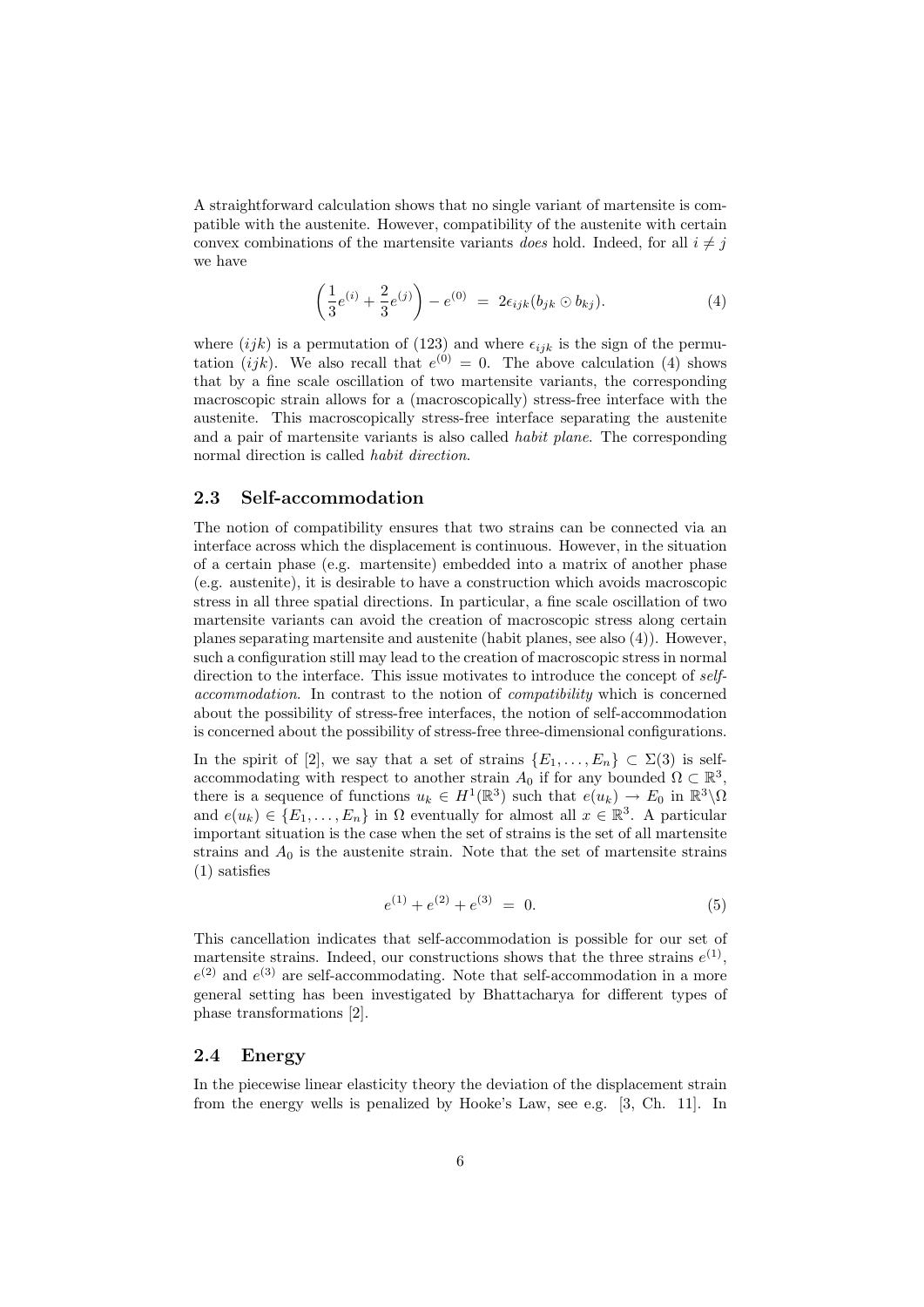general, the energy is given by

$$
\mathcal{E}_{\text{elast}}[u] = \int_{\mathbb{R}^3} \min_{i=0,1,2,3} \left\{ \omega^{(i)} + \sum_{\alpha,\beta,\gamma,\delta} \mathbb{C}^{(i)}_{\alpha\beta\gamma\delta} \left( e(u) - e^{(i)} \right)_{\alpha\beta} \left( e(u) - e^{(i)} \right)_{\gamma\delta} \right\},\tag{6}
$$

where the elastic rank-4 tensors  $\mathbb{C}^{(i)}$  are the elastic moduli of the austenite and the three martensite phases and where the constants  $\omega^{(i)}$  are the corresponding energy densities of martensite and austenite. We assume that the variants of martensite have the same energy, i.e.  $\omega^{(1)} = \omega^{(2)} = \omega^{(3)}$ . By renormalization of the energy, we may also assume that  $\omega^{(0)} = 0$ . Since we will consider the case when the total volume of martensite is prescribed we will even assume that  $\omega^{(i)} = 0$  for  $i = 1, 2, 3$ . We also assume that the phases are elastically isotropic with identical strength of shear modus and vanishing second Lamé constant. We hence consider the energy

<span id="page-8-3"></span><span id="page-8-1"></span><span id="page-8-0"></span>
$$
\mathcal{E}_{\text{elast}}[u] = \kappa \int_{\mathbb{R}^3} \min_{i=0,1,2,3} \|e(u) - e^{(i)}\|^2. \tag{7}
$$

In fact, since we are only concerned about the scaling of the minimal energy (but not the leading order constant), our results also extend to the general energy [\(6\)](#page-8-0) with  $\omega^{(i)} = 0$ ,  $i = 1, 2, 3$ , as long as the tensors  $\mathbb{C}^{(i)}$  are non-degenerate. The extension of our results to the of arbitrary  $\omega^{(i)}$  with  $\omega^{(1)} = \omega^{(2)} = \omega^{(3)}$  is also straightforward, see [\[15\]](#page-34-7). Note that the minimization in [\(7\)](#page-8-1) also determines the areas which are occupied by the particular variants of martensite. We introduce three characteristic functions  $\chi_i$ ,  $i = 1, 2, 3$  for the region occupied by the *i*-th variant of martensite,

$$
\chi_1, \chi_2, \chi_3 \in BV(\mathbb{R}^3, \{0, 1\}), \qquad \chi_1 + \chi_2 + \chi_3 \leq 1. \tag{8}
$$

Instead of defining the characteristic functions by minimization in [\(7\)](#page-8-1), we rather express the elastic energy directly in terms of  $\chi_i$ . We therefore use the elastic energy in the form

<span id="page-8-2"></span>
$$
\mathcal{E}_{\text{elast}}[\chi] = \kappa \inf_{u \in H^1(\mathbb{R}^3, \mathbb{R}^3)} \int_{\mathbb{R}^3} \|e(u) - \sum_{i=1}^3 \chi_i e^{(i)}\|^2 dx. \tag{9}
$$

Indeed, both energies [\(7\)](#page-8-1) and [\(9\)](#page-8-2) agree with each other if the functions  $\chi_i$  are the indicator functions for the region occupied by the martensite variant  $i$  and if the displacement is u chosen energetically optimal. We refer to  $[3, p.102]$  $[3, p.102]$  for further reading.

One benefit of this description of the energy is that the interfacial energy can be defined conveniently. We define the following anisotropic interfacial energy

$$
\mathcal{E}_{\text{interf}}[\chi] := \sigma \int_{\mathbb{R}^3} (|\nabla \chi_1| + |\nabla \chi_2| + |\nabla \chi_3|) \, dx,\tag{10}
$$

where the parameter  $\sigma$  measures the strength of interfacial energy. The variational model we consider consists of these two terms,

$$
\mathcal{E}[\chi] := \mathcal{E}_{\text{interf}}[\chi] + \mathcal{E}_{\text{elast}}[\chi]. \tag{11}
$$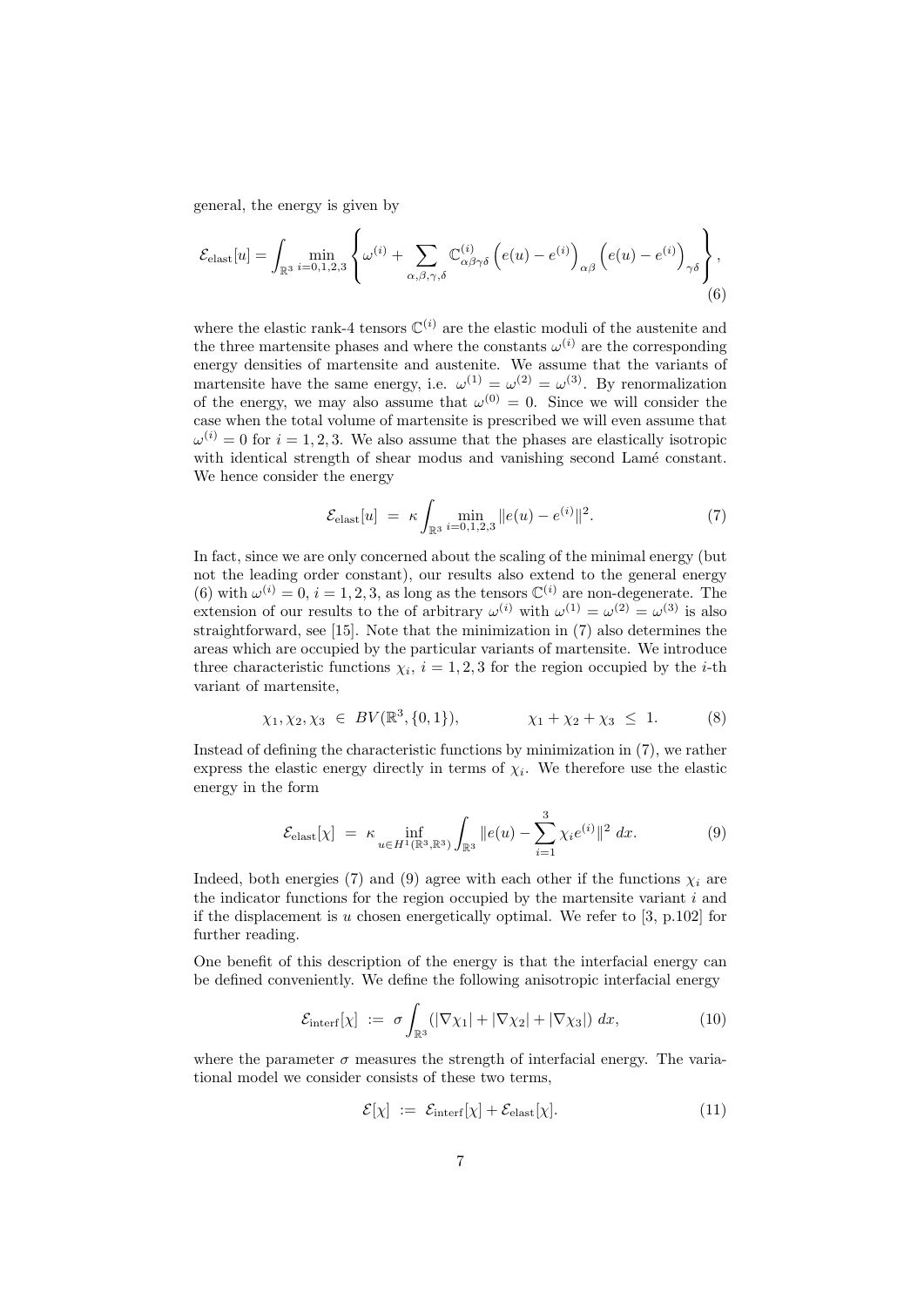## <span id="page-9-0"></span>3 Main result and overview of the proof

### <span id="page-9-1"></span>3.1 Main result

The main result in this paper is the dependence of the energy of martensitic inclusions on their volume. Note that the total volume of martensite can be conveniently expressed in terms of the characteristic functions

<span id="page-9-3"></span><span id="page-9-2"></span>
$$
V := \int_{\mathbb{R}^3} (\chi_1 + \chi_2 + \chi_3) \, dx. \tag{12}
$$

<span id="page-9-4"></span>With this notation, we have

**Theorem 1.** 1. (Minimal scaling of the energy) The minimal scaling of the energy [\(16\)](#page-10-1) is

$$
\inf_{\chi \text{ satisfies (8)}} \mathcal{E}[\chi] \sim \begin{cases} \sigma V^{2/3} & \text{if } V \le \sigma^3 \kappa^{-3}, \\ \sigma^{6/11} \kappa^{5/11} V^{9/11} & \text{if } V \ge \sigma^3 \kappa^{-3}, \end{cases} \tag{13}
$$

where  $V$  is defined by  $(12)$ .

2. (Equipartition of energy) Suppose that the minimal scaling of the energy [\(13\)](#page-9-3) is achieved by  $\chi$ . Then for large volumes,  $V \ge \sigma^3 \kappa^{-3}$ , we have equipartition of energy in the sense that

$$
\mathcal{E}_{\text{interf}}[\chi] \sim \mathcal{E}_{\text{elast}}[\chi] \sim \sigma^{6/11} \kappa^{5/11} V^{9/11}.
$$
 (14)

Furthermore, for small volumes,  $V \leq \sigma^3 \kappa^{-3}$ , the interfacial energy dominates, i.e.  $\mathcal{E}_{\text{elast}}[\chi] \leq \mathcal{E}_{\text{interf}}[\chi]$ .

Theorem [1](#page-9-4) determines the scaling of the minimal energy up to a universal constant. At the core of the analysis is the proof of the lower bound which will be given in Section [5.](#page-20-0) The proof of the upper bound follows by a specific construction which is presented in detail in Section [6.](#page-27-0)

Notice that our estimate [\(13\)](#page-9-3) only addresses the scaling (but not the leading order constant) of the minimal energy. For this reason it cannot predict the precise shape of the minimizer. In fact, we believe that it would be necessary to use the Euler-Lagrange equation to obtain the precise shape of the minimizer. However, our analysis does give some necessary conditions on the qualitative shape of the minimizer; these conditions are stated in Proposition [1](#page-11-1) and [2.](#page-12-2)

In the following we motivate and sketch the shape and structure of an inclusion which does achieve the minimal scaling of energy [\(13\)](#page-9-3), see Figure [3.](#page-10-2) The construction is motivated by the following three observations:

- Incompatibility of each single variant: No single variant of martensite is compatible with the austenite.
- Compatibility of two variants: A convex combination of two martensite variants is compatible with the austenite.
- Self-accommodation of three variants: The set of all three martensite variants together is self-accommodating.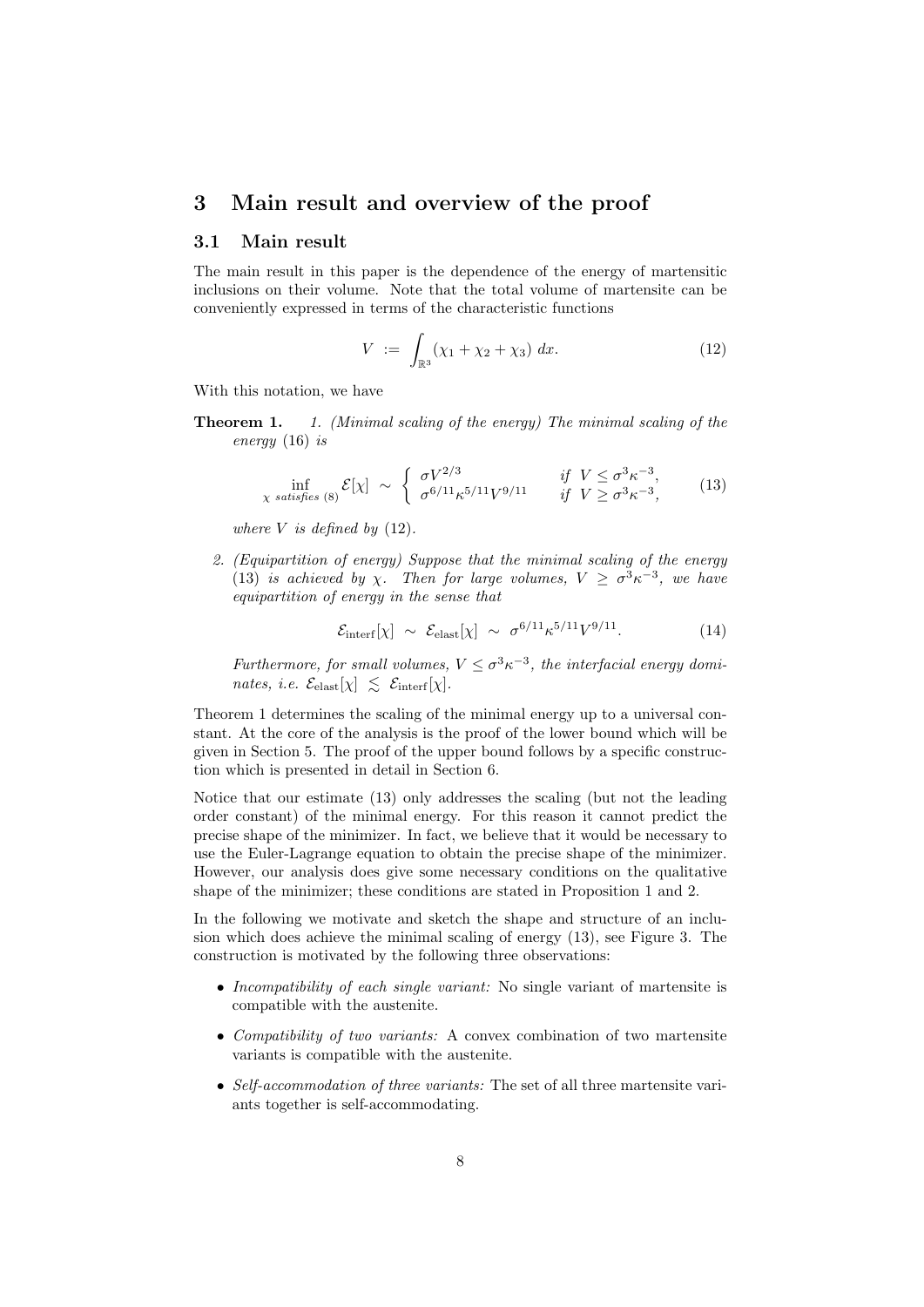

<span id="page-10-2"></span>Figure 3: 2-d sketch for an inclusion achieving minimal scaling of energy in Theorem [2.](#page-11-2) Created using Matlab.

These observations motivate the following ansatz for the optimal inclusion: In order to achieve self-accommodation, the inclusion should contain all three variants of martensite in equal volume fraction. Since, locally, laminates between two variants are preferred, the inclusion is divided into two macroscopic layers where the first layer only consists of the martensitic variants 1 and 2 while the second layer consists of the martensitic variants 1 and 3, see Figure [3.](#page-10-2) In each macroscopic layer, the regions occupied by the single variants of martensite refine towards the martensite austenite surface. Furthermore, the the shape of the inclusion as a whole resembles a lens where the normals to the two large surfaces are oriented with one of the habit direction between martensite and austenite. Notice that constructions with self-similar refinement in have been used before in linear elasticity theory, see e.g. [\[19,](#page-35-2) [4,](#page-34-5) [5\]](#page-34-6) and other settings, see e.g. [\[21,](#page-35-4) [7,](#page-34-11) [8,](#page-34-12) [6,](#page-34-13) [16\]](#page-34-14). Furthermore, our construction can be seen as a realization of the second order twins of Bhattacharya [\[2\]](#page-34-10).

Notice that the above theorem describes the energy barrier for the transformation from austenite to martensite. However, for the reverse transformation, the result does not apply directly. In fact, in order to achieve self-accommodation, a macroscopic change of the lattice pattern might be necessary. This consideration suggests that there should be a higher energy barrier for the reverse transformation. To analyze the precise energy barrier for this situation seems to be an interesting open question.

#### <span id="page-10-0"></span>3.2 Non-dimensionalization

We non-dimensionalize and rescale the model as follows: We measure length in units of  $\frac{\sigma}{\kappa}$  and energy in units of  $\frac{\sigma^3}{\kappa^2}$ . The rescaled energy, expressed in the non-dimensionalized variable is then given by

$$
E_{\text{elast}}[\chi] = \inf_{u \in H^1(\mathbb{R}^3, \mathbb{R}^3)} \int_{\mathbb{R}^3} \|e(u) - \sum_{i=1}^3 \chi_i e^{(i)}\|^2 dx. \tag{15}
$$

while the interfacial energy is given by

$$
E_{\text{interf}}[\chi] := \int_{\mathbb{R}^3} (|\nabla \chi_1| + |\nabla \chi_2| + |\nabla \chi_3|) dx. \tag{16}
$$

Finally, the total energy is determined by the relation

<span id="page-10-1"></span>
$$
E[\chi] := E_{\text{interf}}[\chi] + E_{\text{elast}}[\chi].
$$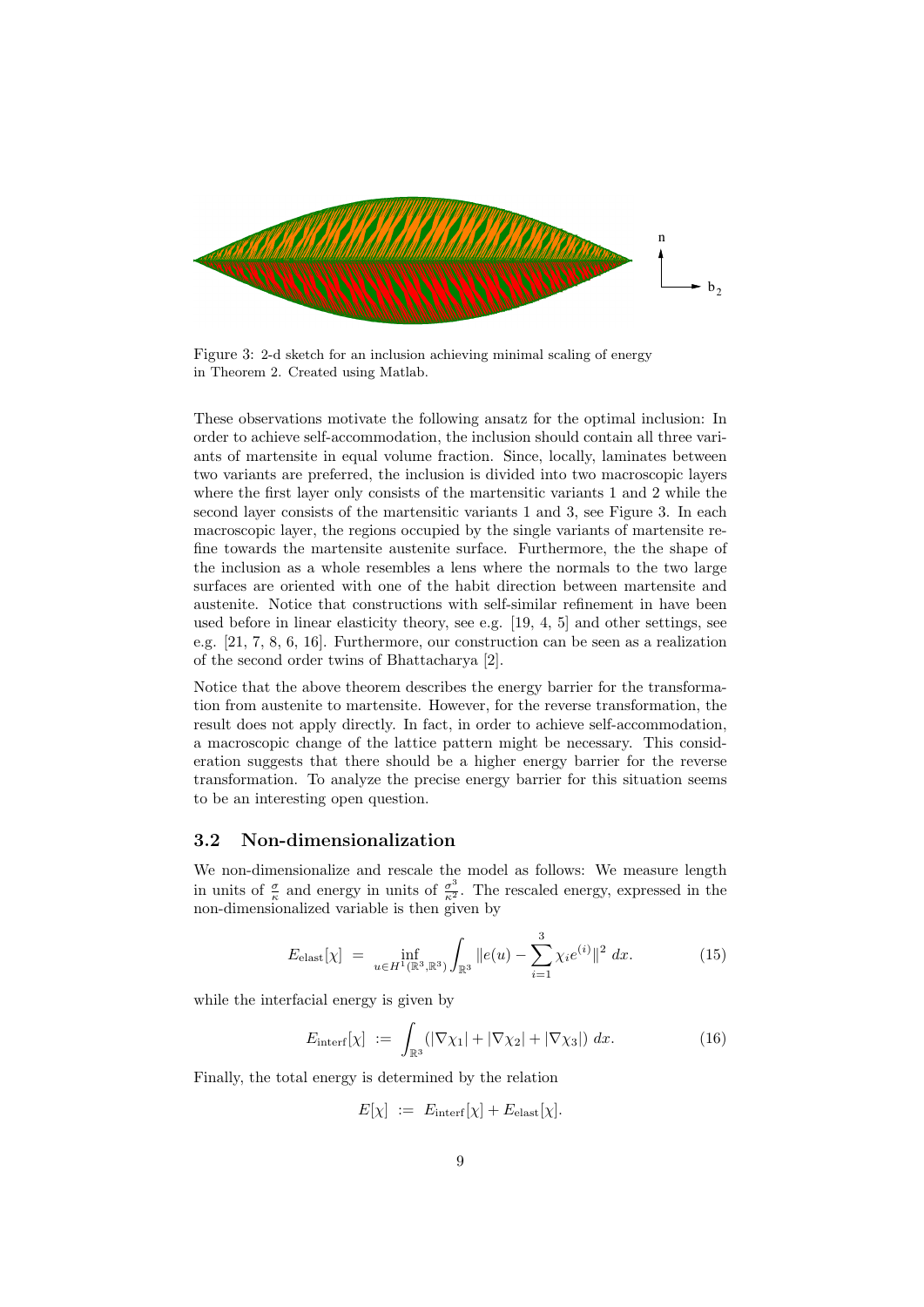<span id="page-11-2"></span>With this rescaling, we obtain the following rescaled version of Theorem [1:](#page-9-4)

**Theorem 2.** 1. (Minimal scaling of the energy) The minimal scaling of the energy [\(16\)](#page-10-1) is

$$
\inf_{\chi \ satisfies (8)} E[\chi] \sim \begin{cases} V^{2/3} & \text{if } V \le 1, \\ V^{9/11} & \text{if } V \ge 1, \end{cases} \tag{17}
$$

where  $V$  is defined by  $(12)$ .

2. (Equipartition of energy) Suppose that the minimal scaling of the energy [\(17\)](#page-11-3) is achieved by  $\chi$ . Then for large volumes,  $V \geq 1$ , we have equipartition of energy in the sense that

<span id="page-11-5"></span><span id="page-11-3"></span>
$$
E_{\text{interf}}[\chi] \sim E_{\text{elast}}[\chi] \sim V^{9/11}.
$$
 (18)

Furthermore, for small volumes,  $V \leq 1$ , the interfacial energy dominates, *i.e.*  $E_{\text{elast}}[\chi] \leq E_{\text{interf}}[\chi]$ .

## <span id="page-11-0"></span>3.3 Overview of the proof of the lower bound

For the proof of the lower bound of the energy, we combine two estimates related to self-accommodation and compatibility. More precisely, we will use the fact that in order to achieve self-accommodation, all three variants of martensite have to appear in equal volume fractions. In fact, if the three variants (locally) do not appear in equal volume fraction, then we obtain a lower bound on the elastic energy (Proposition [1\)](#page-11-1). On the other hand, due to the incompatibility of the single martensite variants with the austenite, it is energetically expensive if (locally) all three martensite variants appear which yields another lower bound for the energy (Proposition [2\)](#page-12-2). The proof of the lower bound of the theorem follows by combining these two lower bounds.

For the proof of the lower bound it is essential to identify a suitable length scale which connects interfacial energy with the elastic energy. We use the operation of convolution to detect this local length scale. We recall the definition of the convolution:

<span id="page-11-4"></span>**Definition 1.** Consider a function  $f(x)$ . We denote by  $f_L(x)$  its mollification on length scale L, that is, its convolution with the kernel  $\varphi_L(x) = \frac{1}{L^3} \varphi_1(\frac{x}{L}),$ where  $\varphi_1$  is a universally chosen function with

$$
\int_{\mathbb{R}^3} \varphi_1 \, dx \ = \ 1, \quad \mathrm{supp} \, \varphi_1 \ \subset \ B_1(0), \quad \mathrm{sup} \, |\mathcal{F} \varphi_1(k)| \ \leq \ C, \quad \int_{\mathbb{R}^3} |\mathcal{F} \varphi_1(k)| \ < \ \infty.
$$

<span id="page-11-1"></span>The first proposition is related to the phenomenon of self-accommodation and involves only the elastic energy. By self-accommodation we mean the phenomenon that by a suitable microstructure of martensitic twins, the elastic energy can be made arbitrarily small for a martensitic inclusion of volume  $V$  and arbitrary shape. The lemma states that this can only be achieved for a microstructure where the martensitic phases have *identical* volume fraction. Here, volume fraction is meant with respect to a given length scale  $L$  (which will be chosen in the proof of Theorem [2\)](#page-11-2) and defined via convolution.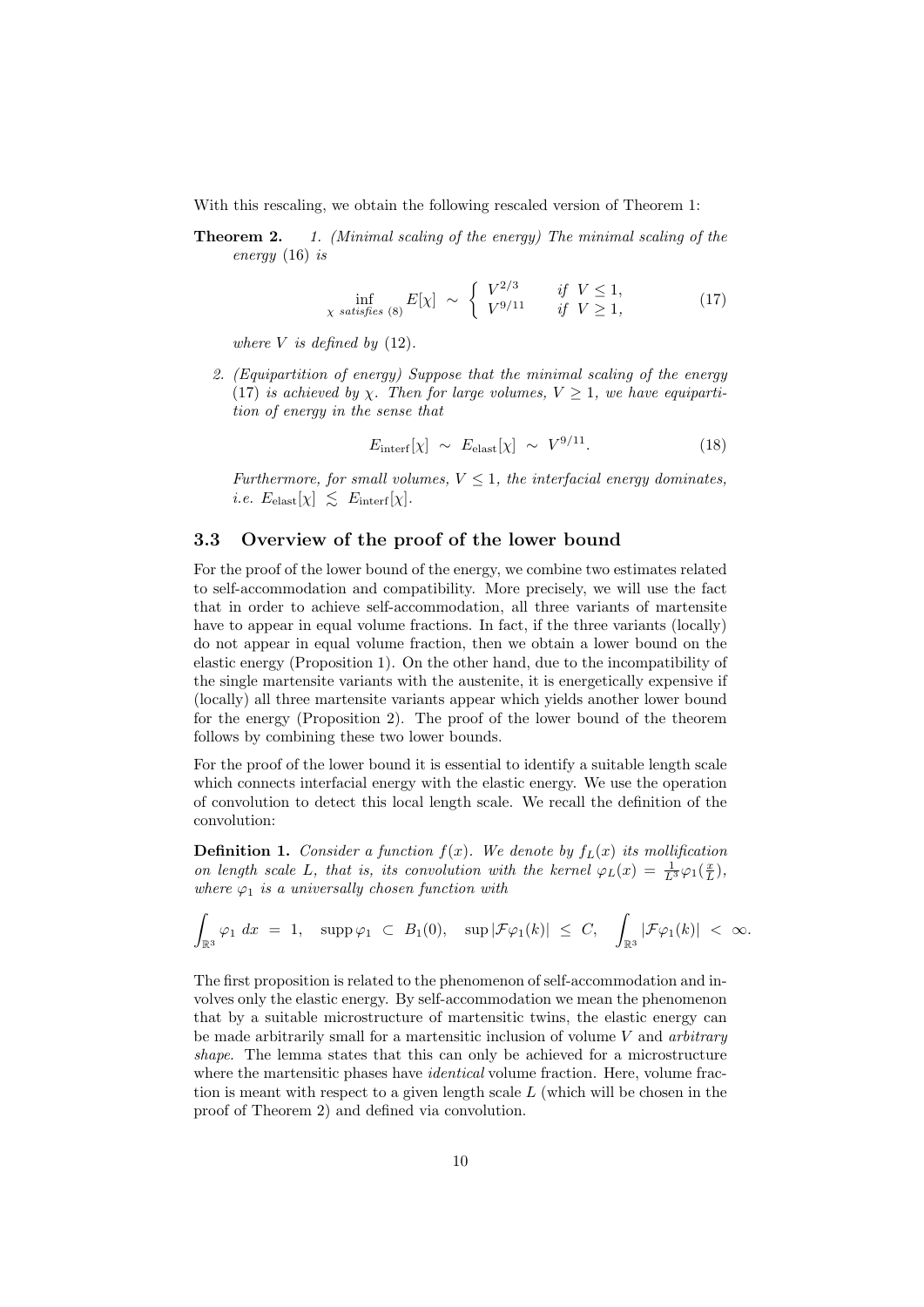**Proposition 1.** For any  $\chi_1$ ,  $\chi_2$ ,  $\chi_3$  satisfying [\(8\)](#page-8-3) and for any  $L > 0$ , we have

<span id="page-12-3"></span>
$$
\int_{\mathbb{R}^3} \left( (\chi_{2,L} - \chi_{3,L})^2 + (\chi_{3,L} - \chi_{1,L})^2 + (\chi_{1,L} - \chi_{2,L})^2 \right) dx
$$
\n
$$
\lesssim \max \{ V(L^{-3}E_{\text{elast}})^{1/2}, E_{\text{elast}} \},
$$
\n(19)

where  $V$  is defined in  $(12)$ 

The second proposition is related to the phenomenon of compatibility. It involves both elastic and interface energy. At its core lies the fact that each single variant of martensite is incompatible with the austenite. An inclusion of martensite into a matrix of austenite hence requires fine twinning of the martensite variants. The characterized scaling  $L^{1/3}$  of the energy where L represents the thickness of the martensite inclusion is also observed in other problems related to branching phenomena, see e.g. [\[19\]](#page-35-2). In particular, the proposition provides a full-space variant of the rigidity result in [\[4\]](#page-34-5).

<span id="page-12-2"></span>**Proposition 2.** For any  $\chi_1$ ,  $\chi_2$ ,  $\chi_3$  satisfying [\(8\)](#page-8-3) and for any  $L > 0$ , we have

<span id="page-12-4"></span>
$$
\left| \int_{\mathbb{R}^3} (\tilde{\chi}_1 - \tilde{\chi}_{1,L}) (\tilde{\chi}_2 - \tilde{\chi}_{2,L}) (\tilde{\chi}_3 - \tilde{\chi}_{3,L}) \, dx \right|
$$
\n
$$
\lesssim L^{1/3} \left( E_{\text{inter}}^{2/3} E_{\text{elast}}^{1/3} \right)^{1/2} V^{1/2}, \tag{20}
$$

where V is defined in [\(12\)](#page-9-2) and where the functions  $\tilde{\chi}_i$ ,  $i = 1, 2, 3$  are defined in [\(22\)](#page-13-0).

Let us sketch the argument how the proof of the lower bound follows from the two propositions (the precise proof is given in Section [5.3\)](#page-24-0). Consider a fixed length scale  $L > 0$ . We start with the following (mathematically not fully precisely stated) dichotomy: Either, (1) all three martensite variants appear in the same volume fraction on length scales of size  $L$  or  $(2)$  they do not appear in equal volume fraction on length scales of size L. We will give a precise version of this dichotomy in the proof of Theorem [2](#page-11-2) showing that for any  $L > 0$  at least one of the left hand sides of [\(19\)](#page-12-3) or [\(20\)](#page-12-4) scales like the volume. The lower bound then follows by optimization in  $L$ . We remark that the length scale  $L$ which appears both in the proof of lower as well as upper bound represents the thickness of the expected optimal lens-shaped inclusion.

The detailed proof Propositions [1-](#page-11-1)[2](#page-12-2) and of the lower bound of Theorem [2](#page-11-2) will be given in Section [5.](#page-20-0)

## <span id="page-12-0"></span>4 Elastic energy and laminar structure

#### <span id="page-12-1"></span>4.1 Fourier representation of the elastic energy

We start with the observation in [\[4\]](#page-34-5) that the elastic energy can be written as

<span id="page-12-5"></span>
$$
E_{\text{elast}}[\chi, u] = \inf_{e} \int_{\mathbb{R}^3} \left\| e(u) - \begin{pmatrix} \tilde{\chi}_1 & 0 & 0 \\ 0 & \tilde{\chi}_2 & 0 \\ 0 & 0 & \tilde{\chi}_3 \end{pmatrix} \right\|^2 dx, \tag{21}
$$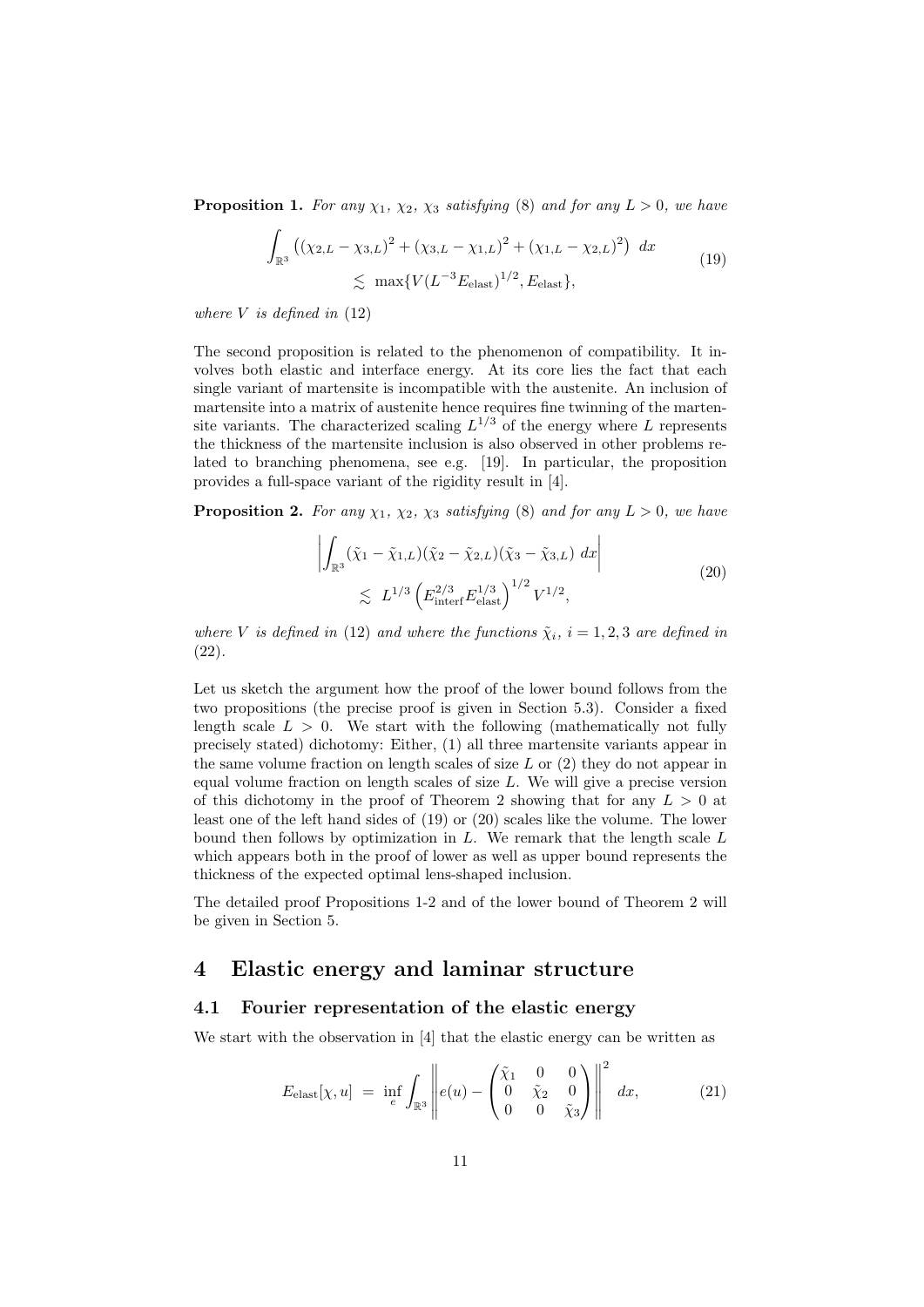where  $\tilde{\chi} := (\tilde{\chi}_1, \tilde{\chi}_2, \tilde{\chi}_3)$  is given by

<span id="page-13-0"></span>
$$
\begin{cases}\n\tilde{\chi}_1 := -2\chi_1 + \chi_2 + \chi_3, \\
\tilde{\chi}_2 := \chi_1 - 2\chi_2 + \chi_3, \\
\tilde{\chi}_3 := \chi_1 + \chi_2 - 2\chi_3.\n\end{cases}
$$
\n(22)

Since this is a problem in the whole space, it is natural to appeal to the Fourier transform  $\mathcal F$  and express the energy in terms of the Fourier transformed function  $\mathcal{F}\tilde{\chi} = (\mathcal{F}\tilde{\chi}_1, \mathcal{F}\tilde{\chi}_2, \mathcal{F}\tilde{\chi}_3)$ . The Fourier representation of the elastic field has been extensively studied in the literature, see e.g [\[13\]](#page-34-15). For the convenience of the reader we sketch the proof. For details, we refer to a corresponding derivation in a periodic geometry in [\[4,](#page-34-5) Lemma 3.1].

**Lemma 1.** The elastic energy, defined in  $(7)$  can be expressed by

<span id="page-13-3"></span>
$$
E_{\text{elast}} = \int_{\mathbb{R}^3} (\mathcal{F}\tilde{\chi})^t M(\hat{k}) \overline{\mathcal{F}\tilde{\chi}} \, dk, \tag{23}
$$

where the tensor-valued symmetric and positive semi-definite multiplier  $M(\hat{k})$  is given by

$$
M(\hat{k}) := \begin{pmatrix} (\hat{k}_2^2 + \hat{k}_3^2)^2 & \hat{k}_1^2 \hat{k}_2^2 & \hat{k}_1^2 \hat{k}_3^2 \\ \hat{k}_2^2 \hat{k}_1^2 & (\hat{k}_1^2 + \hat{k}_3^2)^2 & \hat{k}_2^2 \hat{k}_3^2 \\ \hat{k}_3^2 \hat{k}_1^2 & \hat{k}_3^2 \hat{k}_2^2 & (\hat{k}_1^2 + \hat{k}_2^2)^2 \end{pmatrix}
$$
(24)

and where  $\hat{k} := \frac{k}{|k|}$  is the normalized wave-vector k.

Proof. In view of the representation [\(21\)](#page-12-5) and by Plancherel, the elastic energy can be expressed by

$$
E_{\text{elast}} = \int_{\mathbb{R}^3} \left\| i(k \odot \mathcal{F}u) - \begin{pmatrix} \mathcal{F}\tilde{\chi}_1 & 0 & 0 \\ 0 & \mathcal{F}\tilde{\chi}_2 & 0 \\ 0 & 0 & \mathcal{F}\tilde{\chi}_3 \end{pmatrix} \right\|^2 dk.
$$

The Euler-Lagrange equation for the above functional can be explicitly solved: A straightforward calculation yields that the solution  $\mathcal{F}u$  is given by

<span id="page-13-2"></span><span id="page-13-1"></span>
$$
i|k|\mathcal{F}u(k) = 2Q\hat{k} - (\hat{k}, Q\hat{k})\hat{k}.
$$
\n(25)

where we have introduced the notation  $Q = \text{diag}(\mathcal{F}\tilde{\chi}_1, \mathcal{F}\tilde{\chi}_2, \mathcal{F}\tilde{\chi}_3)$ . In particular, by testing [\(25\)](#page-13-1) with  $\hat{k}$  $\odot$ , we get

$$
i(k \odot \mathcal{F}u) = 2(Q\hat{k} \odot \hat{k}) - (\hat{k}, Q\hat{k})(\hat{k} \otimes \hat{k})
$$
\n(26)

and hence

$$
\|i(k \odot \mathcal{F}u) - Q\|^2 = \|2(Q\hat{k} \odot \hat{k}) - (\hat{k}, Q\hat{k})(\hat{k} \otimes \hat{k}) - Q\|^2. \tag{27}
$$

Note that since  $Q$  is symmetric, we have

$$
Qk \odot \hat{k} : Q = |Q\hat{k}|^2 \quad \text{and} \quad \hat{k} \otimes \hat{k} : Q = (\hat{k}, Q\hat{k}). \quad (28)
$$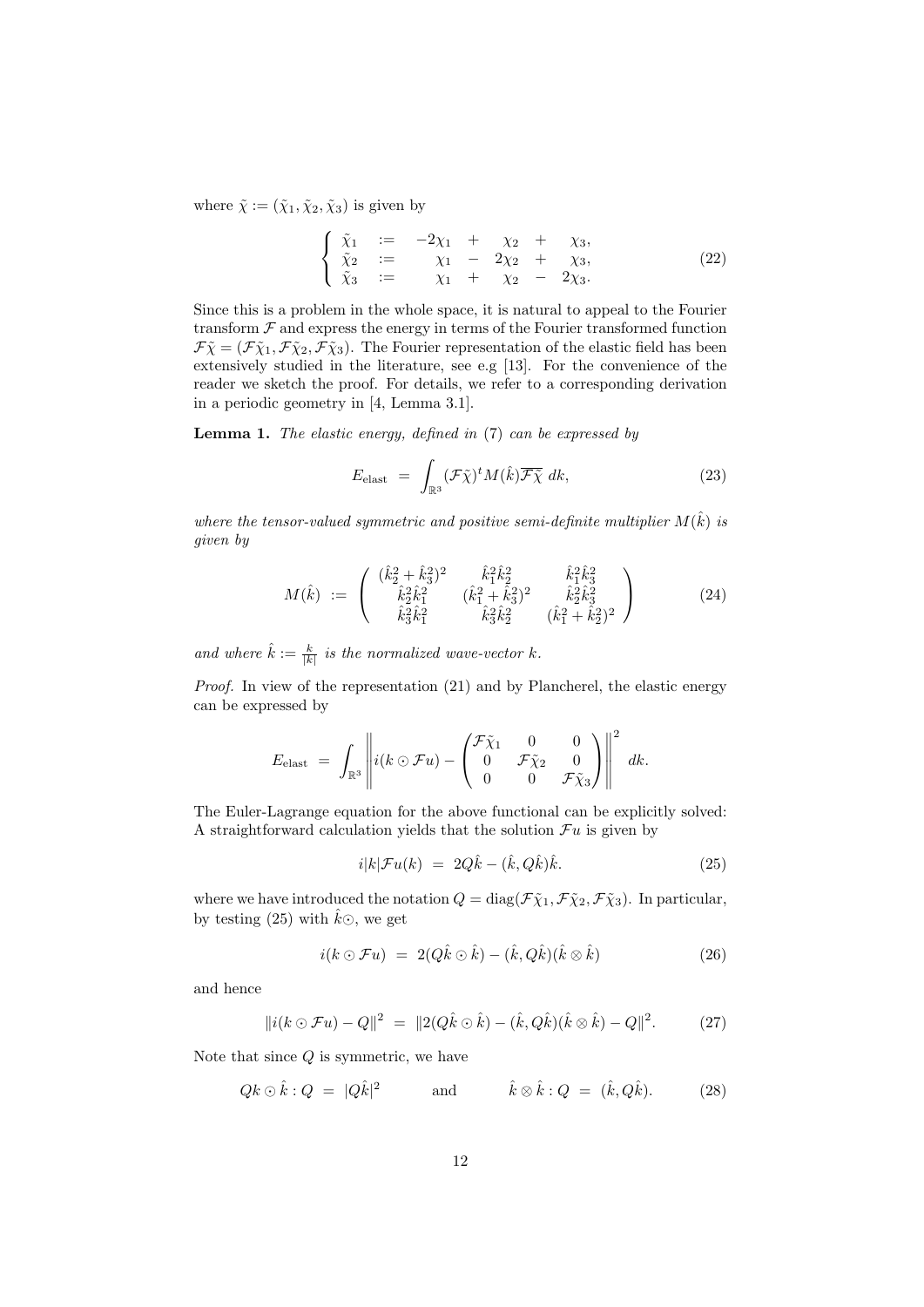Also using the identities  $(a \otimes b) : (c \otimes d) = (a, c)(b, d), 2||a \odot b||^2 = |a|^2|b|^2 + (a, b)^2$ and  $(a \odot b) : (b \otimes b) = (a, b)|b|^2$  which hold for all  $a, b, c, d \in \mathbb{R}^3$ , equality [\(27\)](#page-13-2) simplifies to

$$
||i(k \odot \mathcal{F}u) - Q||^2 = ||Q||^2 - 2|Q\hat{k}|^2 + (\hat{k}, Q\hat{k})^2.
$$

We therefore get

$$
||i(k \odot \mathcal{F}u) - Q||^2 = \sum_{i=1}^3 |\mathcal{F}\tilde{\chi}_i|^2 - 2 \sum_{i=1}^3 |\hat{k}_i|^2 |\mathcal{F}\tilde{\chi}_i|^2 + \left| \sum_{i=1}^3 \hat{k}_i^2 \mathcal{F}\tilde{\chi}_i \right|^2
$$
  
= 
$$
\sum_{i=1}^3 (1 - 2\hat{k}_i^2 + k_i^4) |\mathcal{F}\tilde{\chi}_i|^2 + \sum_{i,j=1}^3 \hat{k}_i \hat{k}_j \overline{\mathcal{F}\tilde{\chi}_i} \mathcal{F}\tilde{\chi}_j
$$
  

$$
\stackrel{(24)}{=} (\mathcal{F}\tilde{\chi})^t M(\hat{k}) \overline{\mathcal{F}\tilde{\chi}}.
$$

This concludes the proof of the lemma.

<span id="page-14-4"></span> $\Box$ 

### <span id="page-14-0"></span>4.2 Lower bound for the elastic energy

It is helpful to characterize the elastic energy in terms of the modified characteristic functions  $\tilde{\chi}_j$  and Fourier multipliers  $m_j$  which will be defined in [\(30\)](#page-14-1). The following lemma is taken from Lemma 3.1 and Step 1 in the proof of Proposition 2.4 in [\[4\]](#page-34-5). We reproduce its proof, since there is a gap in the argument of Step 1 in the proof of Proposition 2.4 in [\[4\]](#page-34-5): the identity of the zero set of two (even homogeneous) Fourier multipliers does not imply that they are comparable.

<span id="page-14-5"></span>Lemma 2. We have

$$
E_{\text{elast}} \geq \sum_{j=1}^{3} \int_{\mathbb{R}^3} m_j |\mathcal{F} \tilde{\chi}_j|^2 dk, \qquad (29)
$$

where for  $j = 1, 2, 3$  the multiplier  $m_j(\hat{k})$ ,  $\hat{k} := \frac{k}{|k|}$ , is defined by

<span id="page-14-1"></span>
$$
m_j(k) := \text{dist}^2(\hat{k}, \mathcal{B}_j). \tag{30}
$$

*Proof.* Note that by definition we have  $\tilde{\chi}_1 + \tilde{\chi}_2 + \tilde{\chi}_3 = 0$  so that  $\mathcal{F}\tilde{\chi}_1 + \mathcal{F}\tilde{\chi}_2 + \tilde{\chi}_3$  $\mathcal{F}\tilde{\chi}_3=0$ . Hence we need to show that

<span id="page-14-3"></span>
$$
c^{t}M(\hat{k})\bar{c} \geq \sum_{j=1}^{3} m_{j}(\hat{k})|c_{j}|^{2}, \qquad (31)
$$

for all  $c = (c_1, c_2, c_3) \in \mathbb{C}^3$  with  $c_1+c_2+c_3=0$  and where the Fourier multipliers  $m_i$  are given by [\(30\)](#page-14-1). By symmetry, we may assume without loss of generality that  $c$  is ordered, i.e.

<span id="page-14-2"></span>
$$
|c_1| \le |c_2| \le |c_3|.\tag{32}
$$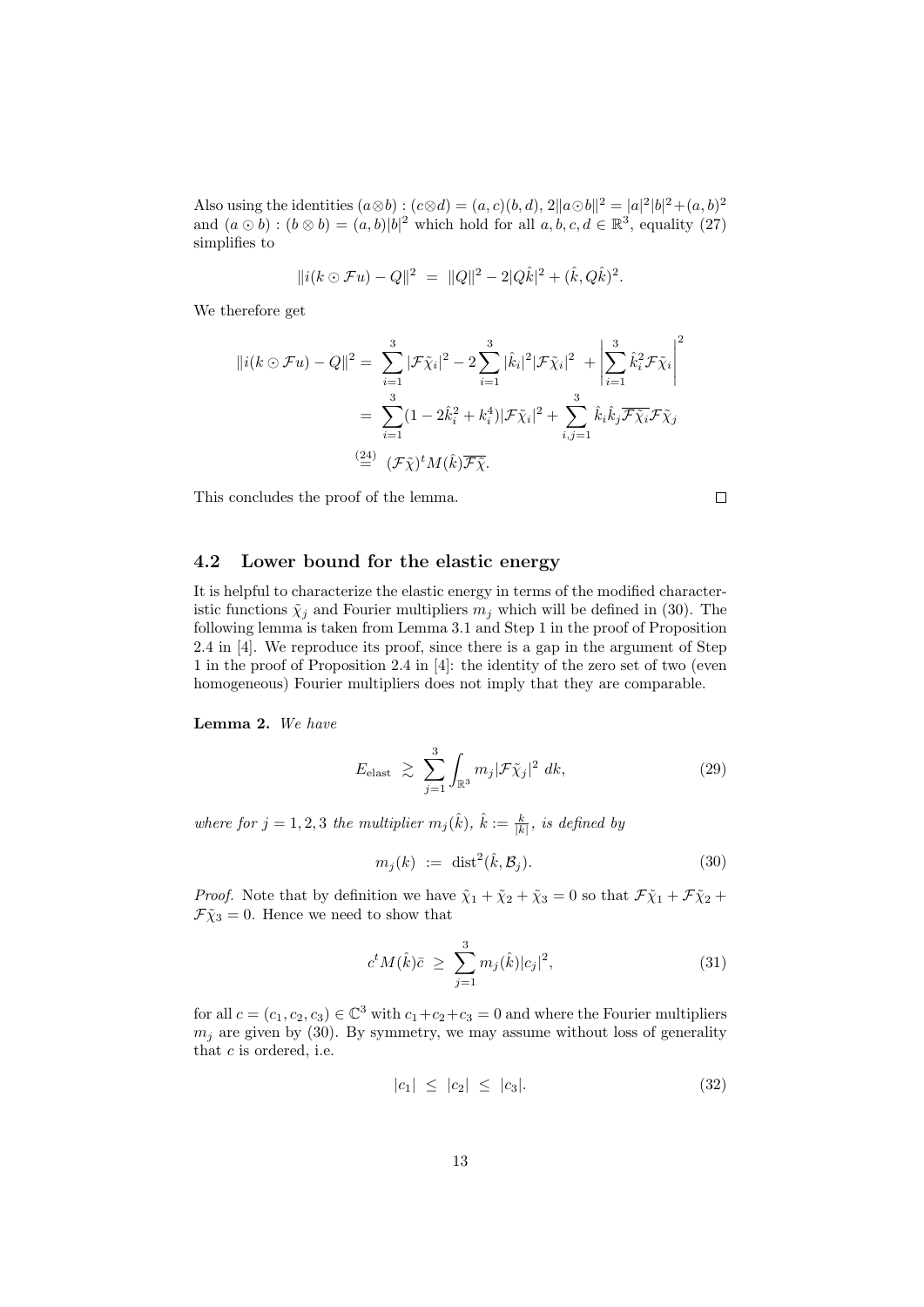Under the assumption [\(32\)](#page-14-2) we will even show that

$$
c^t M(\hat{k}) \bar{c} \ \gtrsim \ |c_1|^2,\tag{33}
$$

$$
c^t M(\hat{k}) \bar{c} \geq \text{dist}^2(\hat{k}, \mathcal{B}_{23}) |c_2|^2, \tag{34}
$$

$$
c^t M(\hat{k}) \bar{c} \geq \text{dist}^2(\hat{k}, \mathcal{B}_{23}) |c_3|^2. \tag{35}
$$

Clearly, since  $\mathcal{B}_{23} = \mathcal{B}_2 \cap \mathcal{B}_3$ , these three estimates yield [\(31\)](#page-14-3). Notice furthermore, that since  $c_1+c_2 = -c_3$  and by [\(32\)](#page-14-2) we have  $|c_2| \leq |c_3| \leq |c_1|+|c_2| \leq 2|c_2|$ and hence

<span id="page-15-6"></span><span id="page-15-2"></span><span id="page-15-1"></span><span id="page-15-0"></span>
$$
|c_2| \sim |c_3|,\tag{36}
$$

i.e. the middle component of  $c$  still controls the length of the whole vector. In particular, [\(34\)](#page-15-0) and [\(35\)](#page-15-1) are equivalent so that it suffices to prove [\(33\)](#page-15-2) and [\(34\)](#page-15-0). In view of [\(24\)](#page-13-3), we calculate

$$
c^{t}M(\hat{k})\overline{c} = (\hat{k}_{2}^{2} + \hat{k}_{3}^{2})^{2}|c_{1}|^{2} + (\hat{k}_{3}^{2} + \hat{k}_{1}^{2})^{2}|c_{2}|^{2} + (\hat{k}_{1}^{2} + \hat{k}_{2}^{2})^{2}|c_{3}|^{2}
$$
  
+  $2\hat{k}_{1}^{2}\hat{k}_{2}^{2}\text{Re}(c_{1}\overline{c}_{2}) + 2\hat{k}_{1}^{2}\hat{k}_{3}^{2}\text{Re}(c_{1}\overline{c}_{3}) + 2\hat{k}_{2}^{2}\hat{k}_{3}^{2}\text{Re}(c_{2}\overline{c}_{3})$   
=  $|\hat{k}_{2}^{2}c_{3} + \hat{k}_{3}^{2}c_{2}|^{2} + |\hat{k}_{3}^{2}c_{1} + \hat{k}_{1}^{2}c_{3}|^{2} + |\hat{k}_{1}^{2}c_{2} + \hat{k}_{2}^{2}c_{1}|^{2}$   
+  $2\hat{k}_{2}^{2}\hat{k}_{3}^{3}|c_{1}|^{2} + 2\hat{k}_{1}^{2}\hat{k}_{3}^{3}|c_{2}|^{2} + 2\hat{k}_{1}^{2}\hat{k}_{2}^{2}|c_{3}|^{2}. \qquad (37)$ 

Replacing  $c_3 = -c_1 - c_2$  in the term  $|\hat{k}_2^2 c_3 + \hat{k}_3^2 c_2|$ , we obtain

$$
|\hat{k}_2^2 c_3 + \hat{k}_3^2 c_2|^2 = |(\hat{k}_2^2 - \hat{k}_3^2)c_2 + \hat{k}_2^2 c_1|^2 \ge \frac{1}{2}(\hat{k}_2^2 - \hat{k}_3^2)^2 |c_2|^2 - \hat{k}_2^4 |c_1|^2. \tag{38}
$$

where we used that  $(a + b)^2 \ge \frac{1}{2}a^2 - b^2$  for all  $a, b \in \mathbb{R}$ . Furthermore, we use the estimate

$$
\begin{aligned}\n|\hat{k}_1^2 c_2 + \hat{k}_2^2 c_1|^2 &\geq \hat{k}_1^4 |c_2|^2 + \hat{k}_2^4 |c_1|^2 - 2\hat{k}_1^2 \hat{k}_2^2 |c_1||c_3| \\
&\geq \hat{k}_1^4 |c_2|^2 + \hat{k}_2^4 |c_1|^2 - 2\hat{k}_1^2 \hat{k}_2^2 |c_3|^2.\n\end{aligned} \tag{39}
$$

Finally, we trivially have

<span id="page-15-7"></span><span id="page-15-5"></span><span id="page-15-4"></span><span id="page-15-3"></span>
$$
|\hat{k}_2^2 c_3 + \hat{k}_3^2 c_2| \ge 0,\t\t(40)
$$

Inserting  $(39)$ ,  $(38)$  and  $(40)$  into  $(37)$ , we infer that

$$
c^t M(\hat{k}) \bar{c} \ge \frac{1}{2} (\hat{k}_2^2 - \hat{k}_3^2)^2 |c_2|^2 + \hat{k}_1^4 |c_2|^2 + 2 \hat{k}_2^2 \hat{k}_3^3 |c_1|^2 + 2 \hat{k}_1^2 \hat{k}_3^2 |c_2|^2. \tag{41}
$$

Now, in view of [\(32\)](#page-14-2), this yields

$$
c^t M(\hat{k}) \overline{c} \stackrel{(32)}{\geq} \left( \frac{1}{2} (\hat{k}_2^2 - \hat{k}_3^2)^2 + \hat{k}_1^4 + 2\hat{k}_2^2 \hat{k}_3^3 + 2\hat{k}_1^2 \hat{k}_3^2 \right) |c_1|^2
$$
  
= 
$$
\left( \frac{1}{2} (\hat{k}_2^2 + \hat{k}_3^2)^2 + \hat{k}_1^4 + 2\hat{k}_1^2 \hat{k}_3^2 \right) |c_1|^2
$$
  

$$
\geq |c_1|^2,
$$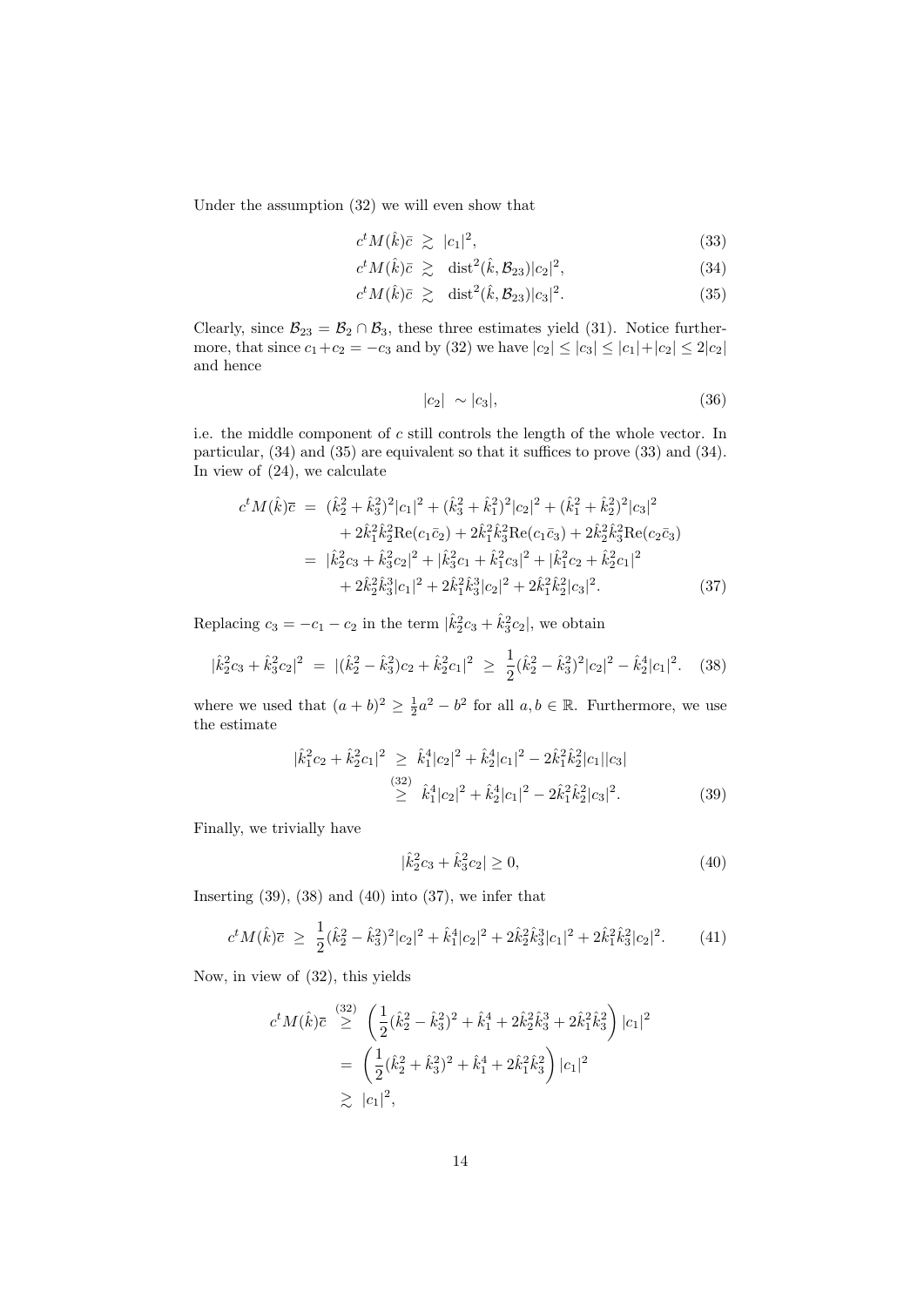where the last estimate is a consequence of  $|\hat{k}| = 1$ . This completes the proof of [\(33\)](#page-15-2). We next turn to the proof of [\(34\)](#page-15-0): Again from [\(41\)](#page-15-7), we have

$$
c^t M(\hat{k}) \overline{c} \ \ge \ \left( \frac{1}{2} (\hat{k}_2^2 - \hat{k}_3^2)^2 + \hat{k}_1^4 + 2 \hat{k}_1^2 \hat{k}_3^2 \right) |c_2|^2.
$$

Hence, in order to prove [\(34\)](#page-15-0), we need to show that

$$
\frac{1}{2}(\hat{k}_2^2 - \hat{k}_3^2)^2 + \hat{k}_1^4 + 2\hat{k}_1^2\hat{k}_3^2 \ge \hat{k}_1^2 + \min\{(\hat{k}_2 + \hat{k}_3)^2, (\hat{k}_2 - \hat{k}_3)^2\}.
$$
 (42)

Observe that [\(42\)](#page-16-1) holds if  $|\hat{k}_1| \gtrsim 1$  or  $|\hat{k}_2 - \hat{k}_3| \gtrsim 1$ . Therefore we may assume  $|\hat{k}_1| \ll 1$  and  $|\hat{k}_2 - \hat{k}_3| \ll 1$  and in particular (also using that  $|\hat{k}| = 1$ ),

$$
|\hat{k}_1| \ll 1
$$
 and  $|\hat{k}_2| \sim |\hat{k}_3| \sim 1.$  (43)

The estimate [\(42\)](#page-16-1) now follows easily: Since by [\(43\)](#page-16-2), we have  $\hat{k}_1^2 \hat{k}_3^2 \sim \hat{k}_1^2$ , it follows that

$$
\frac{1}{2}(\hat{k}_2^2 - \hat{k}_3^2) + \hat{k}_1^4 + 2\hat{k}_1^2\hat{k}_3^2 \stackrel{(43)}{\gtrsim} (\hat{k}_2^2 - \hat{k}_3^2)^2 + \hat{k}_1^2 = \hat{k}_1^2 + (\hat{k}_2 - \hat{k}_3)^2(\hat{k}_2 + \hat{k}_3)^2
$$
  

$$
\stackrel{(43)}{\sim} \hat{k}_1^2 + \min\{(\hat{k}_2 - \hat{k}_3)^2, (\hat{k}_2 + \hat{k}_3)^2\}.
$$

This concludes the proof of [\(34\)](#page-15-0) and hence of the lemma.

<span id="page-16-5"></span><span id="page-16-4"></span><span id="page-16-2"></span><span id="page-16-1"></span> $\Box$ 

## <span id="page-16-0"></span>4.3 Decomposition into almost laminates

In this section, we give two 'rigidity results', i.e. we show that the indicator functions  $\chi_k$  (and  $\tilde{\chi}_k$ ),  $k = 1, 2, 3$ , can be decomposed into a set of functions which are almost laminates if the energy is low. These results are global versions of corresponding results in a periodic setting in [\[4\]](#page-34-5). We give a first decomposition in Lemma [3,](#page-16-3) then this result is refined in Proposition [3.](#page-19-0)

<span id="page-16-3"></span>**Lemma 3.** There exist functions  $f_{j,b_{ij}}$ ,  $j = 1,2,3$ ,  $b_{ij} \in \mathcal{B}_{ij}$ , such that

$$
\begin{array}{rcl}\n\tilde{\chi}_1 &=& f_{1,b_{23}} + f_{1,b_{32}} + f_{1,b_{31}} + f_{1,b_{13}} + f_{1,b_{12}} + f_{1,b_{21}},\\
\tilde{\chi}_2 &=& f_{2,b_{23}} + f_{2,b_{32}} + f_{2,b_{31}} + f_{2,b_{13}} + f_{2,b_{12}} + f_{2,b_{21}},\\
\tilde{\chi}_3 &=& f_{3,b_{23}} + f_{3,b_{32}} + f_{3,b_{31}} + f_{3,b_{13}} + f_{3,b_{12}} + f_{3,b_{21}}.\n\end{array} \tag{44}
$$

Furthermore, we have for any  $b_{ij} \in \mathcal{B}_{ij}$ ,  $i, j = 1, 2, 3$ ,

$$
f_{1,b_{ij}} + f_{2,b_{ij}} + f_{3,b_{ij}} = 0.
$$
 (45)

Additionally, the variation of  $f_{j,b_{ij}}$  within the twin plane with normal  $b_{ij}$  is controlled in the sense that for all  $i, j = 1, 2, 3, i \neq j$  we have

$$
\frac{1}{|s|^{2/3}} \int_{\mathbb{R}^3} |f_{j,b_{ij}} - f_{j,b_{ij}}(\cdot + sa)|^2 \ dx \lesssim E_{\text{interf}}^{2/3} E_{\text{elast}}^{1/3} \tag{46}
$$

for any unit vector a with  $a \cdot b_{ij} = 0$  and all  $s \in \mathbb{R}$ . Moreover,  $f_{j,b_{ij}}$  satisfies

<span id="page-16-7"></span><span id="page-16-6"></span>
$$
\int_{\mathbb{R}^3} |f_{j,b_{ij}}|^4 dx \lesssim V. \tag{47}
$$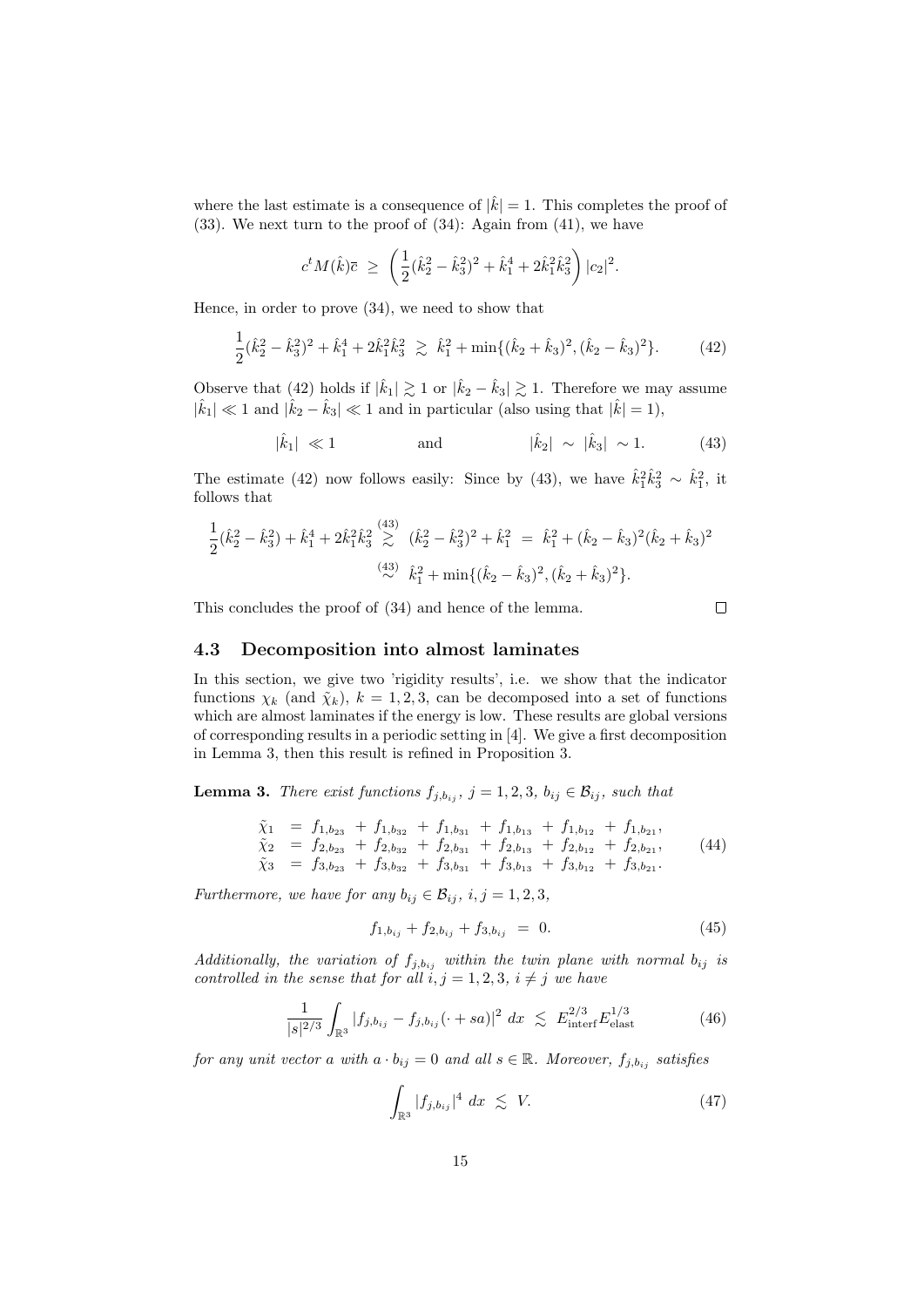*Proof.* We select a partition of unity  $\{\eta_b(\hat{k})\}_{b\in\mathcal{B}}$  of the unit sphere in Fourier space such that for any  $b \in \mathcal{B}$ ,  $\eta_b = 1$  in a neighborhood of b. Furthermore, we choose  $\eta_b$  to be even, i.e.  $\eta_b(-\hat{k}) = \eta_b(\hat{k})$ . We define the 18 functions  $f_{i,b}$  in [\(44\)](#page-16-4) by using  $\eta_b$  as Fourier multipliers, i.e.

<span id="page-17-0"></span>
$$
f_{j,b} := (\mathcal{F}^{-1}\eta_b \mathcal{F})\tilde{\chi}_j.
$$
\n(48)

Since  $\{\eta_b\}_{b\in\mathcal{B}}$  is a partition of unity, it follows that [\(44\)](#page-16-4) and [\(45\)](#page-16-5) are satisfied. It remains to give the proof of the estimates [\(46\)](#page-16-6) and [\(47\)](#page-16-7) which is is divided into several steps. We fix  $j \in \{1, 2, 3\}$ ,  $b \in \mathcal{B}$  and a unit vector a with  $a \cdot b = 0$ .

Step 1: We first consider the elastic energy: Note that by our definition of the function  $\eta_b$  we have  $\eta_b = 0$  in the neighborhood of any b' with  $b' \in \mathcal{B}, b' \neq b$ . In particular, in view of the definition of the functions  $m_j$ , we have

<span id="page-17-3"></span>
$$
m_j(\hat{k})\eta_b(k) \ \gtrsim \ (a \cdot \hat{k})^2 \eta_b(k). \tag{49}
$$

for any unit vector a with  $a \cdot b = 0$ . In view of Lemma [3](#page-19-0) this yields

$$
E_{\text{elast}} \stackrel{(29)}{\gtrsim} \int_{\mathbb{R}^3} (a \cdot \hat{k})^2 |\mathcal{F} \tilde{\chi}_j|^2 dk \stackrel{(48)}{\gtrsim} \int_{\mathbb{R}^3} \frac{1}{|k|^2} |(a \cdot k) \mathcal{F} f_{j,b}|^2 dk
$$
  
= 
$$
\int_{\mathbb{R}^3} \frac{1}{|k|^2} |\mathcal{F} \partial_a f_{j,b}|^2 dk.
$$
 (50)

Clearly, this estimate still holds when the derivative is replaced by a corresponding finite difference: For every  $s \in \mathbb{R}$  we have

$$
E_{\text{elast}} \ \gtrsim \ \int_{\mathbb{R}^3} \frac{1}{s^2 |k|^2} |\mathcal{F}(f_{j,b} - f_{j,b}(\cdot + sa))|^2 \ dk.
$$

We only need the control on the low frequencies, i.e. for any  $L > 0$  (which will be fixed later) we have

<span id="page-17-2"></span>
$$
\frac{s^2}{L^2} E_{\text{elast}} \gtrsim \int_{\{L|k|\leq 1\}} |\mathcal{F}(f_{j,b} - f_{j,b}(\cdot + sa))|^2 \, dk. \tag{51}
$$

Step 2: We now turn to the interfacial energy: In order to pass from the  $\chi_j$ 's via the  $\tilde{\chi}_j$ 's to the  $f_{j,b}$ 's we first express interfacial energy on an  $L^2$ -level and then on the Fourier level. We first pass from the functions  $\chi_j$  to the functions  $\tilde{\chi}_j$  and from the perimeter to the  $L^2$ -level: For all vectors  $c \in \mathbb{R}^3$ , we have

<span id="page-17-1"></span>
$$
E_{\text{interf}} \geq \sum_{k=1}^{3} \frac{1}{|c|} \int_{\mathbb{R}^3} |\chi_k - \chi_k(\cdot + c)| dx
$$
  
\n
$$
\geq \frac{1}{|c|} \sup_x |\tilde{\chi}_j| \int_{\mathbb{R}^3} |\tilde{\chi}_j - \tilde{\chi}_j(\cdot + c)| dx
$$
  
\n
$$
\geq \frac{1}{|c|} \int_{\mathbb{R}^3} |\tilde{\chi}_j - \tilde{\chi}_j(\cdot + c)|^2 dx.
$$
 (52)

By Plancherel's theorem [\(52\)](#page-17-1) can be equivalently expressed in frequency variables. Furthermore, in terms of the frequencies variables, we only need the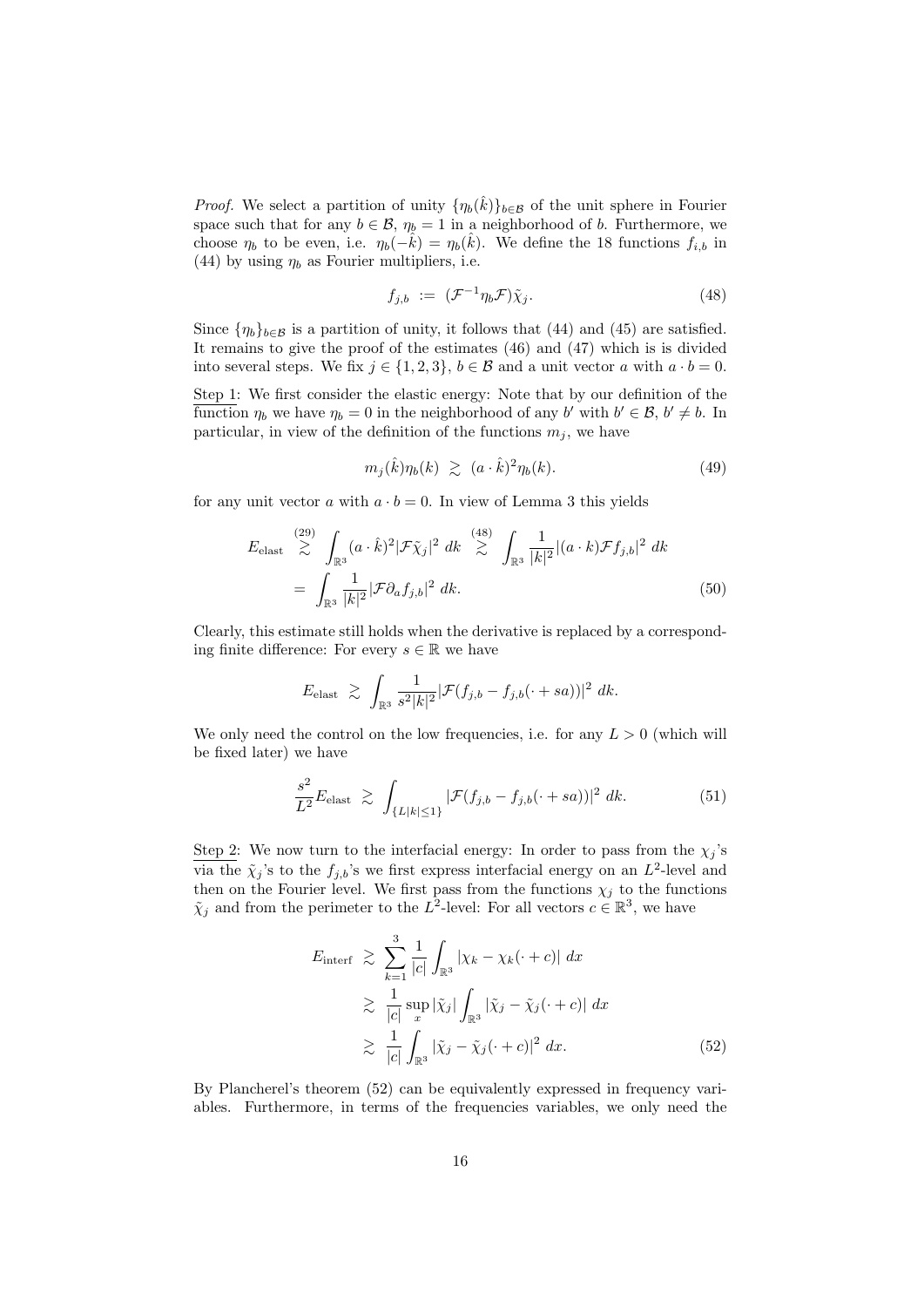control of the interfacial energies over the high frequency spectrum of  $f_{j,b}$ . For any  $L$  to be fixed later, we hence estimate

<span id="page-18-0"></span>
$$
|c|E_{\text{interf}} \stackrel{(52)}{\gtrsim} \int_{\mathbb{R}^3} |(1 - e^{ic \cdot k}) \mathcal{F} \tilde{\chi}_j|^2 \, dk
$$
  
 
$$
\geq \int_{\{L|k|\geq 1\}} |(1 - e^{ic \cdot k}) \mathcal{F} \tilde{\chi}_j|^2 \, dk. \tag{53}
$$

We integrate [\(53\)](#page-18-0) in c over the sphere  $\partial B_L$  with radius  $L = |c|$ . Furthermore exchanging the order of integration, we get

<span id="page-18-1"></span>
$$
L^3 E_{\text{interf}} \gtrsim \int_{\partial B_L} \int_{\{L|k|\geq 1\}} |(1 - e^{ic \cdot k}) \mathcal{F} \tilde{\chi}_j|^2 \, dk \, dc
$$
  
= 
$$
\int_{\{L|k|\geq 1\}} |\mathcal{F} \tilde{\chi}_j|^2 \int_{\partial B_L} |1 - e^{ic \cdot k}|^2 \, dc \, dk
$$
  

$$
\gtrsim L^2 \int_{\{L|k|\geq 1\}} |\mathcal{F} \tilde{\chi}_j|^2 \, dk. \qquad (54)
$$

where in order to get the last line in the above argument we have used

$$
\int_{\partial B_L} |1 - e^{ic \cdot k}|^2 \, dc \sim \int_{-L}^{L} \sin^2(|k|x_1) \sqrt{L^2 - x_1^2} \, dx_1
$$
\n
$$
= L^2 \int_{-1}^{1} \sin^2(|k|Lt) \sqrt{1 - t^2} \, dt
$$
\n
$$
\geq L^2 \int_{-1/2}^{1/2} \sin^2(|k|Lt) \, dt \sim L^2.
$$
\n(55)

The last equivalence holds true since the sinus function satisfies  $\sin \geq 1$  for a considerable part  $(\gtrsim 1)$  of its period (here the assumption  $L|k| \gtrsim 1$  is needed). In view of the definition [\(48\)](#page-17-0), estimate [\(54\)](#page-18-1) can also be expressed in terms of the function  $f_{j,b}$ ,

<span id="page-18-3"></span><span id="page-18-2"></span>
$$
LE_{\text{interf}} \ \gtrsim \ \int_{\{L|k|\geq 1\}} |\mathcal{F}f_{j,b}|^2 \ dk.
$$

We reformulate the last estimate in terms of finite differences,

$$
LE_{\text{interf}} \ \gtrsim \ \int_{\{L|k|\geq 1\}} |\mathcal{F}(f_{j,b} - f_{j,b}(\cdot + sa))|^2 \ dk, \tag{56}
$$

since in this form, we may combine it with [\(51\)](#page-17-2).

Step 3: We turn to the proof of  $(46)–(47)$  $(46)–(47)$  $(46)–(47)$ . By  $(51)$  and  $(56)$ , we have

$$
\int_{\mathbb{R}^3} |\mathcal{F}(f_{j,b} - f_{j,b}(\cdot + sa))|^2 \, dk \lesssim s^2 L^{-2} E_{\text{elast}} + L E_{\text{interf}}.
$$
 (57)

Minimizing the right hand side of [\(57\)](#page-18-3) in L yields  $L = |s|^{2/3} E_{\text{elast}}^{1/3} E_{\text{interf}}^{-1/3}$  and

$$
\int_{\mathbb{R}^3} |f_{j,b} - f_{j,b}(\cdot + sa)|^2 dx = \int_{\mathbb{R}^3} |\mathcal{F}(f_{j,b} - f_{j,b}(\cdot + sa))|^2 dk
$$
  

$$
\lesssim |s|^{2/3} E_{\text{interf}}^{2/3} E_{\text{last}}^{1/3}
$$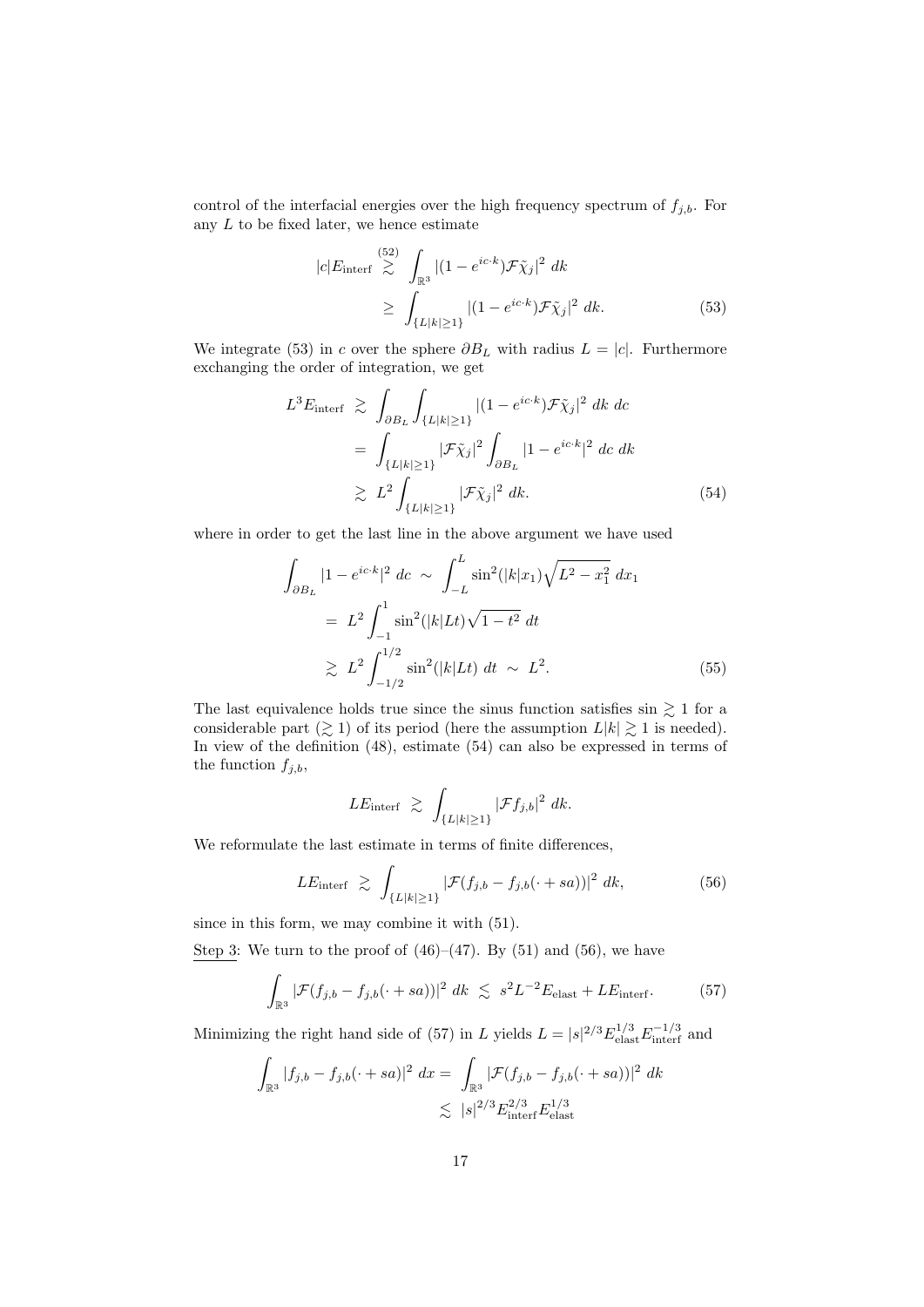which concludes the proof of [\(46\)](#page-16-6).

We now turn to the estimate of [\(47\)](#page-16-7). Since  $\eta_b(k) \in [0,1]$  is smooth and 0-homogeneous, we can apply the Hörmander-Mihlin multiplier theorem [\[11,](#page-34-16) Thm. 5.2.7] which ensures  $L^4(\mathbb{R}^3)$ -boundedness of  $\eta_b$  as a multiplier, i.e.

$$
\int_{\mathbb{R}^3} |f_{j,b}|^4 \ dx \ \lesssim \ \int_{\mathbb{R}^3} |\tilde{\chi}_j|^4 \ dx \ \lesssim \ \sum_{k=1}^3 \int_{\mathbb{R}^3} |\chi_k|^4 \ dx \ = \ \sum_{k=1}^3 \int_{\mathbb{R}^3} \chi_k \ dx \ = \ V.
$$

This yields [\(47\)](#page-16-7) thus concluding the proof of the lemma.

<span id="page-19-5"></span><span id="page-19-4"></span><span id="page-19-3"></span> $\Box$ 

<span id="page-19-0"></span>The decomposition in [3](#page-16-3) can be refined as follows:

**Proposition 3.** There exist 6 functions  $f_{b_{ij}}$  with  $b_{ij} \in \mathcal{B}_{ij}$  such that

$$
\begin{array}{rcl}\n\tilde{\chi}_1 &=& -f_{b_{31}} - f_{b_{13}} + f_{b_{12}} + f_{b_{21}},\\
\tilde{\chi}_2 &=& +f_{b_{23}} + f_{b_{32}} - f_{b_{31}} - f_{b_{12}} - f_{b_{21}},\\
\tilde{\chi}_3 &=& -f_{b_{23}} - f_{b_{32}} + f_{b_{31}} + f_{b_{13}}.\n\end{array} \tag{58}
$$

Furthermore, for any  $f_{b_{ij}}$  we have the following control on the variation in directions orthogonal to  $b_{ij}$ ,

$$
\frac{1}{|s|^{2/3}} \int_{\mathbb{R}^3} |f_{b_{ij}}(x) - f_{b_{ij}}(x + sa)|^2 dx \lesssim E_{\text{interf}}^{2/3} E_{\text{elast}}^{1/3}
$$
(59)

for any unit vector a with  $a \cdot b_{ij} = 0$  and all  $s \in \mathbb{R}$ . Moreover,  $f_{b_{ij}}$  satisfies

<span id="page-19-2"></span>
$$
\int_{\mathbb{R}^3} |f_{b_{ij}}(x)|^4 \ dx \ \lesssim \ V. \tag{60}
$$

Proof. Note that the estimate [\(49\)](#page-17-3) in the proof of Lemma [3](#page-16-3) can be strengthened: Indeed, if  $b \in \mathcal{B} \backslash \mathcal{B}_j$ , then [\(49\)](#page-17-3) holds for any unit vector a, i.e.

$$
m_j(k)\eta_b(k) \stackrel{(30)}{\gtrsim} \eta_b(k) \gtrsim (a \cdot \hat{k})^2 \eta_b(k). \tag{61}
$$

This estimate is stronger than the corresponding estimate [\(49\)](#page-17-3) which only applies if a and b are orthogonal. The functions  $f_{k,ij}$  with  $k \notin \{i, j\}$  hence have a small modulus of continuity independent of the direction. This will be used to reduce the number of functions in the decomposition. We first observe that in view [\(45\)](#page-16-5), we can rewrite the tableau [\(44\)](#page-16-4) as

<span id="page-19-1"></span>
$$
\tilde{\chi}_1 = + f_{1,b_{23}} + f_{1,b_{32}} - f_{3,b_{31}} - f_{3,b_{13}} + f_{1,b_{12}} + f_{1,b_{21}} \n- f_{2,b_{31}} - f_{2,b_{13}},
$$
\n
$$
\tilde{\chi}_2 = + f_{2,b_{23}} + f_{2,b_{32}} + f_{2,b_{31}} + f_{2,b_{13}} - f_{1,b_{12}} - f_{1,b_{21}} \n- f_{3,b_{12}} - f_{3,b_{21}},
$$
\n
$$
\tilde{\chi}_3 = -f_{2,b_{23}} - f_{2,b_{32}} + f_{3,b_{31}} + f_{3,b_{13}} + f_{3,b_{12}} + f_{3,b_{21}} \n- f_{1,b_{23}} - f_{1,b_{23}},
$$
\n(62)

where we have underlined the functions where the modulus of continuity is only controlled in certain directions (the other function should be "absorbed" into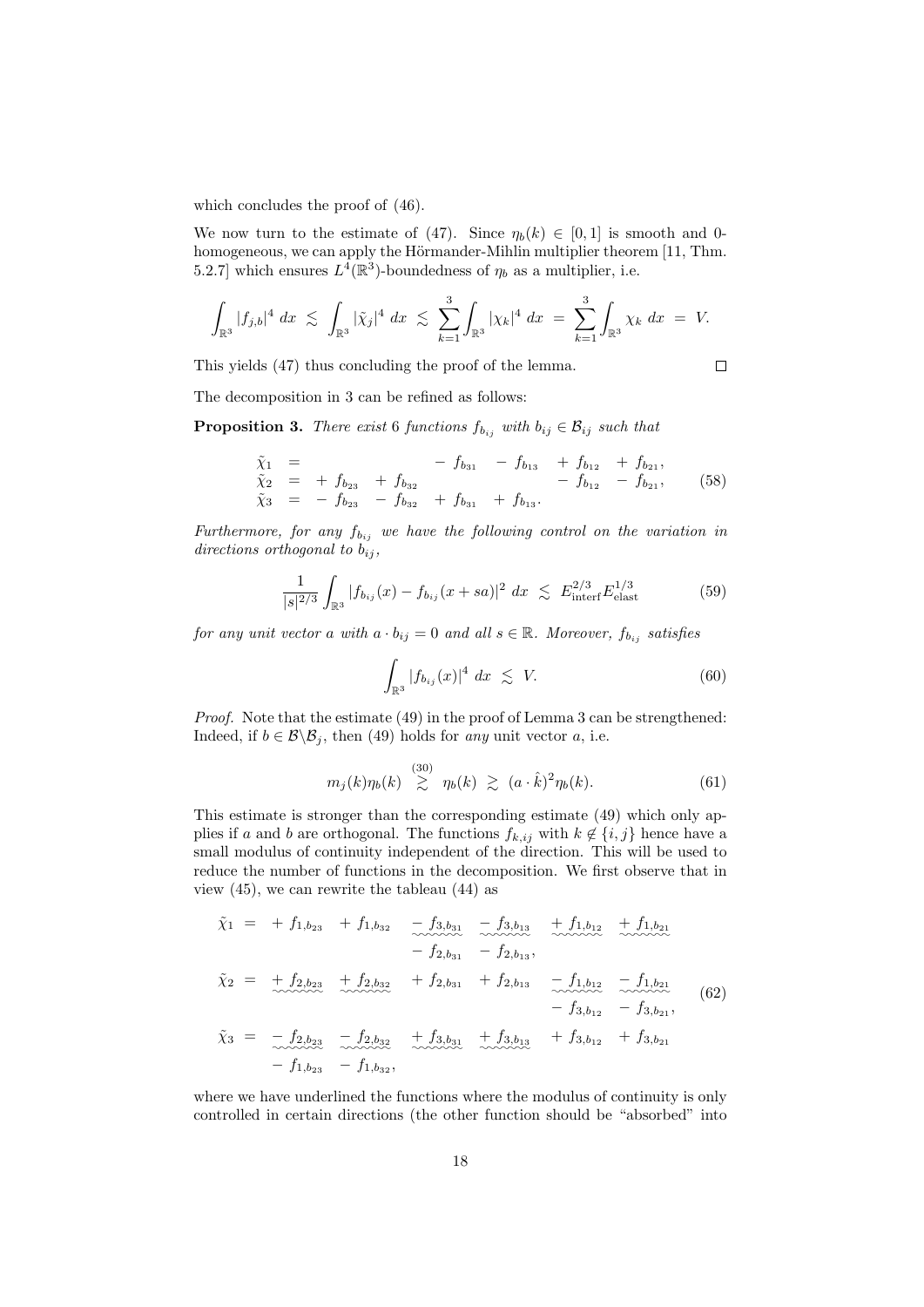these functions). Note that all functions in the tableau [\(62\)](#page-19-1) appear in pairs: twice in every column and with alternating sign. This motivates to define the 6 functions  $f_b, b \in B$  as follows

$$
f_{b_{12}} := f_{1,b_{12}} - f_{2,b_{31}}, \t f_{b_{21}} := f_{1,b_{21}} - f_{2,b_{13}},
$$
  
\n
$$
f_{b_{23}} := f_{2,b_{23}} - f_{3,b_{12}}, \t f_{b_{32}} := f_{2,b_{32}} - f_{3,b_{21}},
$$
  
\n
$$
f_{b_{31}} := f_{3,b_{31}} - f_{1,b_{23}}, \t f_{b_{13}} := f_{3,b_{13}} - f_{1,b_{32}},
$$
\n(63)

Note that in view of [\(61\)](#page-19-2), the functions  $f<sub>b</sub>$  still satisfy [\(49\)](#page-17-3). By repeating the arguments in the proof of the previous lemma, it is then clear that the functions  $f_b$  also satisfy the estimates [\(59\)](#page-19-3)-[\(60\)](#page-19-4). Furthermore, in view of [\(62\)](#page-19-1), it follows that we indeed get [\(58\)](#page-19-5).  $\Box$ 

## <span id="page-20-0"></span>5 Proof of the lower bound

## <span id="page-20-1"></span>5.1 Proof of Proposition [1](#page-11-1)

In this section, we give the proof of Proposition [1.](#page-11-1) For the proof, we use the lower bound of the energy given in Lemma [2.](#page-14-5) Let

$$
m(\hat{k}) \ := \ \inf \big\{ m_1(\hat{k}), \ m_2(\hat{k}), \ m_3(\hat{k}) \big\}.
$$

By Lemma [2,](#page-14-5) we then have in particular,

$$
E_{\rm elast} \ \gtrsim \ \int_{\mathbb{R}^3} m(\hat{k}) \left( |\mathcal{F} \tilde{\chi}_1|^2 + |\mathcal{F} \tilde{\chi}_2|^2 + |\mathcal{F} \tilde{\chi}_3|^2 \right) \ dk,
$$

From the definition [\(30\)](#page-14-1), we just need to use that for  $0 < \epsilon \leq 1$  we have

$$
\mathcal{H}^2(\{\hat{k}\in S^2\mid m(\hat{k})\leq\epsilon^2\})\ \lesssim\ \epsilon^2. \tag{64}
$$

Indeed, because of the (at most) quadratic vanishing of  $m$ , the set

<span id="page-20-4"></span>
$$
\left\{\hat{k}\in S^2\ |\ m(\hat{k})\ \leq\ \epsilon^2\right\}
$$

is contained in the union of 2 × 6 disks of radius  $\sim \epsilon$ , with a two-dimensional measure  $\sim \epsilon^2$  each. In order to pass from the functions  $\tilde{\chi}$  to the characteristic functions  $\chi_i$ , we note that by definition [\(22\)](#page-13-0) we have

<span id="page-20-3"></span><span id="page-20-2"></span>
$$
\begin{cases}\n3(\chi_2 - \chi_3) = \tilde{\chi}_3 - \tilde{\chi}_2 \\
3(\chi_3 - \chi_1) = \tilde{\chi}_1 - \tilde{\chi}_3 \\
3(\chi_1 - \chi_2) = \tilde{\chi}_2 - \tilde{\chi}_1\n\end{cases}
$$
\n(65)

Using [\(65\)](#page-20-2), we obtain

$$
\int_{\mathbb{R}^3} m(\hat{k}) \left( |\mathcal{F}(\chi_2 - \chi_3)|^2 + |\mathcal{F}(\chi_3 - \chi_1)|^2 + |\mathcal{F}(\chi_1 - \chi_2)|^2 \right) dk \lesssim E_{\text{elast}}. (66)
$$

By definition of our mollification [\(1\)](#page-11-4), we have for all  $i, j = 1, 2, 3$ ,

$$
|\mathcal{F}(\chi_{i,L} - \chi_{j,L})(k)| = (2\pi)^{3/2} |\mathcal{F}\varphi_L(k)| |\mathcal{F}(\chi_i - \chi_j)(k)|
$$
  
\$\leq\$  $|\mathcal{F}\varphi_1(Lk)| |\mathcal{F}(\chi_i - \chi_j)(k)|$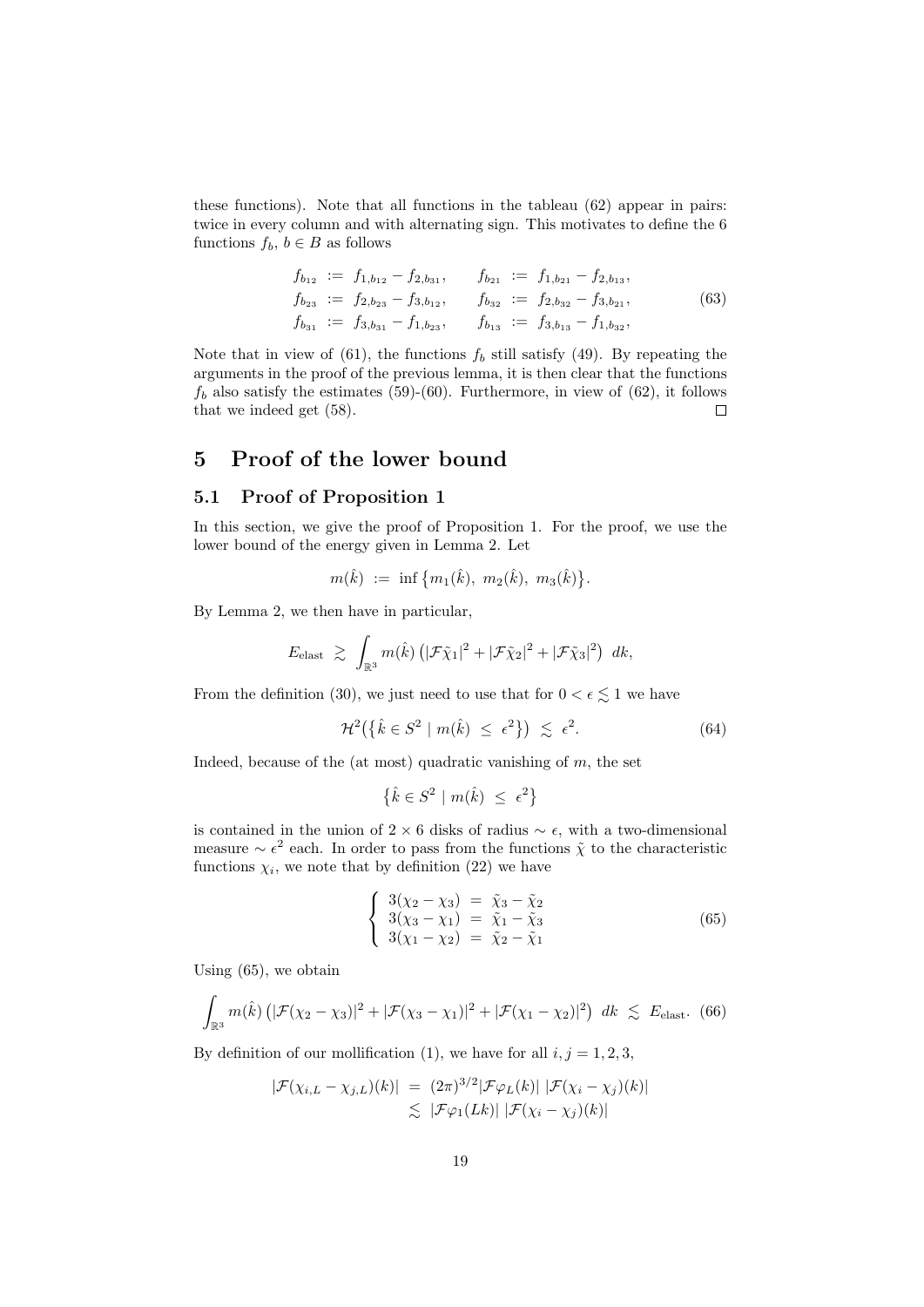so that

$$
\int_{\mathbb{R}^3} \left( (\chi_{2,L} - \chi_{3,L})^2 + (\chi_{3,L} - \chi_{1,L})^2 + (\chi_{1,L} - \chi_{2,L})^2 \right) dx
$$
  
 
$$
\lesssim \int_{\mathbb{R}^3} |\mathcal{F}\varphi_1(Lk)| \left( |\mathcal{F}(\chi_2 - \chi_3)|^2 + |\mathcal{F}(\chi_3 - \chi_1)|^2 + |\mathcal{F}(\chi_1 - \chi_2)|^2 \right) dk. (67)
$$

We need a last ingredient, which brings in the total martensitic volume: By definition of the Fourier transform we have for all  $k$ :

$$
|\mathcal{F}\chi_1| + |\mathcal{F}\chi_2| + |\mathcal{F}\chi_3| \le \frac{1}{(2\pi)^{3/2}} \int (|\chi_1| + |\chi_2| + |\chi_3|) dx \stackrel{(12)}{\lesssim} V,
$$

so that in particular

<span id="page-21-2"></span><span id="page-21-1"></span>
$$
|\mathcal{F}(\chi_2 - \chi_3)|^2 + |\mathcal{F}(\chi_3 - \chi_1)|^2 + |\mathcal{F}(\chi_1 - \chi_2)|^2 \lesssim V^2.
$$
 (68)

We now may conclude by splitting the integral in k-space; for any  $0 < \epsilon \lesssim 1$  we have

$$
\int_{\mathbb{R}^{3}} ((\chi_{2,L} - \chi_{3,L})^{2} + (\chi_{3,L} - \chi_{1,L})^{2} + (\chi_{1,L} - \chi_{2,L})^{2}) dx
$$
\n
$$
\stackrel{(67)}{\lesssim} \int_{\{m(\hat{k}) \geq \epsilon^{2}\}} |\mathcal{F}\varphi_{1}(Lk)| (|\mathcal{F}(\chi_{2} - \chi_{3})|^{2} + |\mathcal{F}(\chi_{3} - \chi_{1})|^{2} + |\mathcal{F}(\chi_{1} - \chi_{2})|^{2}) dk
$$
\n
$$
+ \int_{\{m(\hat{k}) \leq \epsilon^{2}\}} |\mathcal{F}\varphi_{1}(Lk)| (|\mathcal{F}(\chi_{2} - \chi_{3})|^{2} + |\mathcal{F}(\chi_{3} - \chi_{1})|^{2} + |\mathcal{F}(\chi_{1} - \chi_{2})|^{2}) dk
$$
\n
$$
\leq \frac{1}{\epsilon^{2}} \int_{\mathbb{R}^{3}} m(\hat{k}) (|\mathcal{F}(\chi_{2} - \chi_{3})|^{2} + |\mathcal{F}(\chi_{3} - \chi_{1})|^{2} + |\mathcal{F}(\chi_{1} - \chi_{2})|^{2}) dk
$$
\n
$$
+ \int_{\{m(\hat{k}) \leq \epsilon^{2}\}} |\mathcal{F}\varphi_{1}(Lk)| dk
$$
\n
$$
\times \sup_{k} (|\mathcal{F}(\chi_{2} - \chi_{3})|^{2} + |\mathcal{F}(\chi_{3} - \chi_{1})|^{2} + |\mathcal{F}(\chi_{1} - \chi_{2})|^{2})
$$
\n
$$
\stackrel{(64)}{\lesssim} \frac{1}{\epsilon^{2}} E_{\text{elast}} + \frac{\epsilon^{2}}{L^{3}} V^{2},
$$

 $(66)$  $\gtrsim$ 

where in order to get the last line we have calculated

$$
\int_{\{m(\hat{k}) \ge \epsilon^2\}} |\mathcal{F}\varphi_1(Lk)| \, dk \lesssim \mathcal{H}^2(\{m(\hat{k}) \ge \epsilon^2\}) L^{-3} \int_0^\infty |\mathcal{F}\varphi_1(q)| dq
$$
\n
$$
\sim \epsilon^2 L^{-3}.
$$
\n(69)

We optimize by choosing  $\epsilon^2 = E_{\text{elast}}^{1/2} L^{3/2} V^{-1}$ , which is admissible for  $E_{\text{elast}} \ll$  $\frac{V^2}{L^3}$ . In the opposite case, that is, for  $E_{\text{elast}} \gtrsim \frac{V^2}{L^3}$  we choose  $\epsilon = 1$ .

## <span id="page-21-0"></span>5.2 Proof of Proposition [2](#page-12-2)

<span id="page-21-3"></span>In this section we address the proof of Proposition [2.](#page-12-2) Before presenting the proof of the proposition at the end of the section, we start by stating and proving two auxiliary lemmas. The following lemma is a quantitative version of Step 4 in the proof of [\[4,](#page-34-5) Theorem 2.1].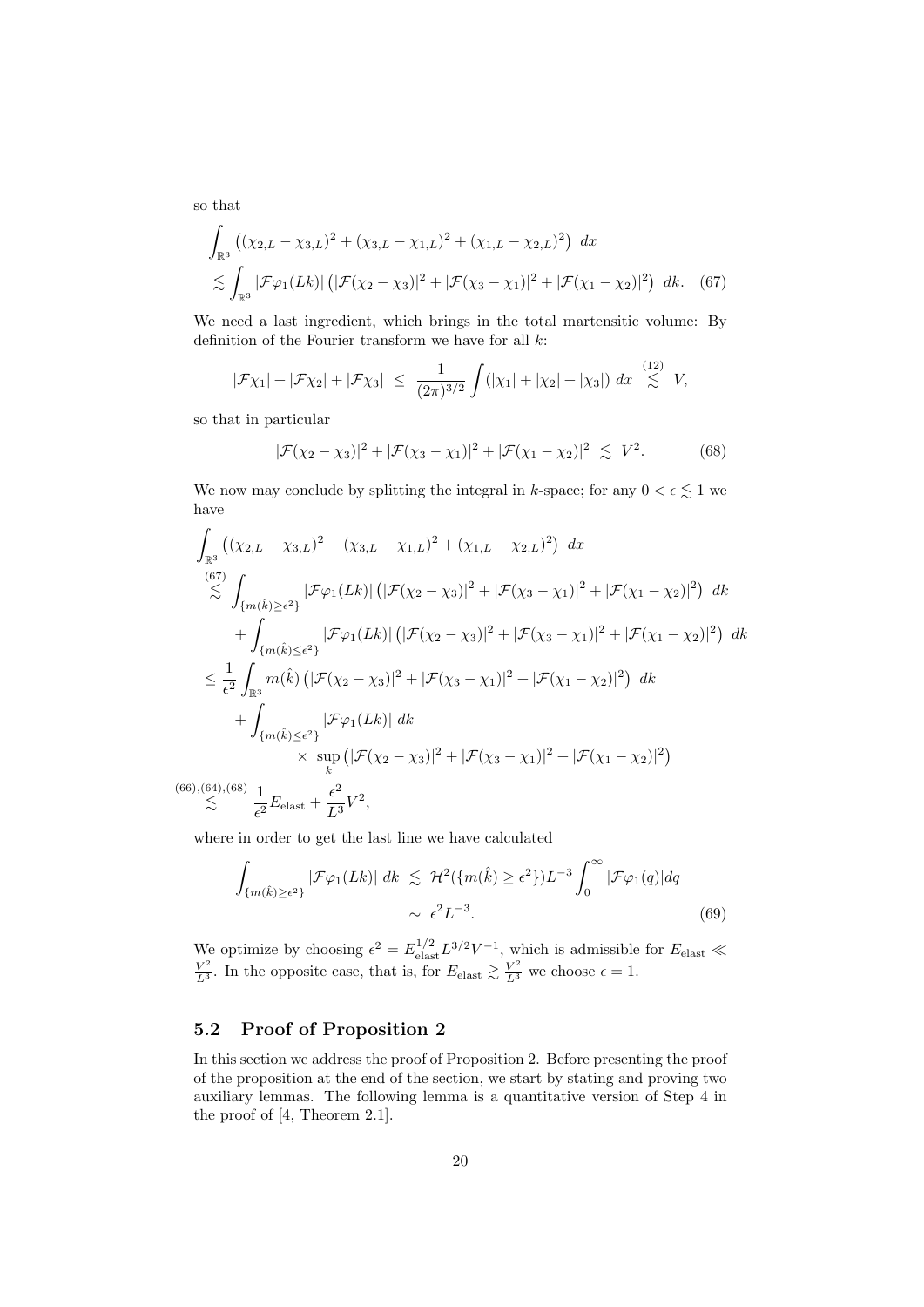**Lemma 4.** Let the three unit vectors  $b_1, b_2, b_3$  form a basis of  $\mathbb{R}^3$ . Consider three functions  $f, g, h$  that have the following moduli of continuity: Suppose that the change of  $f$  is controlled in direction  $b_1$  and  $b_2$ ,

$$
\frac{1}{|s|^{2/3}} \int_{\mathbb{R}^3} |f - f(\cdot + sb_1)|^2 \, dx + \frac{1}{|s|^{2/3}} \int_{\mathbb{R}^3} |f - f(\cdot + sb_2)|^2 \, dx \le C_{\text{cont}} \tag{70}
$$

for  $s \in \mathbb{R}$  and that the change of g and h is controlled in direction  $b_3$ ,

$$
\frac{1}{|s|^{2/3}} \int_{\mathbb{R}^3} |g - g(\cdot + sb_3)|^2 \, dx + \frac{1}{|s|^{2/3}} \int_{\mathbb{R}^3} |h - h(\cdot + sb_3)|^2 \, dx \le C_{\text{cont}}.\tag{71}
$$

Furthermore, suppose that the following integrability condition is satisfied

<span id="page-22-2"></span><span id="page-22-1"></span><span id="page-22-0"></span>
$$
\int_{\mathbb{R}^3} |f|^4 \ dx + \int_{\mathbb{R}^3} |g|^4 \ dx + \int_{\mathbb{R}^3} |h|^4 \ dx \leq C_{\text{int}}.\tag{72}
$$

Then we have

$$
\frac{1}{L^{1/3}} \left| \int_{\mathbb{R}^3} (f - f_L)(g - g_L)(h - h_L) \, dx \right| \lesssim C_{\text{cont}}^{1/2} C_{\text{int}}^{1/2}.
$$

Proof of Lemma [4.](#page-21-3) We start with two reformulations of the statement of the lemma. We first note that it is sufficient to prove the following asymmetric version of Lemma [4](#page-21-3)

<span id="page-22-3"></span>
$$
\frac{1}{L^{1/3}} \left| \int_{\mathbb{R}^3} (f - f_L) gh \, dx \right| \, \lesssim \, C_{\text{cont}}^{1/2} C_{\text{int}}^{1/2}, \tag{73}
$$

since if we replace g and h by  $g - g_L$  and  $h - h_L$ , respectively, the assumptions [\(70\)](#page-22-0)-[\(71\)](#page-22-1) and [\(72\)](#page-22-2) are preserved up to universal factors. Because the unit vectors  $b_1, b_2, b_3$  form a basis, in order to show [\(73\)](#page-22-3), it is enough to prove

$$
\frac{1}{|s|^{1/3}} \Big| \int_{\mathbb{R}^3} \big( f(x) - f(x + s_1 b_1 + s_2 b_2 + s_3 b_3) \big) g(x) h(x) \, dx \Big| \lesssim C_{\text{cont}}^{1/2} C_{\text{int}}^{1/2}
$$

for each  $s = (s, s_2, s_3) \in \mathbb{R}^3$ .

Setting  $G := gh$ , we note that by the triangle inequality and Hölder's inequality we have

$$
\left(\int_{\mathbb{R}^3} |G(x) - G(x + s_3b_3)|^{4/3} dx\right)^{3/4}
$$
\n
$$
\leq \left(\int_{\mathbb{R}^3} |g(x) - g(x + s_3b_3)|^{4/3} |h(x)|^{4/3} dx\right)^{3/4}
$$
\n
$$
+ \left(\int_{\mathbb{R}^3} |g(x + s_3b_3)|^{4/3} |h(x) - h(x + s_3b_3)|^{4/3} dx\right)^{3/4}
$$
\n
$$
\leq \left(\int_{\mathbb{R}^3} |g(x) - g(x + s_3b_3)|^2 dx\right)^{1/2} \left(\int_{\mathbb{R}^3} |h(x)|^4 dx\right)^{1/4}
$$
\n
$$
+ \left(\int_{\mathbb{R}^3} |g(x)|^4 dx\right)^{1/2} \left(\int_{\mathbb{R}^3} |h(x) - h(x + s_3b_3)|^2 dx\right)^{1/4}
$$
\n
$$
\lesssim (C_{\text{cont}}|s_3|^{2/3})^{1/2} C_{\text{int}}^{1/4} = |s_3|^{1/3} C_{\text{cont}}^{1/2} C_{\text{int}}^{1/4}.
$$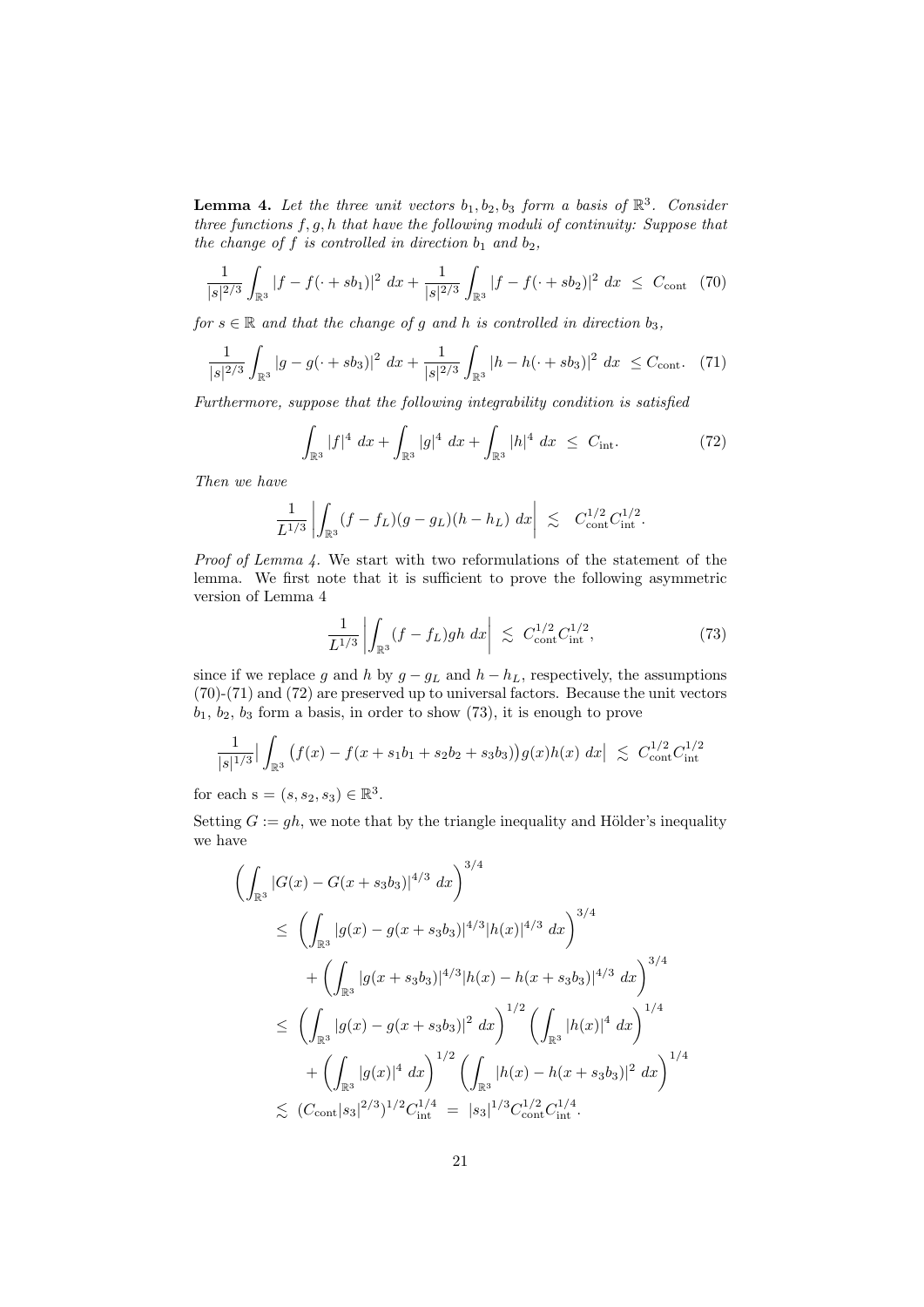Moreover, by Hölder's inequality

$$
\int_{\mathbb{R}^3} |G|^2 \ dx \ \le \ \left( \int_{\mathbb{R}^3} |g|^4 \ dx \right)^{1/2} \left( \int_{\mathbb{R}^3} |h|^4 \ dx \right)^{1/2} \ \le \ C_{\rm int}.
$$

We hence have reduced Lemma [4](#page-21-3) from its symmetric three-factor version to the following asymmetric two-factor version: Under the assumptions

$$
\int_{\mathbb{R}^3} |f(x) - f(x + s_1 b_1 + s_2 b_2)|^2 dx \le (|s_1| + |s_2|)^{2/3} C_{\text{cont}},
$$
 (74)

$$
\int_{\mathbb{R}^3} |G(x) - G(x + s_3 c)|^{4/3} dx \le |s_3|^{4/9} C_{\text{cont}}^{2/3} C_{\text{int}}^{1/3}
$$
 (75)

<span id="page-23-0"></span>
$$
\int_{\mathbb{R}^3} |f|^4 \, dx + \int_{\mathbb{R}^3} |G|^2 \, dx \le C_{\rm int},\tag{76}
$$

we need to show that

 $\ddot{\phantom{0}}$ 

$$
\frac{1}{|s|^{1/3}} \left| \int_{\mathbb{R}^3} (f(x) - f(x + s_1 b_1 + s_2 b_2 + s_3 c)) G(x) \, dx \right| \lesssim C_{\text{cont}}^{1/2} C_{\text{int}}^{1/2}.
$$
 (77)

This estimate follows by a straightforward calculation using the triangle inequality and Hölder's inequality:

$$
\left| \int_{\mathbb{R}^3} (f(x) - f(x + s_1b_1 + s_2b_2 + s_3c))G(x) dx \right|
$$
  
\n
$$
\leq \left| \int_{\mathbb{R}^3} (f(x) - f(x + s_1b_1 + s_2b_2))G(x) dx \right|
$$
  
\n
$$
+ \left| \int_{\mathbb{R}^3} f(x + s_1b_1 + s_2b_2)(G(x) - G(x + s_3c)) dx \right|
$$
  
\n
$$
\leq \left( \int_{\mathbb{R}^3} |f(x) - f(x + s_1b_1 + s_2b_2)|^2 dx \right)^{1/2} \left( \int_{\mathbb{R}^3} |G(x)|^2 dx \right)^{1/2}
$$
  
\n
$$
+ \left( \int_{\mathbb{R}^3} |f(x)|^4 dx \right)^{1/4} \left( \int_{\mathbb{R}^3} |G(x) - G(x + s_3c)|^{4/3} dx \right)^{3/4}
$$
  
\n
$$
\lesssim \left( (|s_1| + |s_2|)^{2/3} C_{\text{cont}} \right)^{1/2} C_{\text{int}}^{1/2} + C_{\text{int}}^{1/4} \left( |s_3|^{4/9} C_{\text{cont}}^{2/3} C_{\text{int}}^{1/3} \right)^{3/4}
$$
  
\n
$$
\sim |s|^{1/3} C_{\text{cont}}^{1/2} C_{\text{int}}^{1/2}
$$

which concludes the proof of [\(77\)](#page-23-0) and thus the proof of the lemma.

<span id="page-23-2"></span><span id="page-23-1"></span>
$$
\qquad \qquad \Box
$$

Proof of Proposition [2.](#page-12-2) Recall that we need to show

$$
\left| \int_{\mathbb{R}^3} (\tilde{\chi}_1 - \tilde{\chi}_{1,L}) (\tilde{\chi}_2 - \tilde{\chi}_{2,L}) (\tilde{\chi}_3 - \tilde{\chi}_{3,L}) \, dx \right| \, \lesssim \, L^{1/3} \left( E_{\text{interf}}^{2/3} E_{\text{elast}}^{1/3} \right)^{1/2} V^{1/2}.
$$
\n(78)

In view of the representation [\(58\)](#page-19-5), the triple product in [\(78\)](#page-23-1) with factors of the form  $\tilde{\chi}_j - \tilde{\chi}_{j,L}$  is the sum of triple products with factors of the form  $f_b - f_{b,L}$ , i.e. the left hand side in [\(78\)](#page-23-1) can be expressed as a sum of terms of the form

$$
\int_{\mathbb{R}^3} (f - f_L)(g - g_L)(h - h_L) \, dx,\tag{79}
$$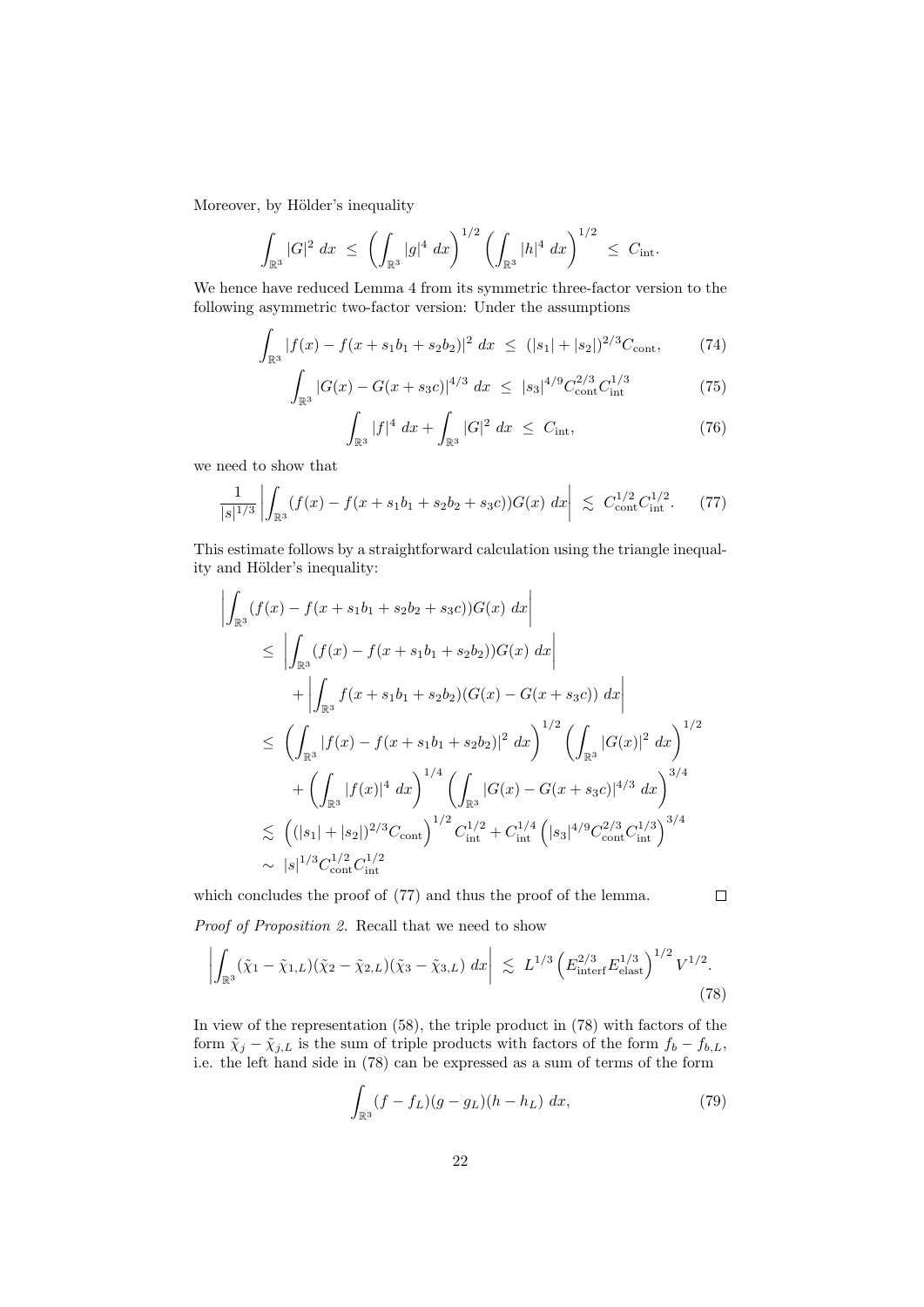where

$$
f = f_{b_1},
$$
  $g = f_{b_2},$   $h = f_{b_3}.$ 

and where  $b_1, b_2, b_3 \in \mathcal{B}$ . From the representation [\(44\)](#page-16-4), it is also clear that not all vectors are equal, i.e. the case  $b_1 = b_2 = b_3$  does not occur. It hence suffices to consider the case when either  $b_1$ ,  $b_2$ ,  $b_3$  form a basis or otherwise  $b_2$ and  $b_3$  are linear independent and  $b_1 = b_2$ . In the first case, we chose  $b'_1 := b_1$ , in the second case we chose  $b'_1$  to be any vector independent of  $b_2$  and  $b_3$ . In particular,  $b'_1$ ,  $b_2$ ,  $b_3$  form a basis. We choose another basis  $a_1$ ,  $a_2$ ,  $a_3$  such that  $a_3 \perp b'_1$ ,  $b_2$  and  $a_1$ ,  $a_2 \perp b_3$ . Since  $a_1$ ,  $a_2 \perp b_3$  and by [\(59\)](#page-19-3) we have

$$
\frac{1}{|s|^{2/3}} \int_{\mathbb{R}^3} |h - h(\cdot + s a_1)|^2 \, dx + \frac{1}{|s|^{2/3}} \int_{\mathbb{R}^3} |h - h(\cdot + s a_2)|^2 \, dx \lesssim E_{\text{interf}}^{1/3} E_{\text{elast}}^{2/3}
$$

for  $s \in \mathbb{R}$ . Again by [\(59\)](#page-19-3) and since  $a_3 \perp b'_1$ ,  $b_2$  (and also  $a_3 \perp b_1$ ,  $b_2$ ), we have

$$
\frac{1}{|s|^{2/3}} \int_{\mathbb{R}^3} |f - f(\cdot + s a_3)|^2 \ dx + \frac{1}{|s|^{2/3}} \int_{\mathbb{R}^3} |g - g(\cdot + s a_3)|^2 \ dx \lesssim E_{\text{interf}}^{1/3} E_{\text{elast}}^{2/3}.
$$

Moreover, by [\(60\)](#page-19-4), we have

$$
\int_{\mathbb{R}^3} |f(x)|^4 \ dx + \int_{\mathbb{R}^3} |g(x)|^4 \ dx + \int_{\mathbb{R}^3} |h(x)|^4 \ dx \ \lesssim \ V.
$$

The above estimates show that the assumptions of Lemma [3](#page-16-3) are satisfied for integrals of type [\(79\)](#page-23-2). The proof of Proposition [2](#page-12-2) is then concluded by application of Lemma [3.](#page-16-3)

## <span id="page-24-2"></span><span id="page-24-1"></span> $\Box$

#### <span id="page-24-0"></span>5.3 Proof of Theorem [2](#page-11-2) — Lower bound

Note that for  $V \lesssim 1$ , the lower bound is a direct consequence of the isoperimetric inequality. Hence, it remains to prove that  $E \gtrsim V^{9/11}$  for  $V \gg 1$ .

The crucial ingredient to pass from Proposition [1](#page-11-1) and Proposition [2](#page-12-2) to Theorem [2](#page-11-2) is the estimate

$$
V \lesssim \left| \int_{\mathbb{R}^3} (\tilde{\chi}_1 - \tilde{\chi}_{1,LL}) (\tilde{\chi}_2 - \tilde{\chi}_{2,LL}) (\tilde{\chi}_3 - \tilde{\chi}_{3,LL}) \, dx \right|
$$
  
+ 
$$
\int_{\mathbb{R}^3} (\chi_{2,L} - \chi_{3,L})^2 + (\chi_{3,L} - \chi_{1,L})^2 + (\chi_{1,L} - \chi_{2,L})^2 \, dx,
$$
 (80)

where the subscript LL stands for the twofold application of the convolution operator. This elementary estimate is the only place where we use the nonconvexity, that is,  $\chi_i \in \{0, 1\}$ . In fact, we will show

$$
\left| \int_{\mathbb{R}^3} (\tilde{\chi}_1 - \tilde{\chi}_{1,LL}) (\tilde{\chi}_2 - \tilde{\chi}_{2,LL}) (\tilde{\chi}_3 - \tilde{\chi}_{3,LL}) dx + 2 \int_{\mathbb{R}^3} (\chi_1 + \chi_2 + \chi_3) dx \right|
$$
  
\n
$$
\leq V + C \int_{\mathbb{R}^3} (\chi_{2,L} - \chi_{3,L})^2 + (\chi_{3,L} - \chi_{1,L})^2 + (\chi_{1,L} - \chi_{2,L})^2 dx \quad (81)
$$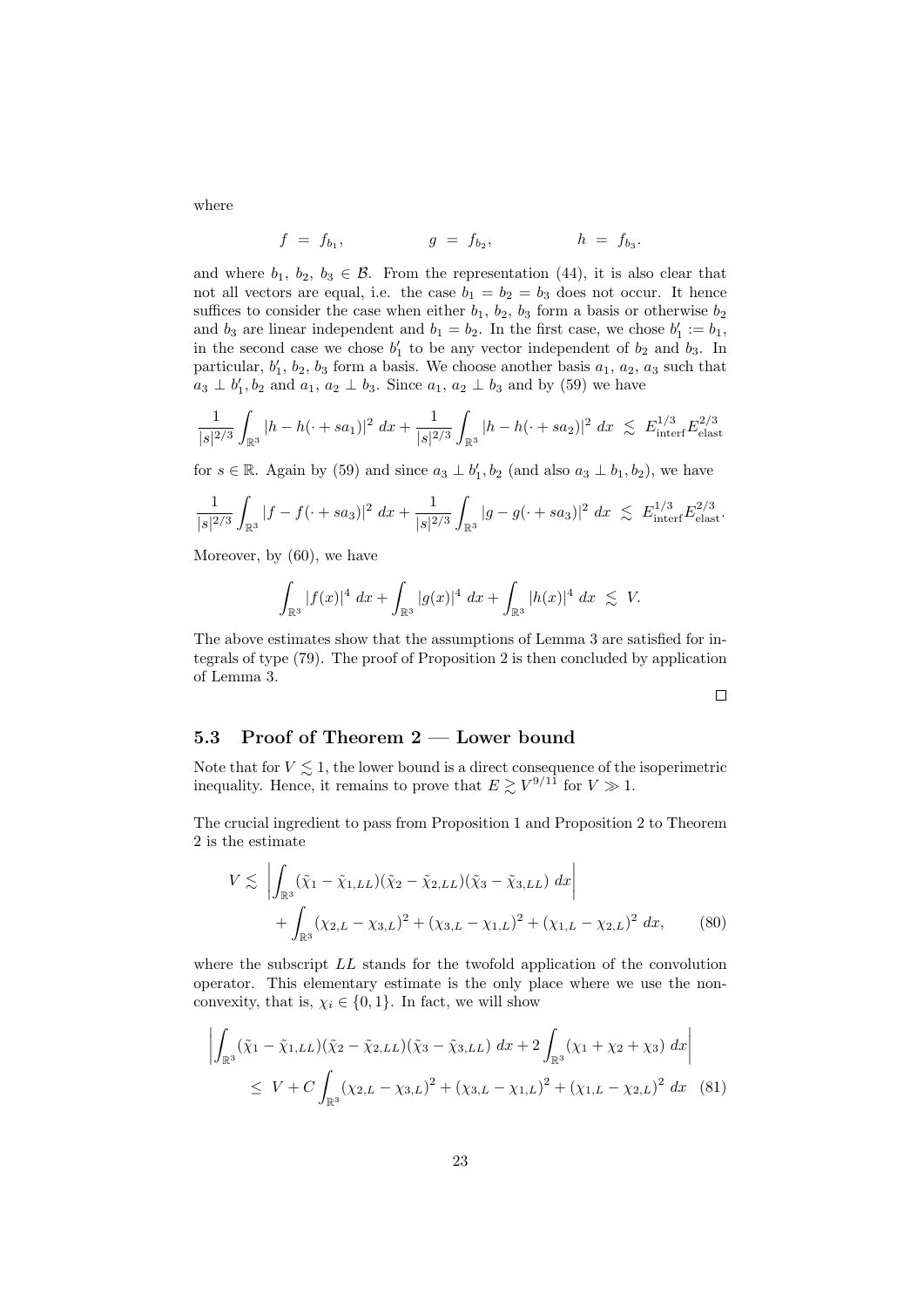which yields  $(80)$  by application of the triangle inequality and using the defini-tion of V. Recall the definition [\(22\)](#page-13-0) of the functions  $\tilde{\chi}_i$  as linear combination of the functions  $\chi_j$ . Observe that since the characteristic functions  $\chi_j$  have disjoint support, the triple product of the linear combinations  $\tilde{\chi}_1$ ,  $i = 1, 2, 3$  collapses to the sum of the three characteristic functions  $\chi_i$ ,

<span id="page-25-4"></span><span id="page-25-1"></span><span id="page-25-0"></span>
$$
\tilde{\chi}_1 \tilde{\chi}_2 \tilde{\chi}_3 = -2(\chi_1 + \chi_2 + \chi_3). \tag{82}
$$

We calculate,

$$
(\tilde{\chi}_1 - \tilde{\chi}_{1,LL})(\tilde{\chi}_2 - \tilde{\chi}_{2,LL})(\tilde{\chi}_3 - \tilde{\chi}_{3,LL}) + 2(\chi_1 + \chi_2 + \chi_3)
$$
  
\n
$$
\stackrel{(82)}{=} (\tilde{\chi}_1 - \tilde{\chi}_{1,LL})(\tilde{\chi}_2 - \tilde{\chi}_{2,LL})(\tilde{\chi}_3 - \tilde{\chi}_{3,LL}) - \tilde{\chi}_1 \tilde{\chi}_2 \tilde{\chi}_3
$$
  
\n
$$
= -\tilde{\chi}_{1,LL}\tilde{\chi}_2 \tilde{\chi}_3 - \tilde{\chi}_{2,LL}\tilde{\chi}_3 \tilde{\chi}_1 - \tilde{\chi}_{3,LL}\tilde{\chi}_1 \tilde{\chi}_2
$$
  
\n
$$
+ \tilde{\chi}_1 \tilde{\chi}_{2,LL}\tilde{\chi}_{3,LL} + \tilde{\chi}_2 \tilde{\chi}_{3,LL}\tilde{\chi}_{1,LL} + \tilde{\chi}_3 \tilde{\chi}_{1,LL}\tilde{\chi}_{2,LL}
$$
  
\n
$$
- \tilde{\chi}_{1,LL}\tilde{\chi}_{2,LL}\tilde{\chi}_{3,LL}
$$

Hence in order to establish [\(80\)](#page-24-1), it is enough to show that

$$
\left| \int_{\mathbb{R}^3} \tilde{\chi}_{i,LL} \tilde{\chi}_j \tilde{\chi}_k \, dx \right| \tag{83}
$$

$$
+ \left| \int_{\mathbb{R}^3} \tilde{\chi}_{i,LL} \tilde{\chi}_{j,LL} \tilde{\chi}_k \, dx \right| + \left| \int_{\mathbb{R}^3} \tilde{\chi}_{i,LL} \tilde{\chi}_{j,LL} \tilde{\chi}_{k,LL} \, dx \right| \tag{84}
$$

<span id="page-25-5"></span>
$$
\leq V + \int_{\mathbb{R}^3} (\chi_{2,L} - \chi_{3,L})^2 + (\chi_{3,L} - \chi_{1,L})^2 + (\chi_{1,L} - \chi_{2,L})^2 dx, \quad (85)
$$

for any permutation  $(ijk)$  of (123). We first address the estimate of the two terms in line [\(84\)](#page-25-1): Note that since the functions  $\tilde{\chi}_i$  are linear combinations of the functions  $\chi_j$  and since  $\chi_j \in \{0,1\}$  we have in particular

$$
\|\tilde{\chi}_{j,LL}\|_{L^{\infty}} \lesssim \|\tilde{\chi}_j\|_{L^{\infty}} \lesssim 1 \quad \text{for any } j = 1, 2, 3. \quad (86)
$$

Furthermore, we also have for all  $j \in \{1, 2, 3\}$ ,

<span id="page-25-2"></span>
$$
\int_{\mathbb{R}^3} |\tilde{\chi}_{j,LL}|^2 dx \lesssim \int_{\mathbb{R}^3} |\tilde{\chi}_j|^2 dx = \int_{\mathbb{R}^3} \chi_j dx \leq V \tag{87}
$$

By using  $(86)–(87)$  $(86)–(87)$  $(86)–(87)$  on the term in line  $(83)$  and by application of Hölder's and Young's inequalities, we get

<span id="page-25-3"></span>
$$
\left| \int_{\mathbb{R}^3} \tilde{\chi}_{i,LL} \tilde{\chi}_j \tilde{\chi}_k \, dx \right| \, \leq \, C_{\epsilon} \int_{\mathbb{R}^3} |\tilde{\chi}_{i,LL}|^2 \, dx + \epsilon V
$$

for any  $\epsilon > 0$ . An analogous estimate can also applied to the terms in line [\(84\)](#page-25-1) so that in order to show [\(85\)](#page-25-5), it suffices to show

$$
\int_{\mathbb{R}^3} |\tilde{\chi}_{i,LL}|^2 \ dx \ \lesssim \ \int_{\mathbb{R}^3} (\chi_{2,L} - \chi_{3,L})^2 + (\chi_{3,L} - \chi_{1,L})^2 + (\chi_{1,L} - \chi_{2,L})^2 \ dx \tag{88}
$$

for any  $i \in \{1, 2, 3\}$ . In order to see this inequality, we rewrite the definition [\(22\)](#page-13-0) in the form

<span id="page-25-6"></span>
$$
\tilde{\chi}_i = (\chi_j - \chi_i) + (\chi_k - \chi_i)
$$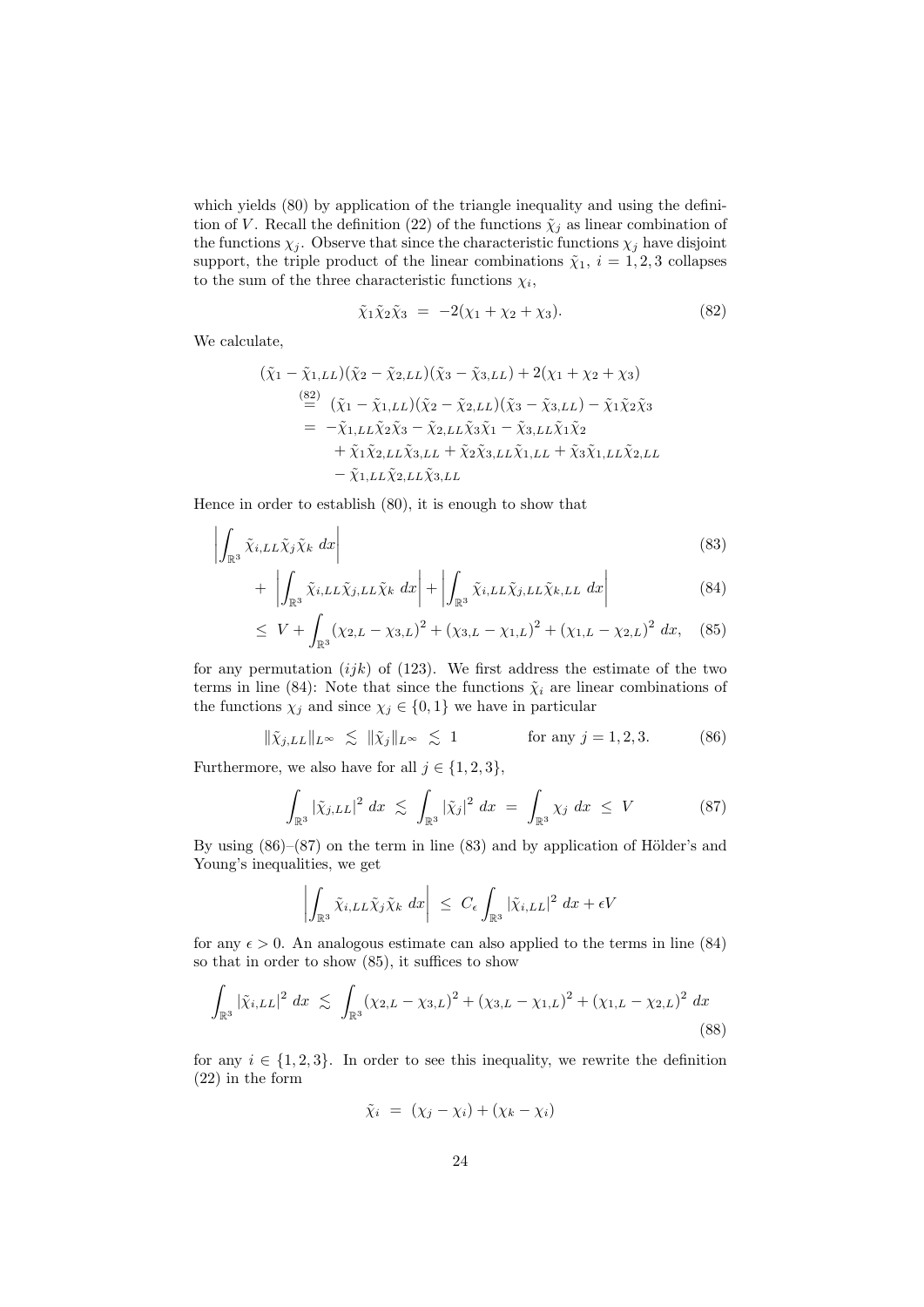where  $(ijk)$  is any permutation of (123). This identity carries over to the convolved functions, i.e.

<span id="page-26-0"></span>
$$
\tilde{\chi}_{i,LL} = (\chi_{j,LL} - \chi_{i,LL}) + (\chi_{k,LL} - \chi_{i,LL}). \tag{89}
$$

In particular,

$$
\int_{\mathbb{R}^3} |\tilde{\chi}_{i,LL}|^2 dx
$$
\n
$$
\lesssim \int_{\mathbb{R}^3} (\chi_{2,LL} - \chi_{3,LL})^2 + (\chi_{3,LL} - \chi_{1,LL})^2 + (\chi_{1,LL} - \chi_{2,LL})^2 dx.
$$
\n(90)

Inequality [\(88\)](#page-25-6) and hence also [\(85\)](#page-25-5) now follow from [\(90\)](#page-26-0) and Jensen's inequality which implies that

$$
\int (\chi_{2,LL} - \chi_{3,LL})^2 + (\chi_{3,LL} - \chi_{1,LL})^2 + (\chi_{1,LL} - \chi_{2,LL})^2 dx.
$$
 (91)  

$$
\lesssim \int_{\mathbb{R}^3} (\chi_{2,L} - \chi_{3,L})^2 + (\chi_{3,L} - \chi_{1,L})^2 + (\chi_{1,L} - \chi_{2,L})^2 dx.
$$

This concludes the proof of estimate [\(83\)](#page-25-4)-[\(84\)](#page-25-1) and thus establishes [\(81\)](#page-24-2) and [\(80\)](#page-24-1).

The conclusion of the proof of the theorem is now easy: Inserting Proposition [1](#page-11-1) and Proposition [2](#page-12-2) (applied to the twofold convolution that is of the same type as the simple convolution) into [\(80\)](#page-24-1) we obtain the estimate

$$
V \leq L^{1/3} \left( E_{\text{interf}}^{2/3} E_{\text{elast}}^{1/3} \right)^{1/2} V^{1/2} + \max \left\{ L^{-3/2} E_{\text{elast}}^{1/2} V, E_{\text{elast}} \right\}.
$$

With help of Young's inequality, we may upgrade this estimate to

$$
V \leq L^{2/3} (E_{\text{inter}}^{2/3} E_{\text{elast}}^{1/3}) + \max \{ L^{-3/2} E_{\text{elast}}^{1/2} V, E_{\text{elast}} \}.
$$

Since we may without loss of generality assume that  $E_{\text{elast}} \ll V$ , this estimate simplifies to

$$
V \lesssim L^{2/3} (E_{\text{inter}}^{2/3} E_{\text{elast}}^{1/3}) + L^{-3/2} E_{\text{elast}}^{1/2} V. \tag{92}
$$

We optimize the estimate  $(92)$  in L by choosing

<span id="page-26-1"></span>
$$
L = E_{\text{interf}}^{-4/13} E_{\text{elast}}^{1/13} V^{6/13}.
$$

This leads to

<span id="page-26-2"></span>
$$
V \leq E_{\text{interf}}^{6/13} E_{\text{elast}}^{5/13} V^{4/13}.
$$

and hence

$$
V^{9/11} \lesssim E_{\text{interf}}^{6/11} E_{\text{elast}}^{5/11} \lesssim E_{\text{interf}} + E_{\text{elast}} \leq E \tag{93}
$$

thus concluding the proof of the lower bound for Theorem [2.](#page-11-2) Note that the equipartition of energy [\(18\)](#page-11-5) follows by the multiplicative estimate in [\(93\)](#page-26-2).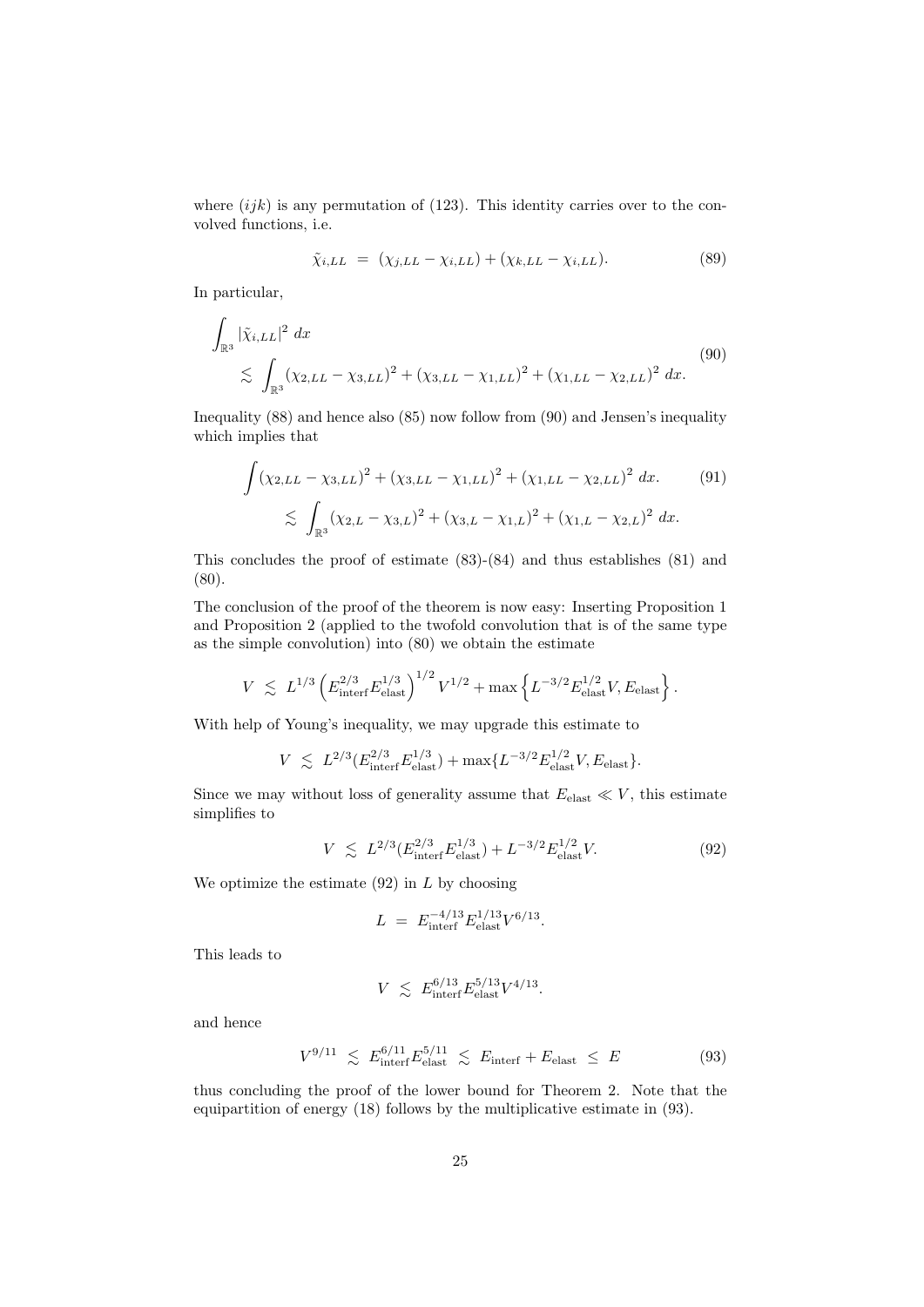

Figure 4: 3-d sketch for the (expected) total shape for inclusions with large volume.

## <span id="page-27-2"></span><span id="page-27-0"></span>6 Proof of the upper bound

#### <span id="page-27-1"></span>6.1 Construction

We present the construction of an inclusion which realizes the minimal scaling of the energy [\(17\)](#page-11-3) for inclusions with large volume  $V \gg 1$ . Notice that constructions of the austenite-to-martensite interface have been given in the literature (e.g. [\[18,](#page-35-5) [19,](#page-35-2) [4,](#page-34-5) [5\]](#page-34-6)). As in the previous constructions, our construction includes a self-similar refinement of the regions related to the single martensite variants towards the martensite-austenite interface. But in contrast to the previous constructions we need to optimize our construction within a three-dimensional setting where the martensite is surrounded by an austenite environment in all three directions. In particular, the martensitic inclusion needs to be constructed such that it is self-accommodating. Another technical difficulty which has to be taken into account is that the martensite-austenite interface in our situation has a macroscopic bending.

The displacement u we construct consists of a 'macroscopic' part  $u^M$  and a 'microscopic' part  $u^{\mathrm{m}}$ ,

$$
u = u^M + u^m.
$$

The function  $u^M$  is related to the phenomenon of self-accommodation. The function  $u^{\mathrm{m}}$  describes the fine scale structure within the inclusion; it is related to the phenomenon of compatibility.

Shape of inclusion. In our construction, the region occupied by martensite has the shape of a thin lens. The shape of the lens is described by the two parameters  $R$  and  $L$  representing its radius and its thickness respectively, see Figure [4.](#page-27-2) In particular, the volume  $V$  occupied by martensite satisfies the relation

<span id="page-27-3"></span>
$$
V \sim R^2 L. \tag{94}
$$

We assume that the lens is large and relatively thin,

$$
1 \ll L \ll R; \tag{95}
$$

the precise value of the two parameters  $R, L$  will be fixed later. Furthermore, the two large surfaces of the lens are approximately perpendicular to the vector

$$
n := b_{32}, \tag{96}
$$

see Figure [5.](#page-28-0) Recall that  $n$  is one of the two possible twin directions between austenite and either one of the strains

$$
\frac{1}{3}e^{(1)} + \frac{2}{3}e^{(2)} \qquad \qquad \text{or} \qquad \qquad \frac{1}{3}e^{(1)} + \frac{2}{3}e^{(3)},
$$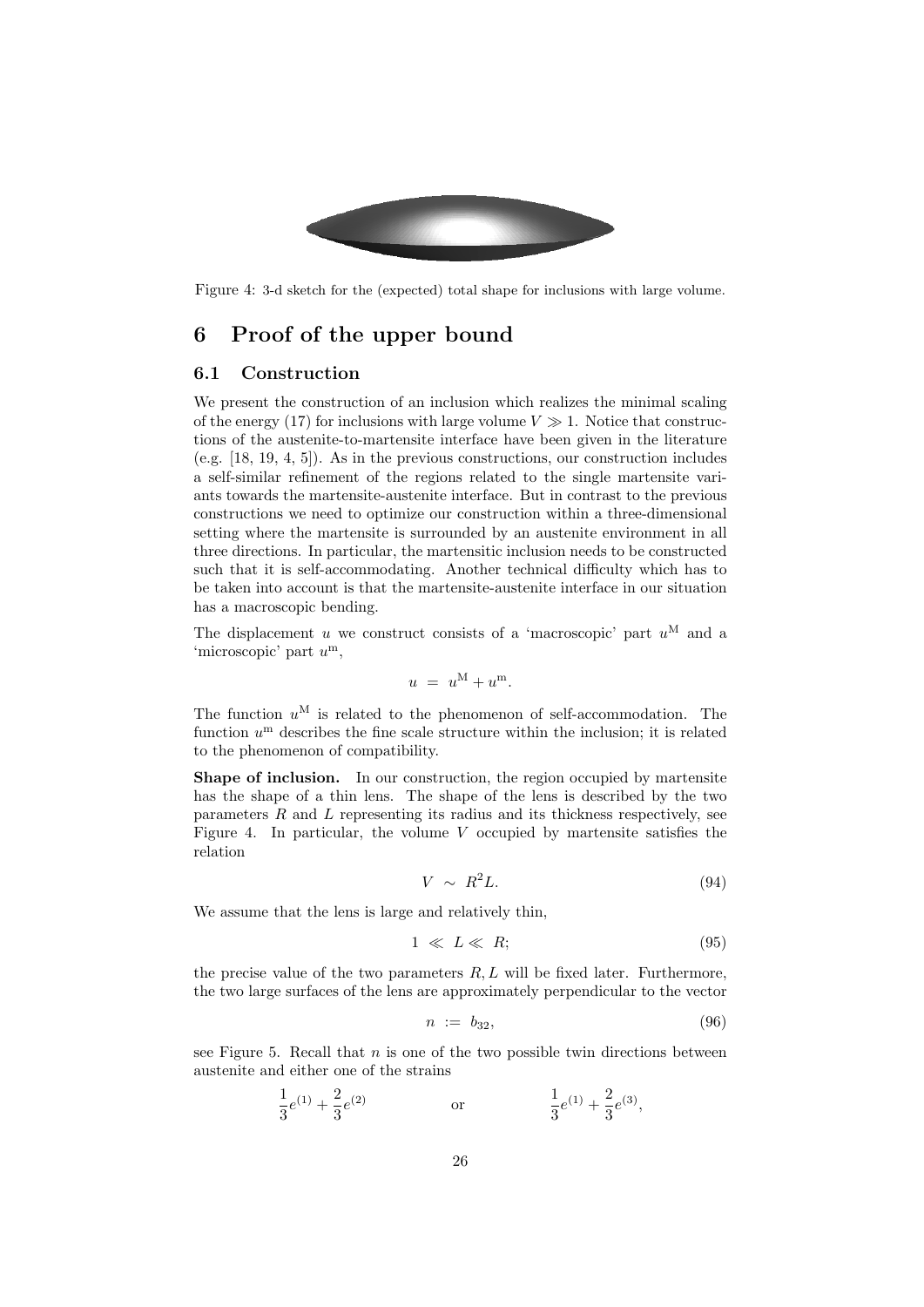

<span id="page-28-0"></span>Figure 5: Notation used in the construction

cf. [\(4\)](#page-7-2). We next choose a function  $\varphi$  which represents the precise profile of the lens. We choose  $\varphi \in W^{1,\infty}([0,\infty))$  such that  $\varphi(0) = L$ ,  $\varphi(R) = 0$  and furthermore

$$
\varphi'(0) = 0, \qquad \qquad \varphi'(t) \le 0, \qquad |\varphi'(t)| \lesssim \frac{L}{R}.
$$
 (97)

In particular,  $\varphi$  is compactly supported in [0, R]. The region  $\Omega$  occupied by the martensite is defined by

$$
\Omega := \{ x \in \mathbb{R}^3 \; : \; |Px| \le R, \; |x \cdot n| \le \varphi(|Px|) \},
$$

where we have introduced the projection operator  $Px := x - (x \cdot n)n$  onto the linear space orthogonal to n. The lens  $\Omega$  is decomposed into two parts,

$$
\Omega = \Omega_+ \cup \Omega_-, \quad \text{where} \quad \Omega_{\pm} = \Omega \cap \{x : \pm x \cdot n \ge 0\}.
$$

Choice of gradients. In our construction, we have fine scale oscillation of the martensite variants 1 and 2 in the upper part of the lens  $\Omega^+$  and we have fine scale oscillation of the martensite variants 1 and 3 in the lower part of the lens  $\Omega$ <sub>-</sub>. The oscillation is realized by a specific choice of gradients which is presented in the following.

We choose  $b_{21}$  as the direction of the fine scale twinning between the martensite variants 1 and 2 in the region  $\Omega_{+}$ . The gradients  $D_{+}^{(i)}$ ,  $i = 1, 2$  are representations of stress-free martensite strains related to variant i. They are chosen such that  $D_+^{(1)}$  and  $D_+^{(2)}$  allow for twinning in direction  $b_{21}$ , i.e.

$$
Sym(D_+^{(1)}) = e^{(1)}, \; Sym(D_+^{(2)}) = e^{(2)} \text{ and } D_+^{(1)} - D_+^{(2)} = 6(b_{12} \otimes b_{21}), \quad (98)
$$

where  $\text{Sym } A := \frac{1}{2}(A + A^t)$ . Furthermore, their convex combination is compatible with the austenite in direction  $n$ ,

<span id="page-28-2"></span><span id="page-28-1"></span>
$$
D_+^{\mathcal{M}} := \frac{1}{3} D_+^{(1)} + \frac{2}{3} D_+^{(2)} = 2(b_{23} \otimes b_{32}) = 2(b_{23} \otimes n). \tag{99}
$$

The above assumptions are satisfied by

$$
D_{+}^{(1)} = \begin{pmatrix} -2 & 2 & 0 \\ -2 & 1 & 1 \\ 0 & -1 & 1 \end{pmatrix}, \ D_{+}^{(2)} = \begin{pmatrix} 1 & -1 & 0 \\ 1 & -2 & 1 \\ 0 & -1 & 1 \end{pmatrix}, \ D_{+}^{M} = \begin{pmatrix} 0 & 0 & 0 \\ 0 & -1 & 1 \\ 0 & -1 & 1 \end{pmatrix}. \ (100)
$$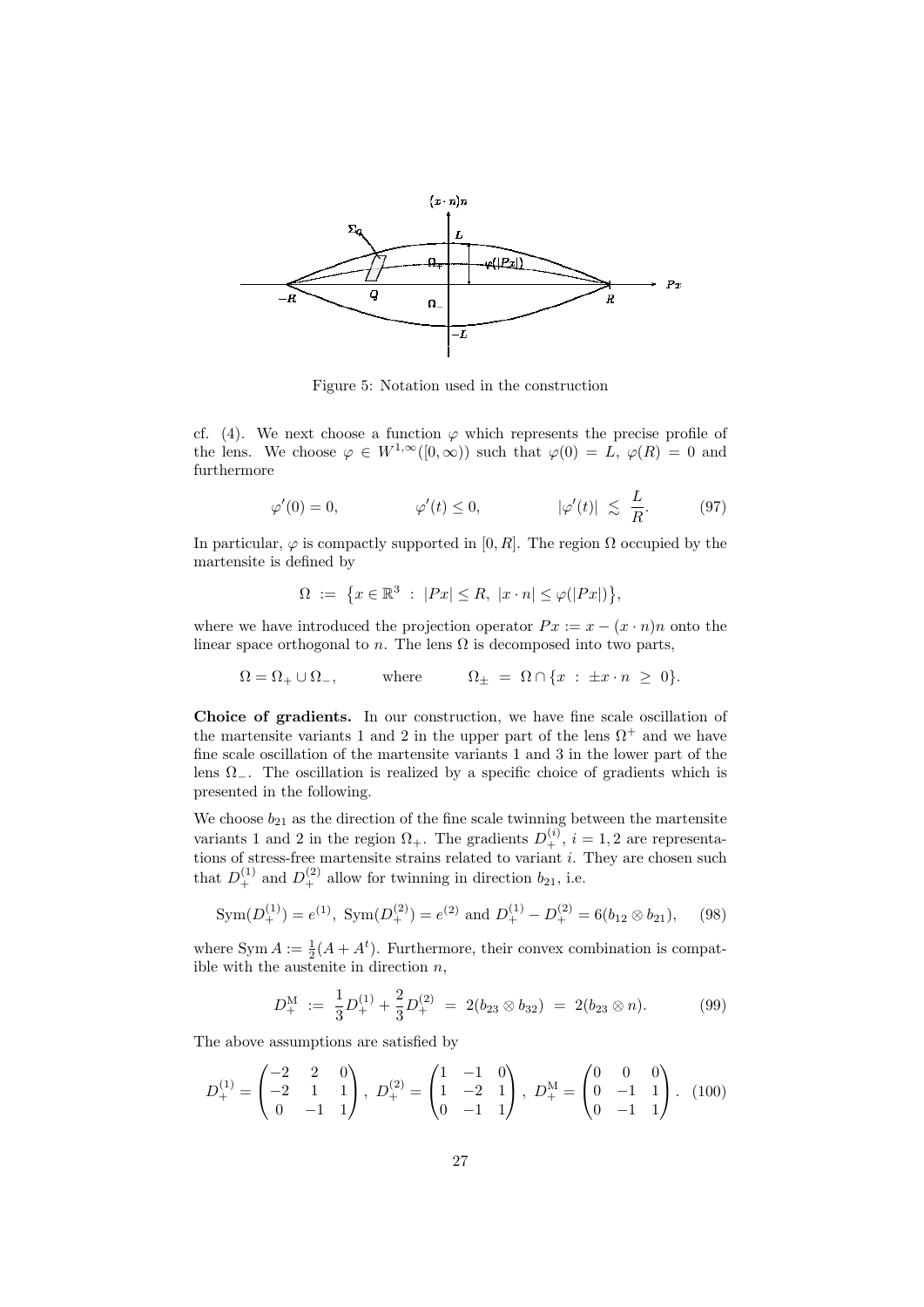Analogous considerations lead to the following choice of gradients for the construction in  $\Omega_-,$ 

$$
D_{-}^{(1)} = \begin{pmatrix} -2 & 0 & 2 \\ 0 & 1 & -1 \\ -2 & 1 & 1 \end{pmatrix}, \ D_{-}^{(3)} = \begin{pmatrix} 1 & 0 & -1 \\ 0 & 1 & -1 \\ 1 & 1 & -2 \end{pmatrix}, \ D_{-}^{M} = \begin{pmatrix} 0 & 0 & 0 \\ 0 & 1 & -1 \\ 0 & 1 & -1 \end{pmatrix}, \ (101)
$$

in particular  $\text{Sym}(D_{-}^{(1)}) = e^{(1)}, \text{ Sym}(D_{-}^{(2)}) = e^{(2)}, D_{-}^{(1)} - D_{-}^{(3)} = 6(b_{31} \otimes b_{13}),$ and  $D_- := \frac{1}{3}D_-^{(1)} + \frac{2}{3}D_-^{(3)} = -D_+^M$ . This means that  $D_-^{(1)}$  and  $D_-^{(3)}$  allow for twinning in direction  $b_{13}$  and their convex combination  $D_{-}^{\text{M}} = -D_{+}^{\text{M}}$  is compatible with the austenite in direction  $n = b_{23}$ .

Decomposition of  $\Omega$  into cells. The microscopic displacement  $u^{\mathrm{m}}$  models a fine scale twinning and refinement of two martensite variants towards the boundary of the lens and towards the plane at its center, see Figure [3.](#page-10-2) We present the definition of the fine scale displacement  $u^{\mathrm{m}}$  in the upper half of the lens  $\Omega_+$ ; in particular,  $\chi_3 = 0$  in  $\Omega_+$  since the construction of  $u^{\mathrm{m}}$  in  $\Omega_-$  proceeds analogously. It is convenient to introduce the (normalized but not orthogonal) basis  $b_1$ ,  $b_2$ ,  $b_3$  by

$$
b_3 := \frac{b_{21} \times n}{|b_{21} \times n|} = \frac{1}{\sqrt{3}} \begin{pmatrix} 1 \\ 1 \\ 1 \end{pmatrix}, \qquad b_2 := \frac{n \times b_3}{|n \times b_3|} = \frac{1}{\sqrt{6}} \begin{pmatrix} -2 \\ 1 \\ 1 \end{pmatrix},
$$

$$
b_1 := \frac{b_3 \times b_{21}}{|b_3 \times b_{21}|} = \frac{1}{\sqrt{6}} \begin{pmatrix} -1 \\ -1 \\ 2 \end{pmatrix}.
$$
(102)

and the corresponding coordinates  $y_i = (x, b_i)$ . The refinement of martensite domains in  $\Omega_+$  occurs along the 'transition' direction  $b_1$ , oscillation occurs in direction  $b_2$  and the microscopic displacement is constant in direction  $b_3$ .

Construction of  $\chi$ ,  $u^{\text{m}}$  on a "cell" Z: The microscopic displacement is described in terms of an approximately self-similar arrangement of elementary building blocks or cells, see e.g. [\[21,](#page-35-4) [7,](#page-34-11) [8\]](#page-34-12). For  $w, h > 0$ , the cell Z of width w and height  $h$  is given by

$$
Z = \{ x : 0 \le y_1 \le h, \ 0 \le y_2 \le w, \ 0 \le y_3 \le w \},
$$

see Fig [6.](#page-33-0) We define  $\chi_1 = 1$  on the union of the three sets

$$
\left\{ |\frac{y_2}{w} - \frac{1}{6}| \le \frac{y_1}{18h} \right\} \cap Z, \quad \left\{ |\frac{y_2}{w} - \frac{5}{6}| \le \frac{y_1}{18h} \right\} \cap Z, \quad \left\{ |\frac{y_2}{w} - \frac{1}{2}| \le \frac{1}{6} - \frac{y_1}{9h} \right\} \cap Z
$$

and  $\chi_1 = 0$  in the remaining part of Z. Furthermore, we set  $\chi_2 = 1 - \chi_1$  and  $\chi_3 = 0$  on Z. This construction satisfies  $\chi_1 + \chi_2 + \chi_3 = 1$ ; moreover on each fixed slice  $\{y_1 = \text{const}\}\$ in Z, the volume fraction of variant 1 is  $\frac{1}{3}$  and the volume fraction of variant 2 is  $\frac{2}{3}$ , i.e.

<span id="page-29-0"></span>
$$
\int_{\{y_1 = \text{const}\}\cap Z} \chi_1 = \frac{w}{3}, \qquad \int_{\{y_1 = \text{const}\}\cap Z} \chi_2 = \frac{2w}{3}.
$$
 (103)

The microscopic displacement  $u^{\mathrm{m}}$  in Z is defined as follows: The displacement  $u^{\rm m}$  vanishes on the tangential components of the boundary of  $Z$ , i.e.

<span id="page-29-1"></span>
$$
u^{\mathbf{m}} := 0 \qquad \text{on } \{x \in Z : y_2 \in \{0, w\} \text{ or } y_3 \in \{0, h\} \}.
$$
 (104)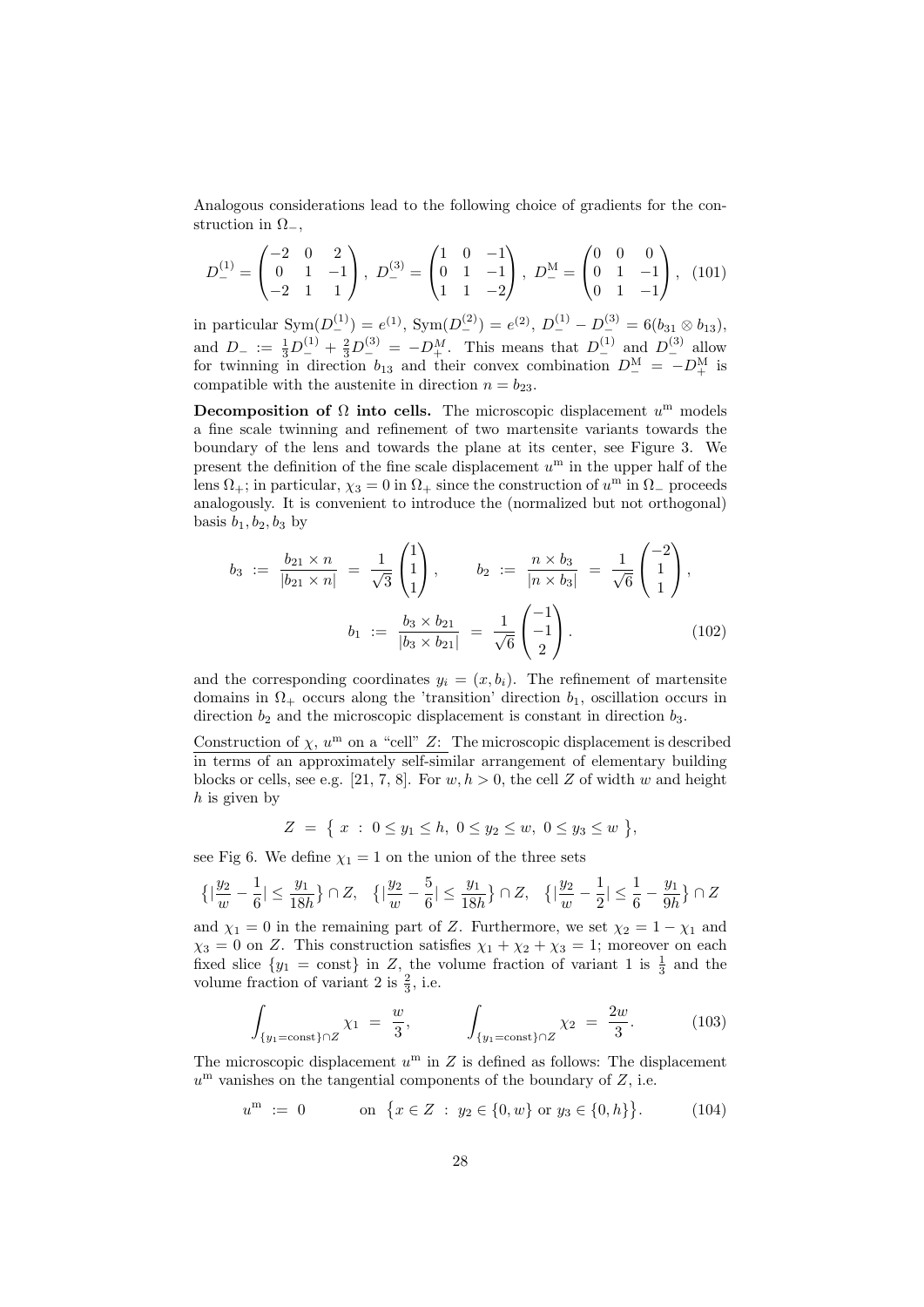Furthermore, the derivative of  $u^{\mathrm{m}}$  in  $b_2$ - and  $b_3$ -direction is

$$
\partial_{b_2} u^{\mathbf{m}} := \left[ (D_+^{(1)} - D_+^{\mathbf{M}}) \chi_1 + (D_+^{(2)} - D_+^{\mathbf{M}}) \chi_2 \right] b_2 \stackrel{(100)}{=} (2\chi_1 - \chi_2) \frac{1}{\sqrt{6}} (3, 3, 0)^t,
$$
  

$$
\partial_{b_3} u^{\mathbf{m}} := \left[ (D_+^{(1)} - D_+^{\mathbf{M}}) \chi_1 + (D_+^{(2)} - D_+^{\mathbf{M}}) \chi_2 \right] b_3 \stackrel{(100)}{=} (0, 0, 0)^t.
$$

By [\(103\)](#page-29-0), the above definition is consistent with the assumption [\(104\)](#page-29-1). Furthermore, the derivative in  $b_1$  direction is implicitly given by these assumptions. In fact,  $\partial_{b_1} u^{\mathbf{m}}$  is constant on each connected component of the support of  $\chi_1$  and  $\chi_2$  and it has jump of order  $\frac{w}{h}$  at the interface of these sets.

Decomposition of  $\Omega_{+}$  (up to a boundary layer) into cylinders: Up to a boundary layer with thickness of order 1, we shall cover the set  $\Omega_{+}$  by translation of cells described above. On the set covered by these cells we then use the definition of  $\chi_i$  and u on Z. We need some notation: For any  $x \in \Omega_+$  let

$$
d(x) = \inf \{ t \ge 0 : x + t b_1 \in \partial \Omega_+ \}
$$

be the distance between x and  $\partial\Omega_+$  in b<sub>1</sub>-direction and let

$$
L(x) = \sup \{ d(x + tb_1) : t \in \mathbb{R}, x + tb_1 \in \Omega_+ \}
$$

be the thickness of  $\Omega_+$  at x in b<sub>1</sub>-direction. Furthermore, we introduce the following subset of the center plane of the lens,

$$
A = \{ x \in \Omega_+ : x \cdot n = 0 \text{ and } L(x) \ge 2 \}.
$$

Let Q be a covering of A with two-dimensional squares  $Q \subset \{x \cdot n = 0\}$  with disjoint interior. For any  $Q \in \mathcal{Q}$ , let  $w(Q)$  be its side length and let  $L(Q)$  be the minimal thickness of the set  $\Omega_+$  over  $Q$  in  $b_1$ -direction, i.e.

<span id="page-30-0"></span>
$$
L(Q) = \inf\{L(x) : x \in Q\}.
$$

We may assume that the covering  $\mathcal{Q}$  is furthermore chosen such that

$$
L(Q) \sim w(Q)^{3/2} \qquad \text{for all } Q \in \mathcal{Q}. \tag{105}
$$

Note that condition [\(105\)](#page-30-0) is chosen to minimize energy in the construction, see Section [6.2.](#page-32-0) For every  $Q \in \mathcal{Q}$ , we define a corresponding cylinder  $\Sigma_Q \subset \Omega_+$ which has  $Q$  as its base,

$$
\Sigma_Q = \{ x \in \Omega_+ : x = q + \alpha b_1 \text{ for } q \in Q, 0 \le \alpha \le L(Q) - 1 \} \subset \Omega_+.
$$

The side lengths of the cylinder are correspondingly denoted by  $w(\Sigma_Q) = w(Q)$ , its length in  $b_1$ -direction is denoted by

$$
L(\Sigma_Q) := \{ L(x) : x \in \Sigma \} = L(Q) - 1.
$$

Decomposition of cylinder  $\Sigma_Q$  into cells: In the following, for any such cylinder  $\overline{\Sigma} = \Sigma_Q$ , we construct a covering with a refining collection of the above described cells Z. The size of the cells is largest in the center of the cylinder and decreases both towards top an bottom of the cylinder, see Figure [6b](#page-33-0)). We present the construction of the cells only in the direction of  $+b_1$ ; the construction for the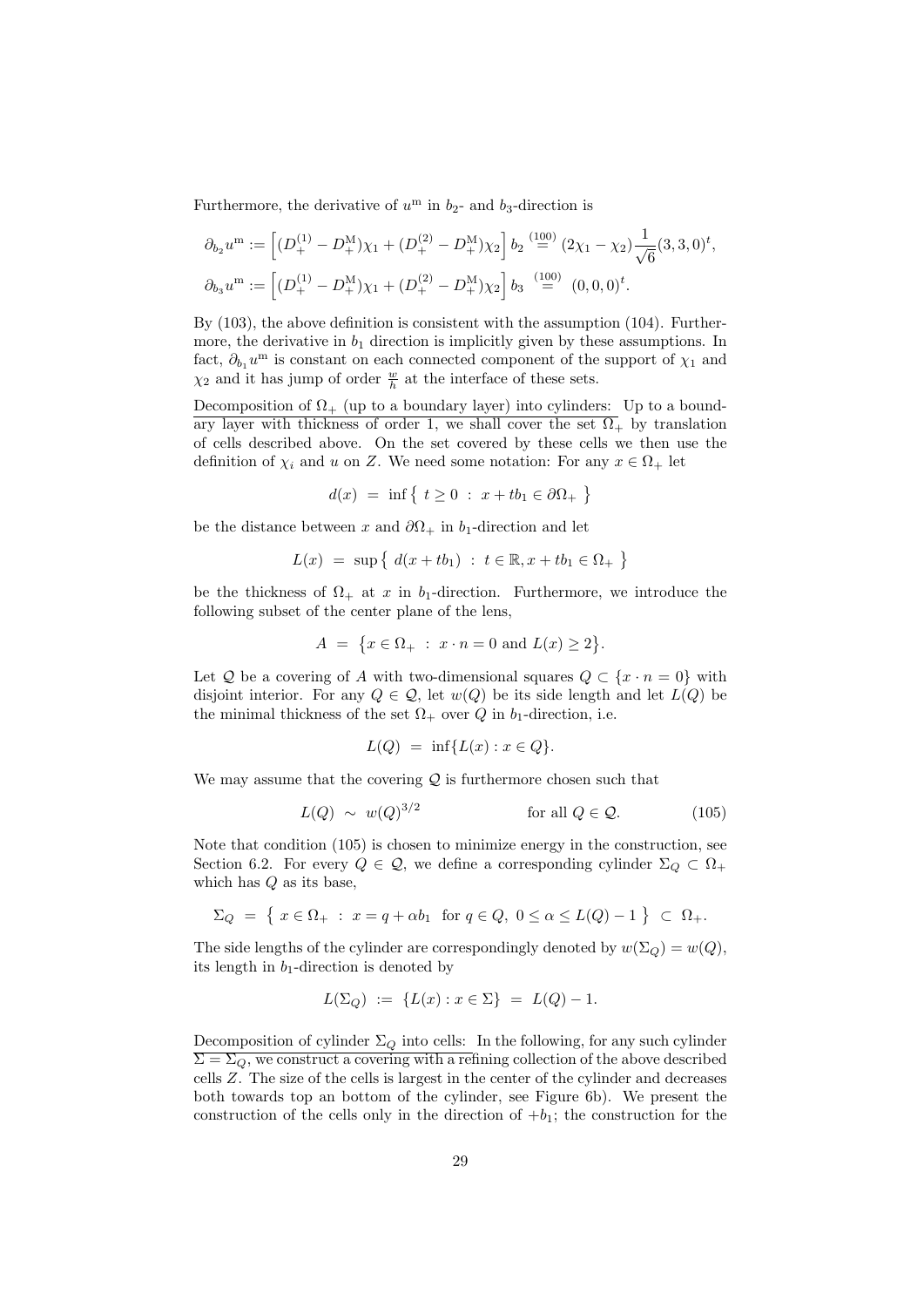cells in direction  $-b_1$  proceeds analogously. Consider the slice at the center of the cylinder:  $\{|x \cdot b_1| = \frac{L(\Sigma)}{2}$  $\frac{2}{2}$ . This slice represents the bottom of a cell of height  $h_0$  (to be fixed later) and width  $w_0$ ; this is the 0-th generation of cells. On top of this cell, there are 9 cells with height  $h_1$  and width  $w_1 = \frac{w_0}{3}$ , see Figure [6;](#page-33-0) this is the 1-st generation of cells. Following this algorithm, iteratively the cylinder is filled by M generations of cells. The width and height of the *i*-th generation of cells is defined by

$$
w_j = \frac{w_{j-1}}{3}, \qquad h_j = C_1 w_j^{3/2}.
$$
 (106)

Note that  $h_j$  ratio is chosen in order to minimize the energy, see Section [6.2.](#page-32-0) The algorithm is terminated after  $M$  iterations when the reaching the termination criterion

<span id="page-31-1"></span><span id="page-31-0"></span>
$$
h_M \leq w_M. \tag{107}
$$

Now, the constant  $C_1$  is implicitly chosen such that the  $M$  generations of cells precisely fill out  $\Sigma_Q$ , i.e.  $\sum_{j=1}^{\infty} h_j = \frac{L(\Sigma)}{2}$  $\frac{(\Sigma)}{2}$ . Notice that the sequence  $h_j$  is geometric, in particular by [\(105\)](#page-30-0), it follows that  $C_1 \sim 1$ .

Definition of  $\chi, u$ : Finally, let  $\Omega^{\text{int}} \subset \Omega$  be the set covered by the union of the above constructed cells and let  $\Omega^{\text{bl}} = \Omega \backslash \Omega^{\text{int}}$ , i.e.

<span id="page-31-2"></span>
$$
\Omega = \Omega^{\text{int}} \cup \Omega^{\text{bl}}.\tag{108}
$$

In our construction, we have covered  $\Omega_{+}^{\text{int}}$  by "cells" Z. The functions  $\chi_i$  and  $u^{\mathrm{m}}$  are defined on these cells as described before. This determines  $\chi_i$  and  $u^{\mathrm{m}}$ on  $\Omega^{\text{int}}$ . We furthermore set

$$
\chi_1 = 1
$$
 and  $\chi_2 = \chi_3 = 0$  in  $\Omega^{\text{bl}}$ , (109)

$$
\chi_1 = \chi_2 = \chi_3 = 0 \qquad \qquad \text{in } \mathbb{R}^3 \backslash \Omega, \tag{110}
$$

We also set  $u^{\mathrm{m}} = 0$  in  $\mathbb{R}^3 \backslash \Omega$ . Note that the thickness of the transition layer  $\Omega^{\text{bl}}$ is of order 1. We hence may extend  $u^{\mathrm{m}}$  continuously onto  $\Omega^{\text{bl}}$  such that

$$
\|\nabla u^{\mathbf{m}}\|_{L^{\infty}(\Omega_{+}^{\mathrm{bl}})} \ \lesssim \ \|u^{\mathbf{m}}\|_{L^{\infty}(\partial\Omega_{+}^{\mathrm{bl}})} + \|\nabla u^{\mathbf{m}}\|_{L^{\infty}(\partial\Omega_{+}^{\mathrm{bl}})}. \tag{111}
$$

**Construction of**  $u^M$ . Finally, the macroscopic displacement  $u^M$  is chosen such that its gradient is almost constant on each of the sets  $\Omega_{\pm}$ ,

$$
u^{\mathcal{M}}(x) = \begin{cases} \pm (D^{\mathcal{M}}_{\pm}x - \varphi(|Px|)D^{\mathcal{M}}_{\pm}n) & \text{in } \Omega_{\pm}, \\ 0 & \text{outside } \Omega. \end{cases}
$$
(112)

Recall that the Jacobian  $D_{\pm}^{\text{M}}$  allows for twins with the austenite in direction n since

$$
D_{\pm}^{\mathcal{M}} \stackrel{(99)}{=} \frac{1}{3} D_{+}^{(1)} + \frac{2}{3} D_{+}^{(2)} \stackrel{(100)}{=} \pm b_{23} \otimes n. \tag{113}
$$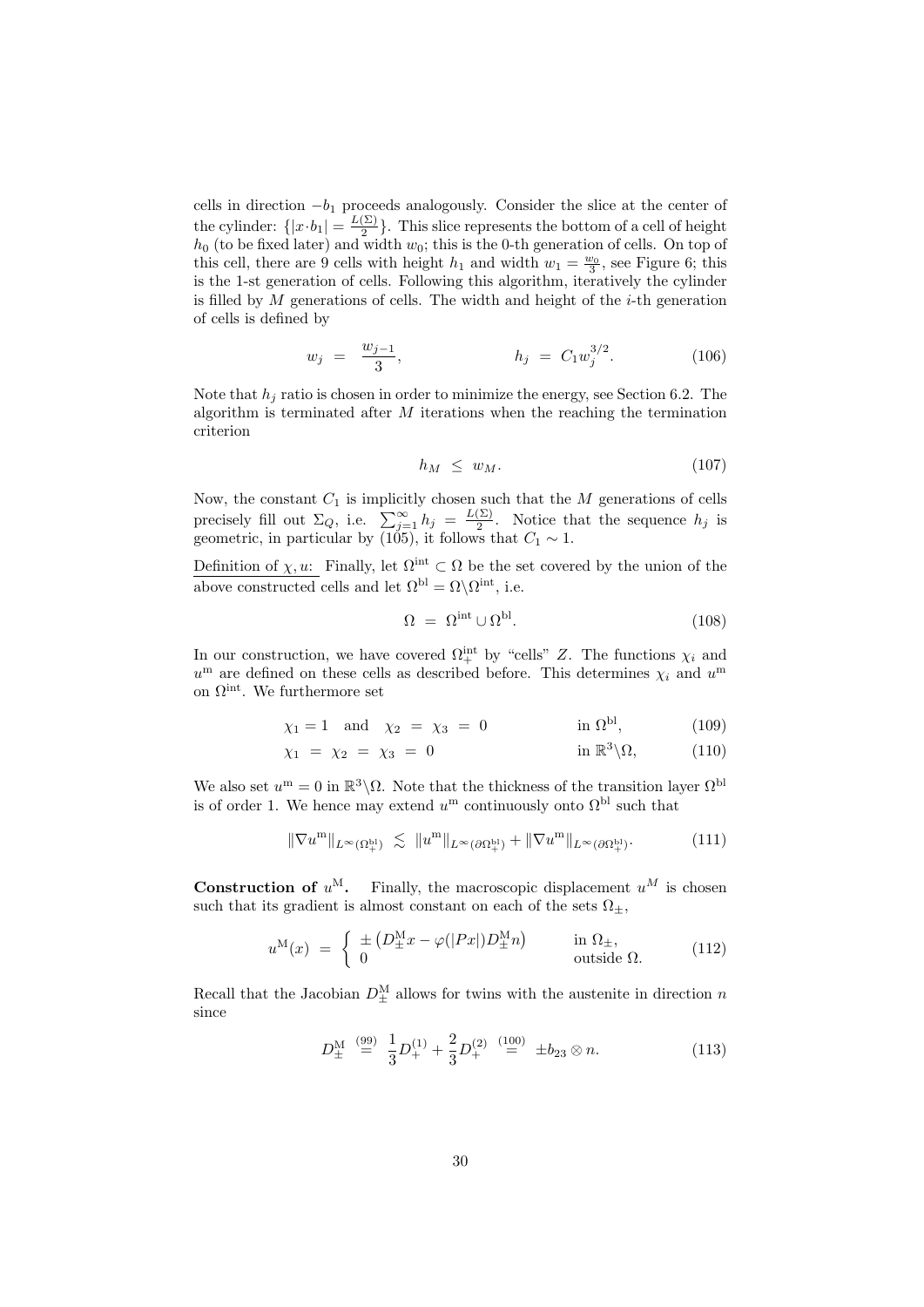## <span id="page-32-0"></span>6.2 Proof of Theorem [2](#page-11-2) — upper bound

We first note that for  $V \lesssim 1$ , the upper bound follows by choosing an inclusion in the shape of a ball, filled with a single variant of martensite (for details see e.g. [\[15\]](#page-34-7)). Hence, in the following we consider the case  $V \gg 1$ .

Since in our construction, we have  $u = 0$  outside of  $\Omega$ , elastic energy is created only within the inclusion. Furthermore, by symmetry the total energy is estimated by its contribution within  $\Omega_{+}$ . Also using the triangle inequality, we hence obtain

$$
E \lesssim \int_{\Omega_+} \sum_{i=0}^2 |\nabla \chi_i| + \int_{\Omega_+} ||e(u) - \sum_{i=0}^2 \chi_i e^{(i)}||^2
$$
  
 
$$
\lesssim \int_{\Omega_+} ||e(u^{\mathcal{M}}) - e(D_+^{\mathcal{M}})||^2
$$
 (114)

<span id="page-32-2"></span><span id="page-32-1"></span>
$$
+ \int_{\Omega_{+}^{\text{int}}} \sum_{i=0}^{2} |\nabla \chi_{i}| + \int_{\Omega_{+}^{\text{int}}} ||e(u^{\mathbf{m}}) - \sum_{i=0}^{2} \chi_{i} (e^{(i)} - e(D_{+}^{\mathbf{M}}))||^{2}
$$
 (115)

<span id="page-32-4"></span><span id="page-32-3"></span>
$$
+\int_{\overline{\Omega^{bl}_+}} \sum_{i=0}^2 |\nabla \chi_i| + \int_{\Omega^{bl}_+} ||e(u^{\mathbf{m}}) - (e^{(1)} - e(D^{\mathbf{M}}_+))||^2.
$$
 (116)

The estimate for the macroscopic contribution to the energy in line [\(114\)](#page-32-1) is straightforward: Noting that  $Du^M = D^M_+ - \varphi' D^M_+ n \otimes Px / |Px|$  in  $\Omega_+$ , we obtain

$$
\int_{\Omega_+} \|e(u^M) - e(D_+^M)\|^2 \le \int_{\Omega_+} \|Du^M - D_+^M\|^2
$$
  

$$
\lesssim \int_{\Omega_+} |\varphi'|^2 |D_+^M n|^2 \lesssim \|\varphi'\|_{L^\infty}^2 |\Omega_+| \lesssim L^3, \quad (117)
$$

where we have used  $\|\varphi'\|_{L^{\infty}} \lesssim L/R$  and  $|\Omega_{+}| \sim R^2L$ .

We next address the estimate of the terms in line [\(115\)](#page-32-2): We first consider the energy of a single cell Z with height h and width a and where the functions  $\chi_i$ and  $u$  are defined as in the construction in Section [6.1.](#page-27-1) Note that in the construction the derivatives of  $\partial_{b_2} u$  and  $\partial_{b_3} u$  agree exactly with the corresponding entries of the strain  $D_{+}^{(1)} - D_{+}^{M}$  (respectively  $D_{+}^{(2)} - D_{-}^{M}$ ). Since, furthermore  $(D_+^{(1)} - D_+^{\text{M}})b_2 = 0$  and  $(D_+^{(2)} - D_+^{\text{M}})b_3 = 0$ , we have

$$
\int_Z ||e(u^{\mathbf{m}}) - \sum_{i=0}^2 \chi_i (e^{(i)} - e(D_+^{\mathbf{M}}))||^2 \leq \int_Z |\partial_{b_1} u|^2 \leq \frac{w^4}{h},
$$

where we have used  $|Z| = w^2 h$  and  $|\partial_{b_1} u| \lesssim \frac{w}{h}$ . Also, since by [\(107\)](#page-31-0) we have  $w \leq h$ , it follows that the interfacial energy of the cell is estimated by Ch. Hence

$$
\int_Z \sum_{i=1}^2 |\nabla \chi_i| + \int_Z \|e(u^{\mathbf{m}}) - \sum_{i=1}^2 \chi_i(e^{(i)} - D_+^{\mathbf{M}})\|^2 \lesssim hw + \frac{w^4}{h} \sim w^{5/2},
$$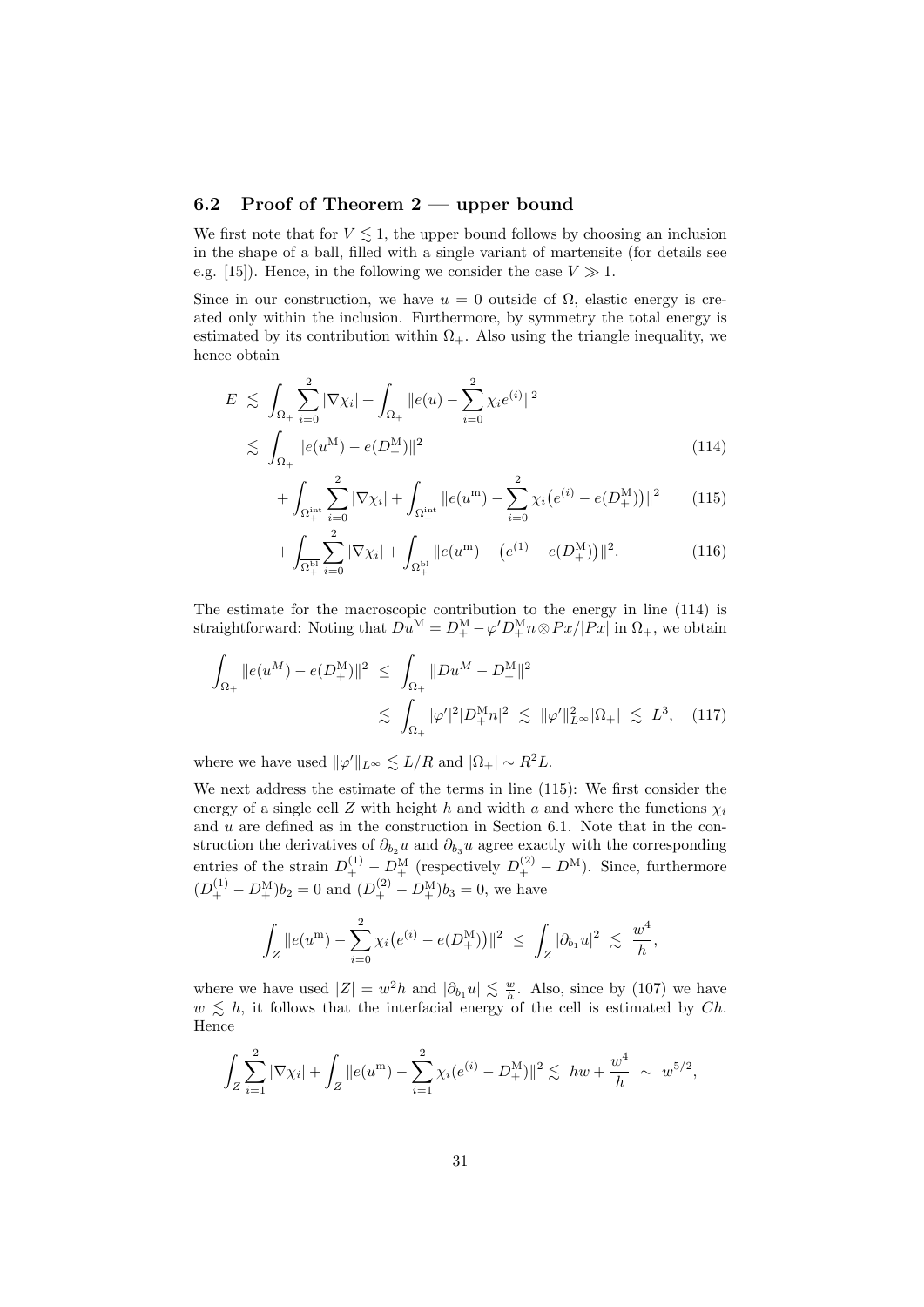

<span id="page-33-0"></span>Figure 6: (a) Unit cell (b) Self-similar refinement. The green areas are occupied by martensite variant 1, the orange regions are occupied by variant 1

where we have chosen  $h$  by [\(106\)](#page-31-1) thus optimizing the estimate. Recalling the definitions of  $w_i$  and  $h_i$  in the construction, the corresponding energy of each cylinder  $\Sigma$  of width  $w_0 = a(\Sigma)$  and length  $L(\Sigma)$  is then estimated by

$$
\int_{\Sigma} \sum_{i=1}^{2} |\nabla \chi_i| + \int_{\Sigma} ||e(u^{\mathbf{m}}) - \sum_{i=1}^{2} \chi_i(e^{(i)} - e(D_+^{\mathbf{M}}))||^2
$$
  

$$
\lesssim w_0^{5/2} \sum_{j=0}^{\infty} 3^j (\frac{1}{3})^{3j/2} \lesssim w_0^{5/2} \lesssim L^{1/3} w_0^2,
$$

where we have used [\(105\)](#page-30-0) and  $L(\Sigma) \lesssim L$ . Summing the energy over all cylinders  $\Sigma$  in  $\Omega_{+}$ , we obtain

$$
\int_{\Omega_{+}^{\text{int}}} \sum_{i=1}^{2} |\nabla \chi_{i}| + \int_{\Omega_{+}^{\text{int}}} \|e(u^{m}) - \sum_{i=1}^{2} \chi_{i}(e^{(i)} - D_{+}^{M})\|^{2} \lesssim L^{1/3} R^{2}.
$$
 (118)

It remains to give the estimate of the term in line [\(116\)](#page-32-3): By construction, the thickness of  $\Omega^{\text{bl}}$  in  $b_1$ -direction is of order 1. In particular, its surface area and volume are estimated by

<span id="page-33-2"></span>
$$
|\partial\Omega^{\text{bl}}| \leq R^2, \qquad |\Omega^{\text{bl}}| \leq R^2. \tag{119}
$$

We furthermore notice that in view of [\(106\)](#page-31-1) and [\(107\)](#page-31-0) the last generation of cells satisfies  $a_M \sim 1$ . In particular, we obtain  $||Du^m||_{L^{\infty}(\partial \Omega^{\text{bl}}_+)} + ||u^m||_{L^{\infty}(\partial \Omega^{\text{bl}}_+)} \lesssim 1$ . By [\(111\)](#page-31-2), we hence get

$$
\int_{\Omega_{+}^{\text{bl}}} \sum_{i=1}^{2} |\nabla \chi_i| + \int_{\Omega_{+}^{\text{bl}}} \|e(u^{\mathbf{m}}) - (e^{(1)} - D_{+}^{\text{M}})\|^2 \leq R^2 \ll L^{1/3} R^2, \qquad (120)
$$

where we have used that  $L \gg 1$ .

The estimates [\(117\)](#page-32-4), [\(120\)](#page-33-1) and [\(118\)](#page-33-2) together show that the energy is estimated by above by

<span id="page-33-1"></span>
$$
E \le L^{1/3} R^2 + L^{3} \stackrel{(94)}{\sim} L^{-2/3} V + L^3. \tag{121}
$$

Optimizing in L yields  $L = V^{3/11}$  and  $E \lesssim V^{9/11}$ . By [\(94\)](#page-27-3) we get  $R \sim V^{4/11}$ , in particular the consistency condition  $1 \ll L \ll R$  is satisfied for  $V \gg 1$ . This concludes the proof of the upper bound in Theorem [2.](#page-11-2)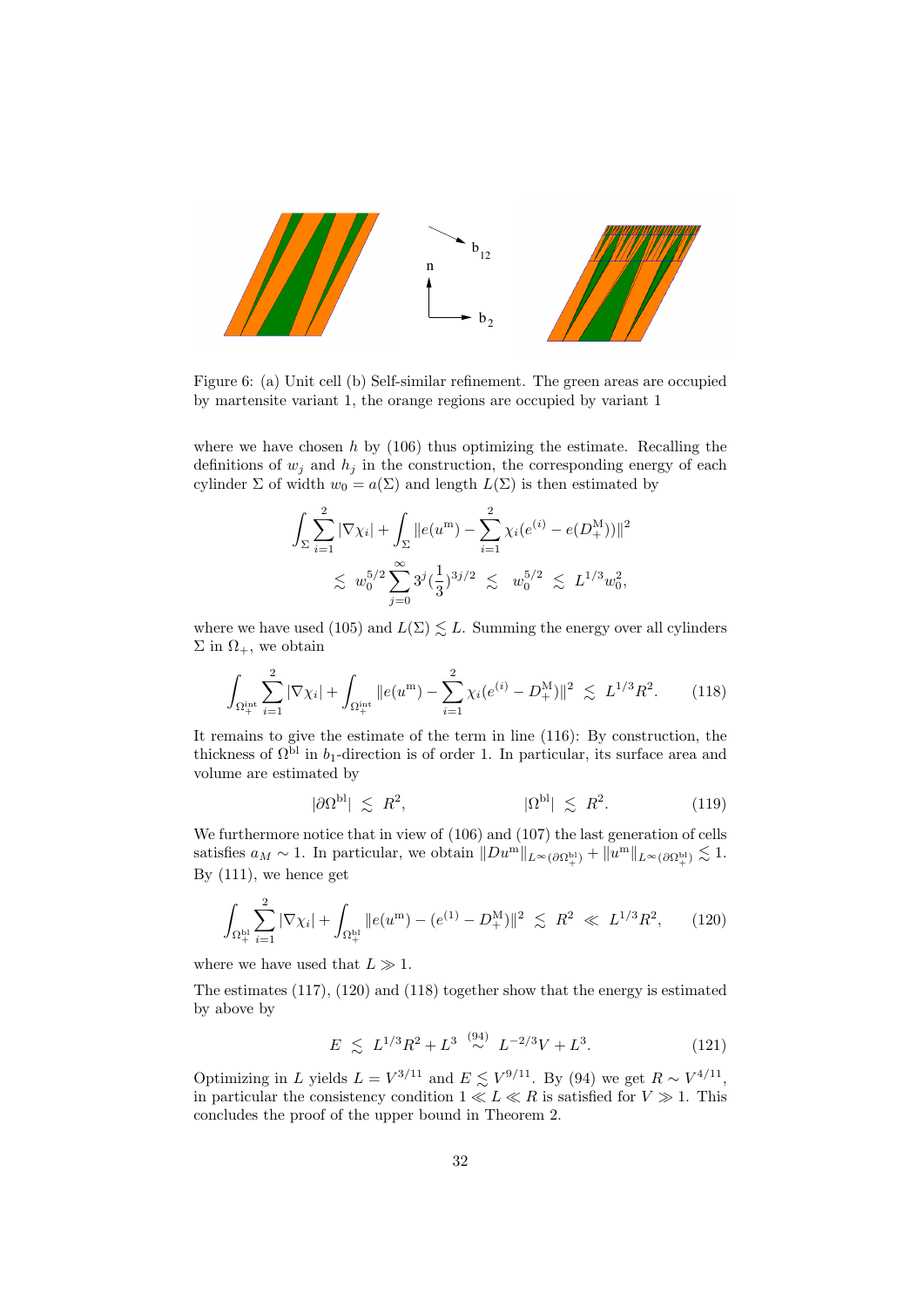ACKNOWLEDGEMENT: R. Kohn gratefully acknowledges support from the NSF grants DMS-0807347 and OISE-0967140.

## References

- <span id="page-34-1"></span>[1] J. Ball and R. James. Fine phase mixtures as minimizers of energy. Arch. Rat. Mech. Anal., 100(1):13–52, 1987.
- <span id="page-34-10"></span>[2] Kaushik Bhattacharya. Self-accommodation in martensite. Arch. Rational Mech. Anal., 120(3):201–244, 1992.
- <span id="page-34-8"></span>[3] Kaushik Bhattacharya. Microstructure of martensite. Oxford Series on Materials Modelling. Oxford University Press, Oxford, 2003. Why it forms and how it gives rise to the shape-memory effect.
- <span id="page-34-5"></span>[4] Antonio Capella and Felix Otto. A rigidity result for a perturbation of the geometrically linear three-well problem. Comm. Pure Appl. Math., 62(12):1632–1669, 2009.
- <span id="page-34-6"></span>[5] Antonio Capella and Felix Otto. A quantitative rigidity result for the cubic to tetragonal phase transition in the geometrically linear theory with interfacial energy. submitted, 2010.
- <span id="page-34-13"></span>[6] Rustum Choksi, Sergio Conti, Robert V. Kohn, and Felix Otto. Ground state energy scaling laws during the onset and destruction of the intermediate state in a type I superconductor. Comm. Pure Appl. Math., 61(5):595– 626, 2008.
- <span id="page-34-11"></span>[7] Rustum Choksi and Robert V. Kohn. Bounds on the micromagnetic energy of a uniaxial ferromagnet. Comm. Pure Appl. Math., 51(3):259–289, 1998.
- <span id="page-34-12"></span>[8] Rustum Choksi, Robert V. Kohn, and Felix Otto. Domain branching in uniaxial ferromagnets: a scaling law for the minimum energy. Comm. Math. Phys., 201(1):61–79, 1999.
- <span id="page-34-4"></span>[9] Sergio Conti. Branched microstructures: scaling and asymptotic selfsimilarity. Comm. Pure Appl. Math., 53(11):1448–1474, 2000.
- <span id="page-34-0"></span>[10] Georg Dolzmann and Stefan Müller. Microstructures with finite surface energy: the two-well problem. Arch. Rational Mech. Anal., 132(2):101– 141, 1995.
- <span id="page-34-16"></span>[11] Loukas Grafakos. Classical Fourier analysis, volume 249 of Graduate Texts in Mathematics. Springer, New York, second edition, 2008.
- <span id="page-34-9"></span>[12] A Khachaturyan. Some questions concerning the theory of phase transformations in solids. Fizika Tverdogo Tela, 8:2709–2717, 1966.
- <span id="page-34-15"></span>[13] A. Khachaturyan. A theory of structural transformations in solids. Wiley, New York, 1983.
- <span id="page-34-2"></span>[14] Bernd Kirchheim and László Székelyhidi. On the gradient set of Lipschitz maps. J. Rein. Ang. Math., 625:215–229, 2008.
- <span id="page-34-7"></span>[15] Hans Knuepfer and Robert V. Kohn. Minimal energy for elastic inclusions. Proceedings of the Royal Society A, 467(2127):695–717, MAR 8 2011.
- <span id="page-34-14"></span>[16] H. Knüpfer and C. Muratov. Domain structure of bulk ferromagnetic crystals in applied fields near saturation. accepted by J. Nonlinear Science, 2010.
- <span id="page-34-3"></span>[17] Robert V. Kohn and Stefan Müller. Branching of twins near an austenite/twinned-martensite interface. Philosophical Magazine A, 66(5):697–715, 1992.